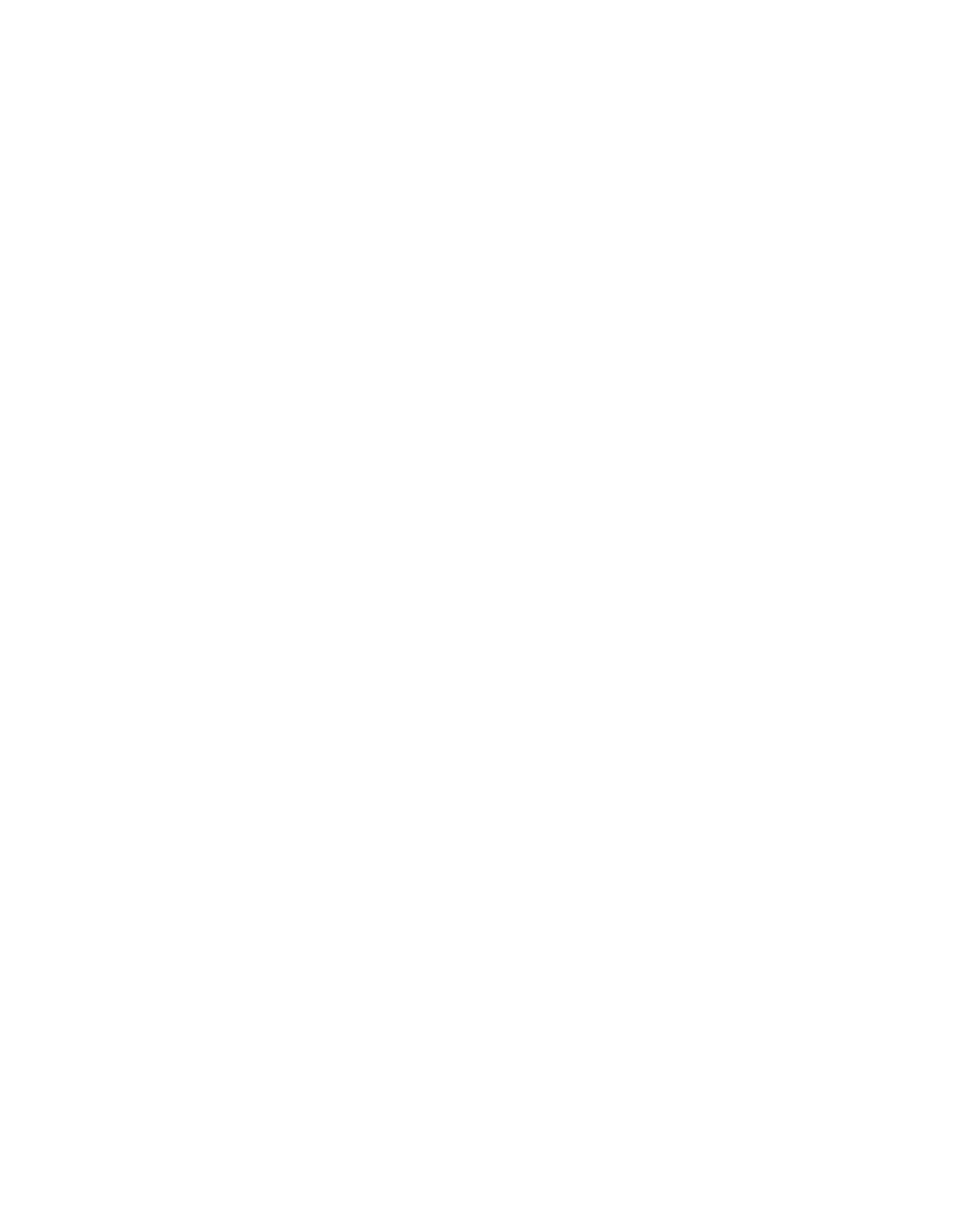# 1. Introduction

# Why a training manual for librarians on Transparency, Good Governance and Freedom from Corruption?

"Libraries are in their very essence transparency institutions, dedicated to making available the most accurate and unbiased educational, scientific and technical, and socially relevant information to each and everyone. The information materials and access provided by libraries and information services contribute to good governance by enlarging the knowledge of citizens and enriching their discussions and debates. Libraries and information services should extend their mission so as to become more active components in good governance and the struggle against corruption. In particular they can perform a significant role in informing citizens of their rights and entitlements."

## IFLA Manifesto on Transparency, Good Governance and Freedom from Corruption, page two

By providing access to print and electronic resources, libraries already contribute to a kind of transparency social, political, economic and other fields, but we don't usually think of transparency as one of the reasons for providing libraries. The purpose of this manual is to raise awareness of libraries' potential role in transparency and anti-corruption matters, and incidentally to consider corruption within libraries.

The IFLA manifesto on transparency and these Learning Materials call on the library profession to make its own house as clean as possible, before recommending means by which the library can be made a practical contributor to transparency activities and become an effective partner in society's struggle against corruption.

It will not necessarily be an easy policy to adopt for librarians in countries where corrupt and authoritarian governments suppress criticism in brisk and heavyhanded fashion. In such environments it will represent an ideal to be pursued over the long term, but wherever there is scope for change and improvement, these Learning Materials and the IFLA Transparency Manifesto provide a platform to guide the profession.

# Who developed the manual

The manual was developed at an IFLA/FAIFE workshop that took place in December 2008 in Karlsruhe, Germany. Participants in the workshop represented a wide range of cultural backgrounds. The working group consisted of librarians and experts in information science from Russia, Denmark, Mexico, South Africa, New Caledonia, Nigeria, United Kingdom, Croatia and Germany.

# How to use the manual

The manual outlines a one day workshop for a group of 10 to 20 participants (and upwards) working in libraries or in other professions dealing with the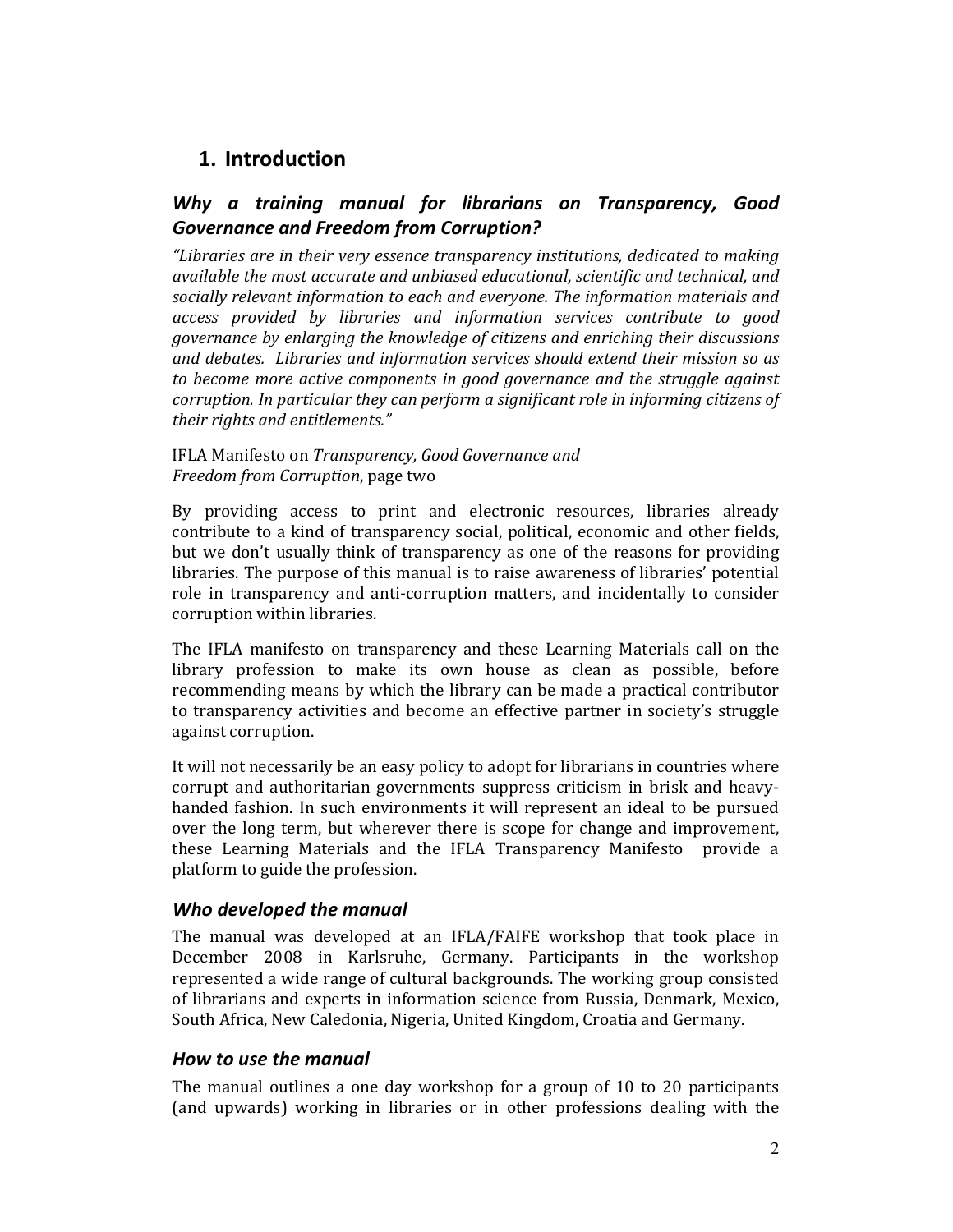provision of information. The workshop facilitator does not need to be an expert in anti-corruption or transparency but should be familiar with the work of librarians.

The kit primarily consists of two elements:

- 1. A workshop manual (present paper) with short descriptions of each of the workshop sessions. Also contains tips to the presenter
- 2. PowerPoint slides for the presenter: Opening slides and Presentation slides: what is corruption, who fights it and how.

The content can also be used as Learning Materials for self-study by individual professionals.

# 2. Preparation for the day

# What is needed?

Beforehand:

- $\checkmark$  Agenda handouts with practical information
- $\checkmark$  A laptop and a projector for a PowerPoint presentation (if available)
- $\checkmark$  If there is no laptop and projector available, it is recommended to print out some of the PowerPoint slides and some information on the anti-corruption material for the discussion and interactive session in the afternoon
- $\checkmark$  Video and audio material can be used if the necessary devices are available
- $\checkmark$  Paper for the participants to write on
- $\checkmark$  Print-outs of the group discussion instructions for each participant
- $\checkmark$  IFLA's Transparency Manifesto (See appendix)

After meeting:

- $\checkmark$  Handout questionnaire to take home (see appendix: Evaluation form)
- $\checkmark$  Appropriate attendance certificate

# What the facilitator needs to prepare:

The manual is intended to be self-explanatory. The facilitator should read through it carefully and look at the PowerPoint slides and the additional information in the appendices. It is important to adapt the manual to the local context, and this means that three aspects need special preparation in advance.

- 1. Pictures, posters, cartoons: Identify pictures you want to use so as to prompt participants to tell their own stories of experiences with corruption.
- 2. Localisation / legislation structures: the facilitator should collect information about local institutions and potential partners – preparing a list for the participants
- 3. Questions for discussion: Corruption in libraries. Choose some examples from the information materials provided, or devise local materials, so as to open the session on corruption in libraries.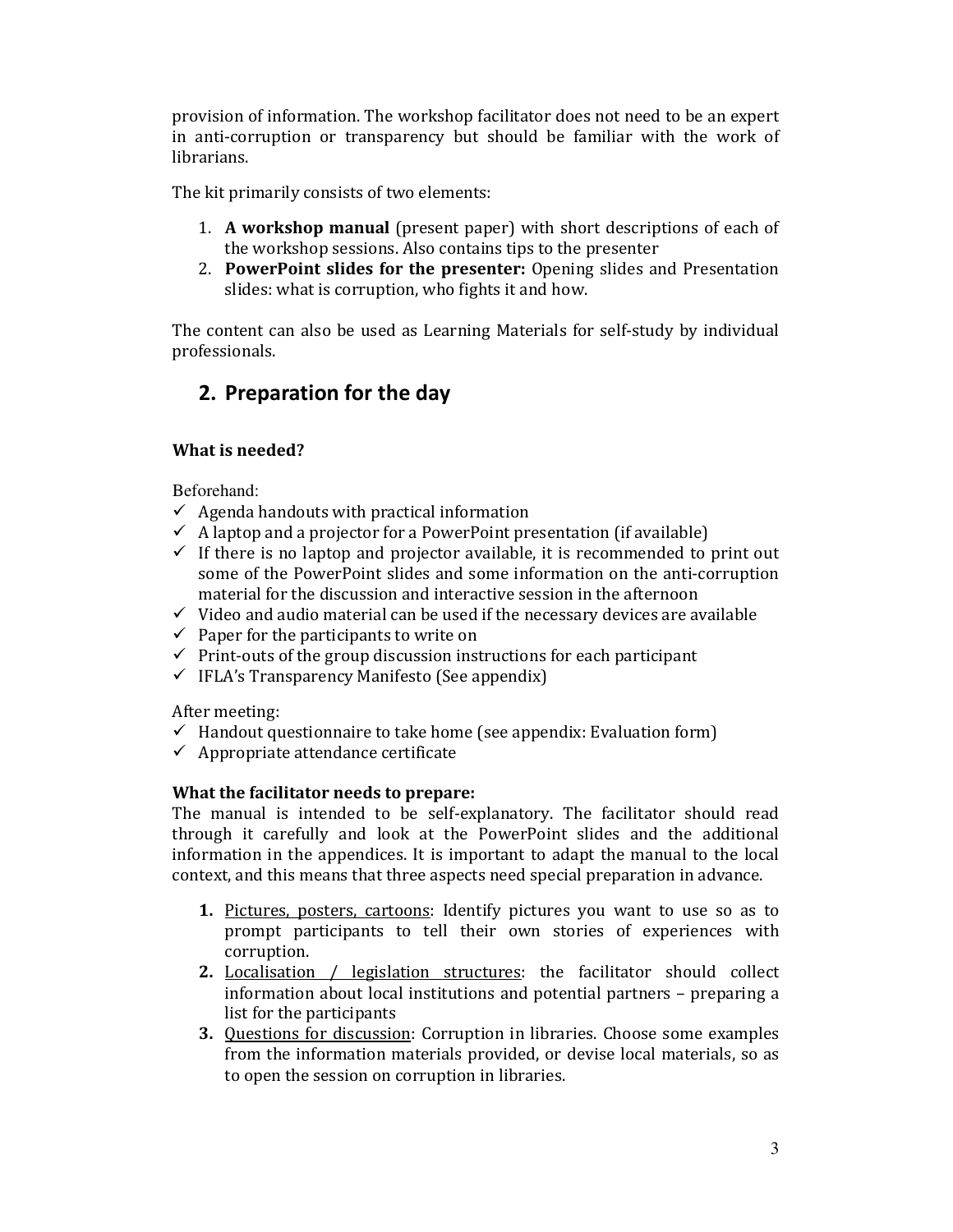# An agenda

| 1. session (30m)   | 2. session (1h)              |              | 3. session (1h)                |   | 4. session(30m)            |   | 5. session (45m + 20m    | 6. session (45 m)            |
|--------------------|------------------------------|--------------|--------------------------------|---|----------------------------|---|--------------------------|------------------------------|
|                    |                              |              |                                |   |                            |   | report back)             |                              |
| Opening:           | <b>Presentation:</b>         |              | <b>Presentation:</b>           |   | <b>Discussion:</b>         |   | Group work:              | Final session:               |
|                    | What is corruption,          |              | The local scene:               |   | Corruption in libraries    |   | Building on existing     | Campaigning                  |
| Welcome            | who fights corruption        |              | legislation structures         |   |                            |   | library practice.        |                              |
|                    |                              |              |                                |   | Involve all participants   |   |                          | Develop                      |
| Practical          | Present                      |              | Invited<br>local<br>Presenter: |   |                            |   | Relates to Manifesto     | resolutions                  |
| information        | Characteristics<br>$\bullet$ |              | speaker.                       |   | Examine the<br>role<br>of  |   | Clauses 3, 6, 7, 8       |                              |
|                    | Extent<br>$\bullet$          |              |                                |   | transparency<br>and        |   |                          | <b>OR</b>                    |
| <b>FAIFE</b>       | How to fight it<br>$\bullet$ |              | 1. What laws exist, local      |   | accountability with regard |   | Divide<br>Assignment:    | Review of workshop by        |
|                    |                              |              | FOI legislation                |   | libraries, financial<br>to |   | into four groups, one to | the invited speaker          |
| Introduction to    | A high level, global,        |              |                                |   | systems, vendors, etc.     |   | discuss each of these    |                              |
| transparency       | comparative                  |              | 2. Who is involved, who        |   |                            |   | Clauses.                 | Develop personal             |
| and<br>anti-       | perspective                  |              | campaigns (See appendix)       |   |                            |   |                          | action<br>for<br>plans       |
| corruption<br>(use |                              |              |                                |   | Handout: Produce FAQ or    |   |                          | their<br>participants<br>and |
| pictures,          | "Sunshine is the best        |              | Raising<br>3.<br>awareness,    |   | best practice handout to   |   | Hand outs: instructions  | institutions                 |
| cartoons,          | disinfectant"                |              | identifying success stories,   |   | support this               |   | the<br>to<br>groups, a   |                              |
| posters, etc.)     |                              |              | showing forward-looking        |   |                            |   | checklist of expected    | Feedback mechanism.          |
|                    |                              |              | development.                   |   | Relates to Clauses 1,2 in  |   | findings as follow-up to |                              |
| from<br>Stories    |                              |              |                                |   | the<br>Transparency        |   | the discussion.          | Relates to Clauses 4, 5, 9,  |
| participants       |                              |              |                                | 동 | Manifesto                  | ⊻ |                          | 10 in the Transparency       |
|                    |                              | <b>Break</b> |                                |   |                            |   |                          | Manifesto                    |

This full seven and a half to eight hours schedule gives room to touch upon important aspects of transparency and anti-corruption and leaves sufficient time for discussion of local settings and cultural context. However if less time is available the presenter can select elements from those suggested, if more time is available the schedule can be extended to create a longer workshop.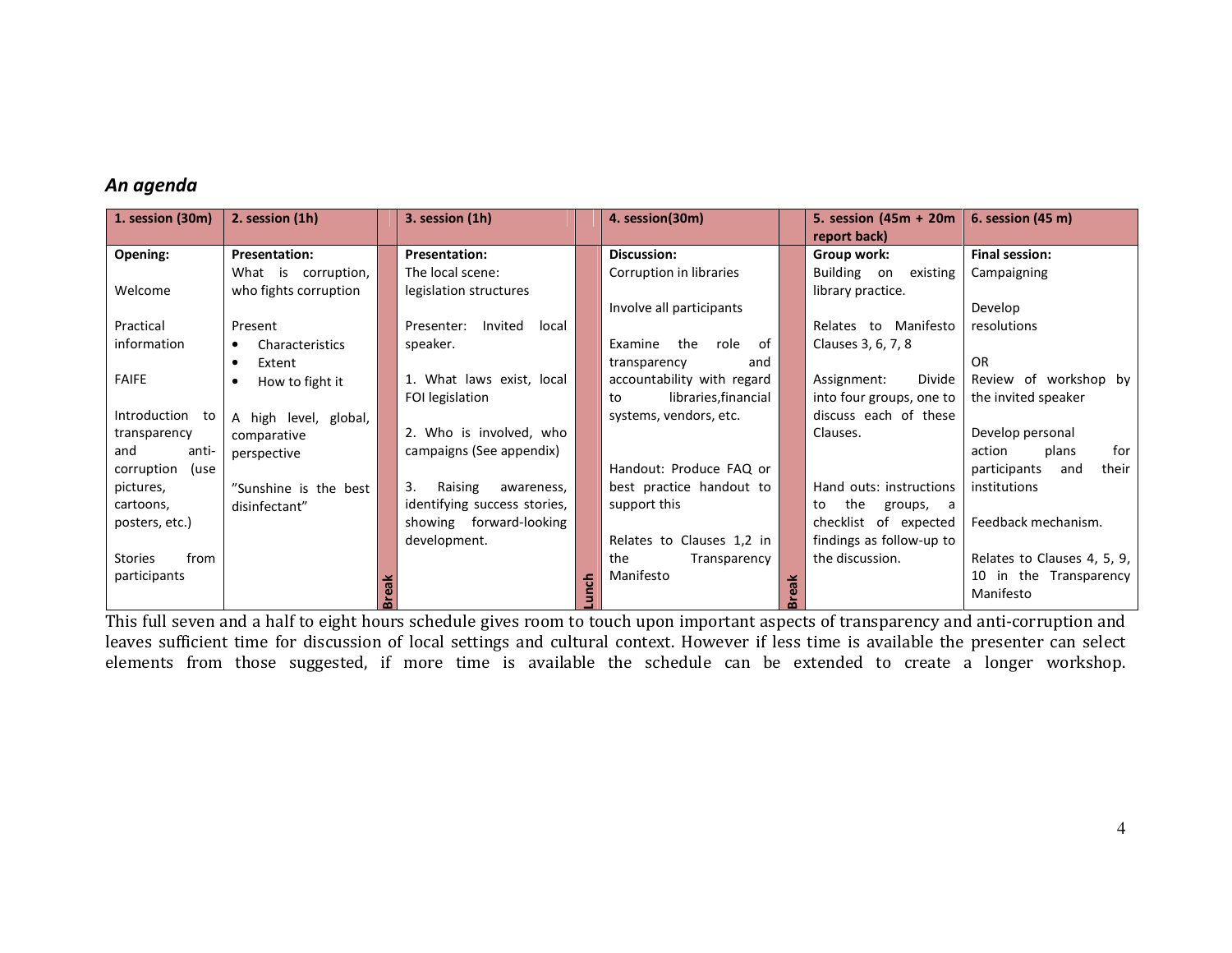# 3. Session One: Opening

- - Welcome the audience! And introduce yourself/-selves
- -Practical information
- -Introduce FAIFE
- - Introduction to transparency and anticorruption (use pictures, cartoons, posters, etc.)
- - Stories from the audience: "What are your experiences of corruption – or do you have a friend who has told you of experiences…?"

# Welcome and practical information

See slide: Schedule (should be adapted to your need).

Introduce yourself/-selves. Practical information for participants, e.g. emergency procedures, when and where is lunch, where are the bathrooms, etc., (depending on circumstances).

Note to the facilitator: The introduction session serves to familiarize participants with the workshop setting and explain the purpose of the workshop. The participants learn what FAIFE is and how it works.

The session also aims at personalizing the issue of corruption through talking about the participants' personal experience of corruption in society.

Make clear nobody is required to provide names or specific details to their experience: anonymity is imperative.

# Introduce FAIFE

### See slide: About FAIFE and About FAIFE's work

"IFLA/FAIFE was founded in 1997. It is an initiative within IFLA (International Federation of Library Association and Institutions) to defend and promote the basic human rights defined in Article 19 of the United Nations Universal Declaration of Human Rights..."

FAIFE promotes similar workshops on Access to HIV/AIDS Information and the IFLA/UNESCO Internet Manifesto.

## Quick introduction to the issue: transparency and anti-corruption

See slide What is corruption, anti-corruption and transparency.

NOTE. This is about corruption in society (at this point in the workshop not corruption in libraries).

Corruption:

- Threatens good governance, sustainable development, democratic process, and fair business practices.
- Damaging to national competition, development and citizens rights.
- - Definition of the word corruption: "inducement to wrong by improper or unlawful means (as bribery), impairment of integrity, virtue, or moral principle". Merriam-Webster's dictionary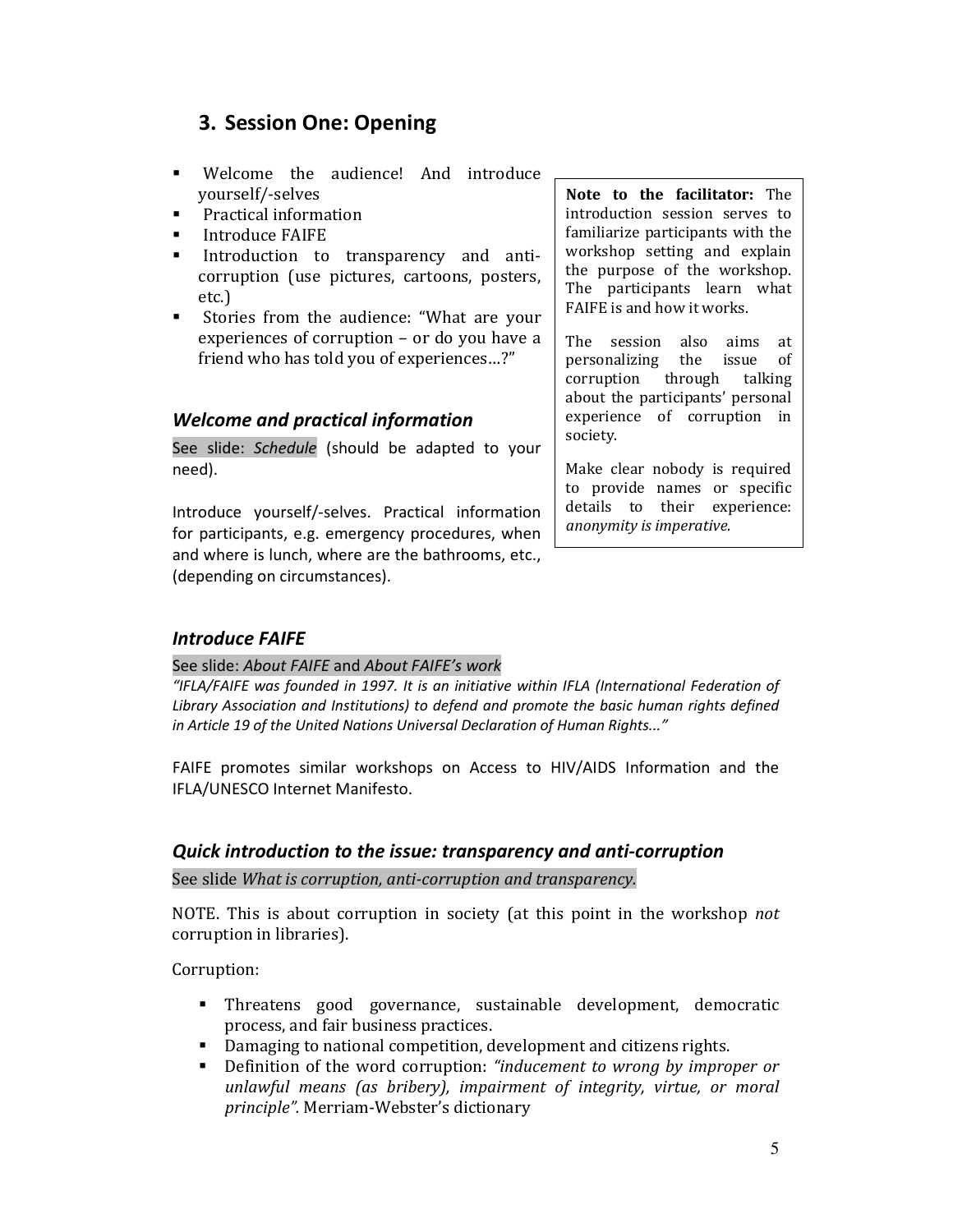"Transparency is the basis of good governance and the first step in fighting corruption. It provides a universal rationale for the provision of good records management systems, archives, and financial regulatory and monitoring systems. It is directly linked to the practice of socially responsible authorship and journalism, the work of editors, the publishing and the distribution of information through all media."

> IFLA Manifesto on Transparency, Good Governance and Freedom from Corruption

#### Libraries can play an important in the creation of transparency

See slide Corruption and the Information Profession

The role of librarians is changing - from guardians of resources to information counsellors. This workshop aims to raise awareness among librarians of the capacity and potential of libraries when it comes to transparency. Libraries are in their very essence transparency institutions.

### Stories from the participants

See slide Your own stories...

Ask for stories from the participants. Possible questions:

- What are your experiences of corruption in society?
- What are your opinions on corruption?
- Do you have experience of standing up to corruption?

## Note to the facilitator:

Note their stories so as to be able to use them later on in the workshop for illustration.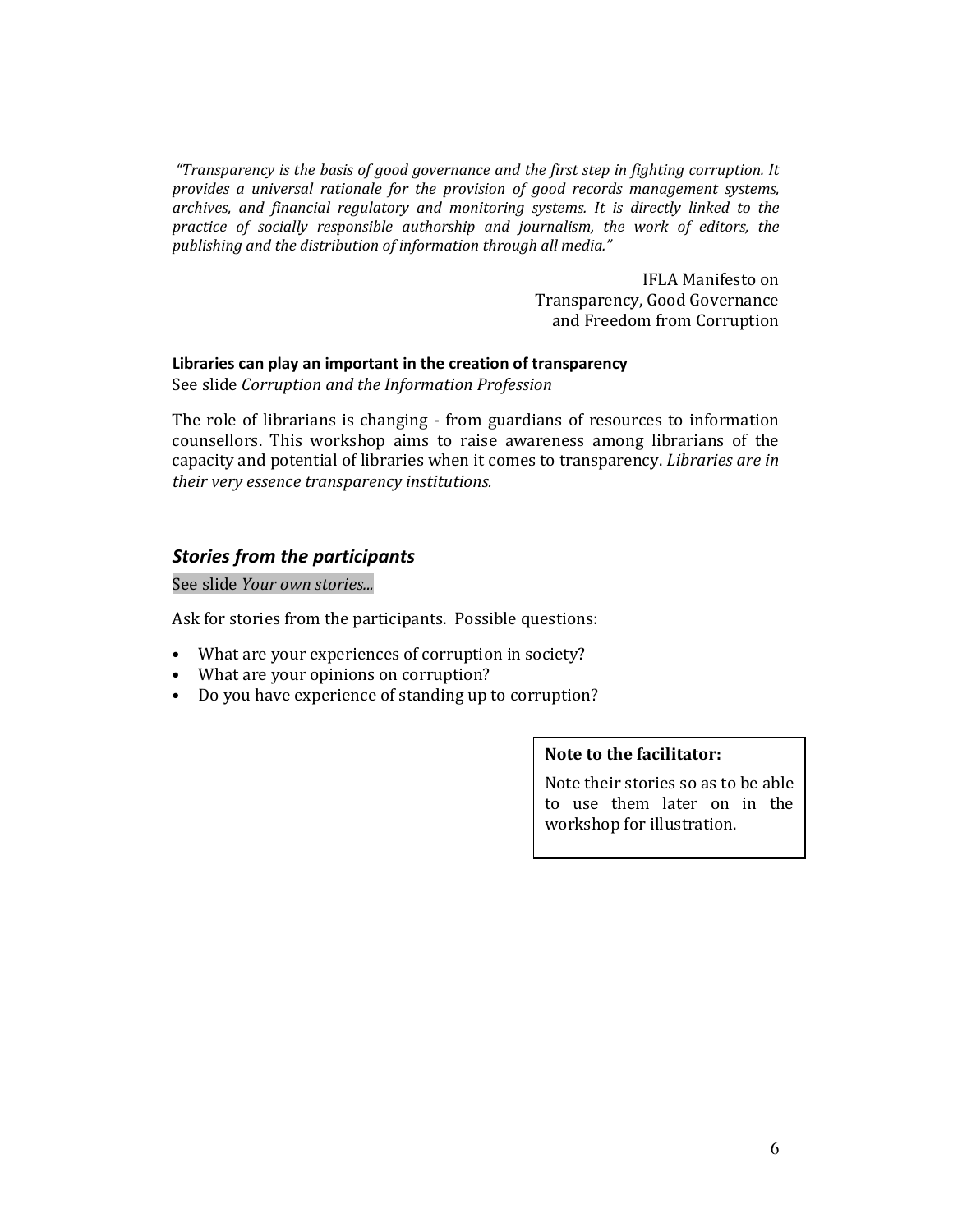# 4. Session Two – presentation: What is corruption and who fights it?

## **Structure**

- 1. Characteristics of corruption
	- **-** Definitions
	- **Effects of corruption on society**
	- **Effect on people's lives**
- 2. Extent of corruption
	- **Corruption Perception Index**
- 3. How to fight corruption
	- **Transparency**
	- FOI legislation

The purpose of this section is to provide a comparative perspective on corruption. Definitions of corruption can be presented along with an emphasis on the damaging effect of corruption.

# 4.1 Characteristics of corruption

# How do you define corruption?

## See slide Characteristics of corruption.

Transparency International (TI) provides the following operational definition: "The misuse of entrusted power for private gain."

TI further differentiates between "according to rule" corruption and "against the rule" corruption:

- According to rule: Facilitation payments, where a bribe is paid to receive preferential treatment for something that the receiver is actually required to do by law, constitute the former.
- Against the rule is a bribe paid to obtain services the receiver is prohibited from doing by law.

# What are the effects of corruption?

See slide The effects of corruption<sup>1</sup>

The effect of corruption is four-fold:

- 1. Political
- 2. Economic
- 3. Social
- 4. Environmental

## Political effect:

l

On the political front, corruption constitutes a major obstacle to democracy and the rule of law. In a democratic system, offices and institutions lose their

<sup>1</sup> Adapted from Transparency International's FAQ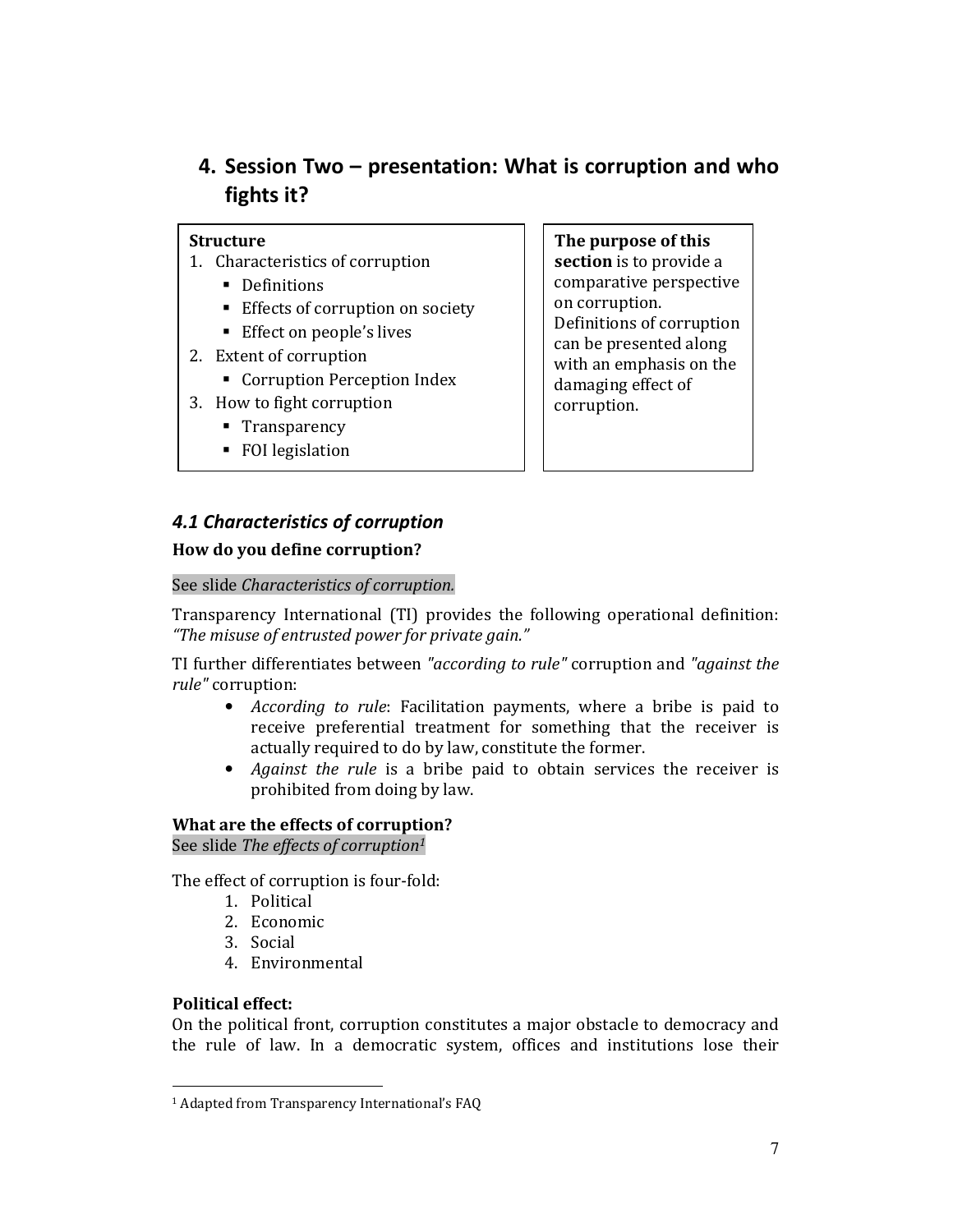legitimacy when they are misused for private advantage. Accountable political leadership cannot develop in a corrupt climate.

## Economic effect:

Economically, corruption leads to the depletion of national wealth. It is often responsible for the channeling of scarce public resources to uneconomic highprofile projects, such as dams, power plants, pipelines and refineries, at the expense of less spectacular but more necessary infrastructure projects such as schools, hospitals and roads, or the supply of power and water to rural areas. Furthermore, in free market economies, it hinders the development of fair market structures and distorts competition, thereby deterring investment.

## Social effect:

The effect of corruption on the social fabric of society is the most damaging of all. It undermines people's trust in the political system, in its institutions and its leadership. Frustration and general apathy among a disillusioned public result in a weak civil society. That in turn clears the way for despots as well as democratically elected yet unscrupulous leaders to turn national assets into personal wealth. Demanding and paying bribes becomes the norm. Those unwilling to comply often emigrate, leaving the country drained of its most able and most honest citizens.

## Environmental effect:

Environmental degradation is yet another consequence of corrupt systems. The lack of, or non-enforcement of, environmental regulations and legislation has historically allowed the North to export its polluting industry to the South. At the same time, careless exploitation of natural resources, from timber and minerals to elephants, by both domestic and international agents has led to ravaged natural environments. Environmentally devastating projects are given preference in funding, because they are easy targets for siphoning off public money into private pockets.

ATLANTA DECLARATION AND PLAN OF ACTION FOR THE ADVANCEMENT OF

## THE RIGHT OF ACCESS TO INFORMATION

"Acknowledging that the right of access to information is a foundation for citizen participation, good governance, public administration efficiency, accountability and efforts to combat corruption, media and investigative journalism, human development, social inclusion, and the realization of other socio-economic and civil-political rights;"

## Can the cost of corruption be measured?

The short answer is "no".

Some experts use regression analyses and other empirical methods in order to try to put a money figure on the cost of corruption. It is virtually impossible, though, since payments of bribes are not publicly recorded. No one knows exactly how much money is being "invested" in corrupt officials annually. And bribes do not take only monetary form: favours, services, presents and so on are just as common. At most, one can research the relationship between the level of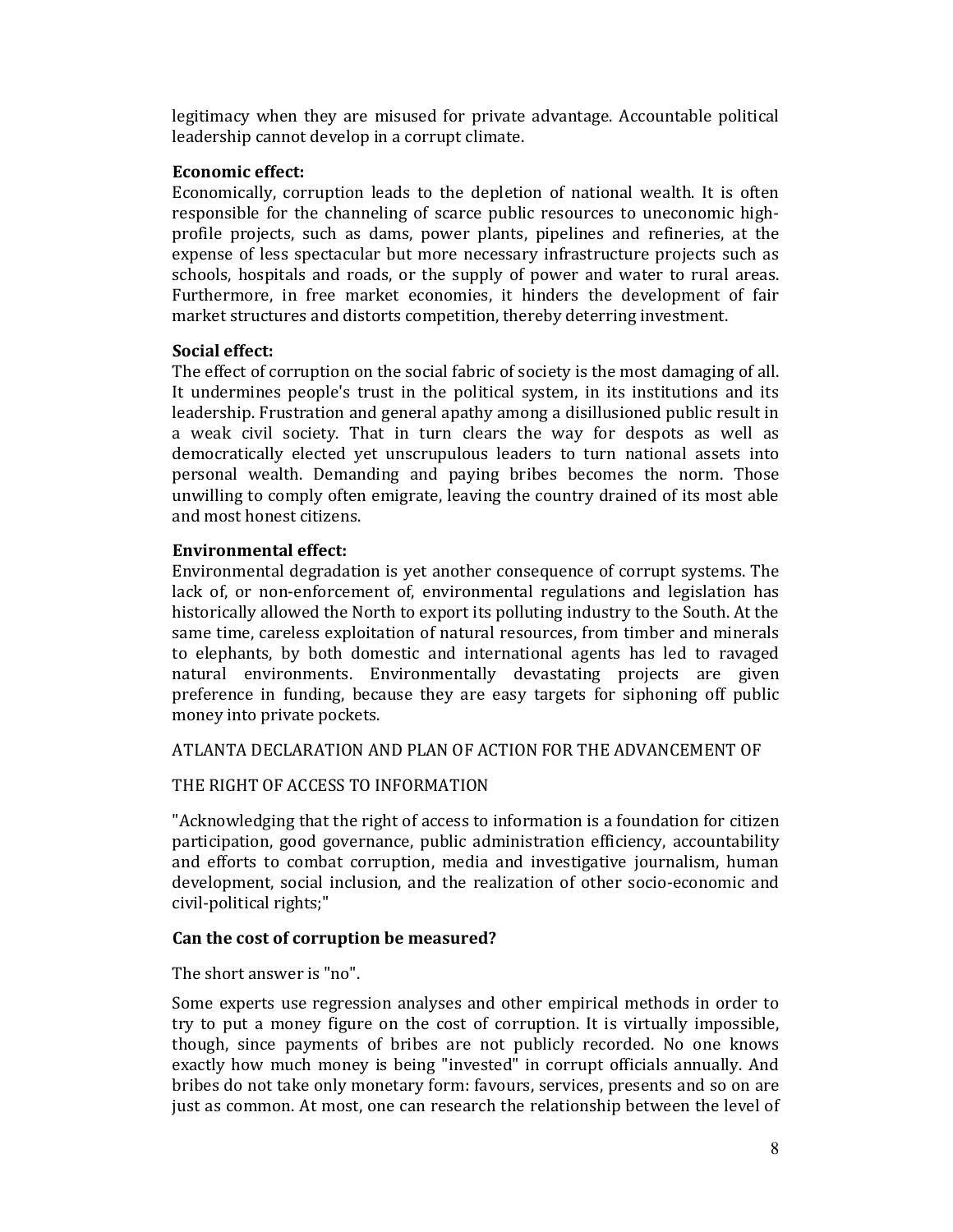corruption and, say, democratisation, economic development or environmental degradation.

The social costs of corruption are even less quantifiable. No one knows how much the loss of an energetic entrepreneur or an acclaimed scientist costs a country. Moreover, any estimated social costs in dollars would be inadequate to the task of measuring the human tragedy behind resignation, illiteracy, or inadequate medical care. A general skepticism vis-à-vis any attempt at quantifying the costs of corruption is thus warranted.

The following example illustrates the dilemma of pressing the issue into facts and figures: A power plant is being built somewhere in the world, at a cost of US\$ 100 million. It could be argued that - were it not for corruption - the cost could have been as low as US\$ 80 million. The financial damage to the public would then be US\$ 20 million. In practice, quite often projects are planned simply so that those involved can make huge private profits.

Assuming that the power plant was superfluous, the financial damage would have to be assessed at US\$ 100 million.

Yet no major construction project leaves the environment untouched. The results may be: increased pollution, a lowering of land prices, resettlement of local residents, an increased debt burden for the country, etc. This calculation probably closest to reality - is immensely complex. On a global scale, it seems almost impossible. But even if one were able to calculate the environmental damage, the increase of the debt burden and other factors, how would one measure the erosion of public confidence and the deterioration of a government's legitimacy, which are the direct result of corruption?

### How does corruption affect people's lives?

#### See slide examples of corruption

Around the globe, corruption impacts people's lives in a multitude of ways. In the worst cases, corruption costs lives. In countless other cases, it costs their freedom, health, or money.

Here are a few examples:

### The Dutch fireworks factory:

In May 2000, 950 people were injured and 22 killed, when a fireworks factory in Enschede, the Netherlands, burst into flames. The explosion reached such catastrophic levels because government regulators had turned a blind eye to grave safety breaches with regard to storing explosives on the factory premises. In return for remaining silent, the officials are said to have received free fireworks for years. Even an illegal enlargement of the factory was approved by the authorities. The local government official in charge of monitoring fireworks factories in the area admitted to not knowing the specific regulations on the storage of explosives. Though considered an expert, he hadn't read the relevant literature, nor had he taken part in any training seminars. He only followed the instructions of his superiors, one of whom was subsequently arrested on corruption charges.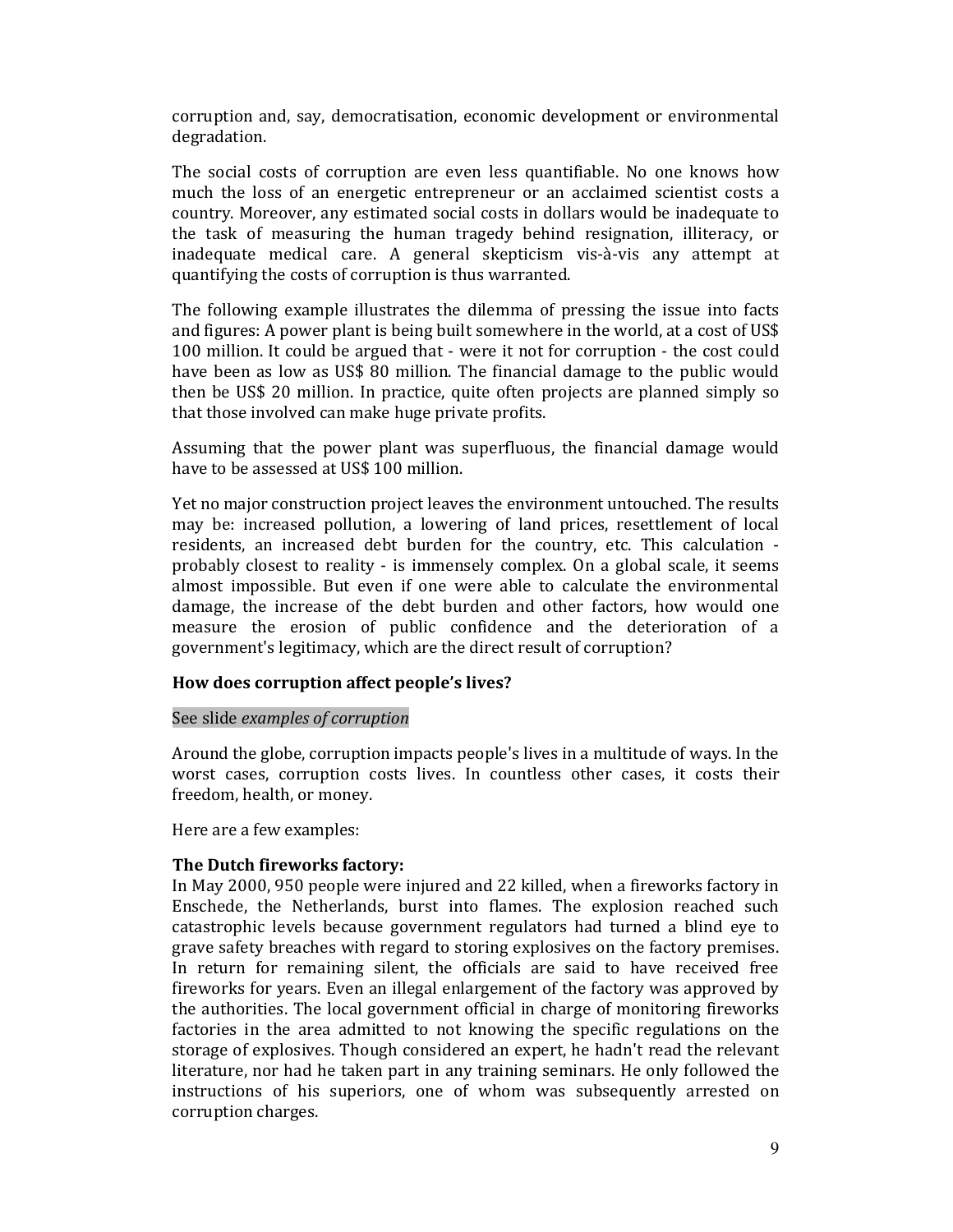## The Penan people:

A Swiss activist for the rights of the Penan, a nomadic people in the Malaysian rainforest, has been missing since May 2000, after he successfully drew international attention to the problem of the unscrupulous logging of Borneo's woods. Turning rainforest into palm plantations, the logging companies and government officials destroy the habitat of the indigenous rainforest nomads. In addition to threatening the lives of the Penan and those who support them, the excessive logging in Borneo contributes to the worldwide problem of deforestation, affecting the earth's climate. The corrupt co-operation between loggers and government also hurts the Malaysian people on the whole, as the money made by logging companies does not flow back into Malaysia's economy. A 1993 study showed that "log exports to Japan were under-declared by as much as 40 percent, thereby reducing the amount of export tax paid to the national treasury". (Sizer, Nigel: Practical Measures for Promoting Integrity and Curbing Corruption in the Forest Sector: A Contribution to the World Commission on Forests and Sustainable Development. Washington, D.C.: World Resources Intstitute, 1997.)

**Other examples:** Take the residents of shanty towns, who need to pay off city officials so that the little bit of living space they have built does not get torn down; or citizens harassed by police in their daily activities, having to pay illegal 'fees' to go about their business. Some bureaucrats only work if they are offered additional "rewards". Corruption, both large and small scale, is making life more difficult and actually threatens the lives of many people all over the world.

## What are the conditions for corruption?

### See slide: Conditions for corruption.

Corruption thrives where temptation coexists with permissiveness. Where institutional checks on power are missing, where decision making remains obscure, where civil society is thin on the ground, where great inequalities in the distribution of wealth condemn people to live in poverty that is where corrupt practices flourish.

It cannot be stressed enough that corruption is alive and well even where political, economic, legal and social institutions are well entrenched.

# 4.2 The Extent of Corruption

### The Corruption Perception Index

See slide The Corruption Perception Index and appendix: The Corruption Perception Index

The Transparency International (TI) Corruption Perceptions Index (CPI) ranks countries in terms of the degree to which corruption is perceived to exist among public officials and politicians. It is a composite index, a poll of polls, drawing on corruption-related data from expert and business surveys carried out by a variety of independent and reputable institutions. The CPI reflects views from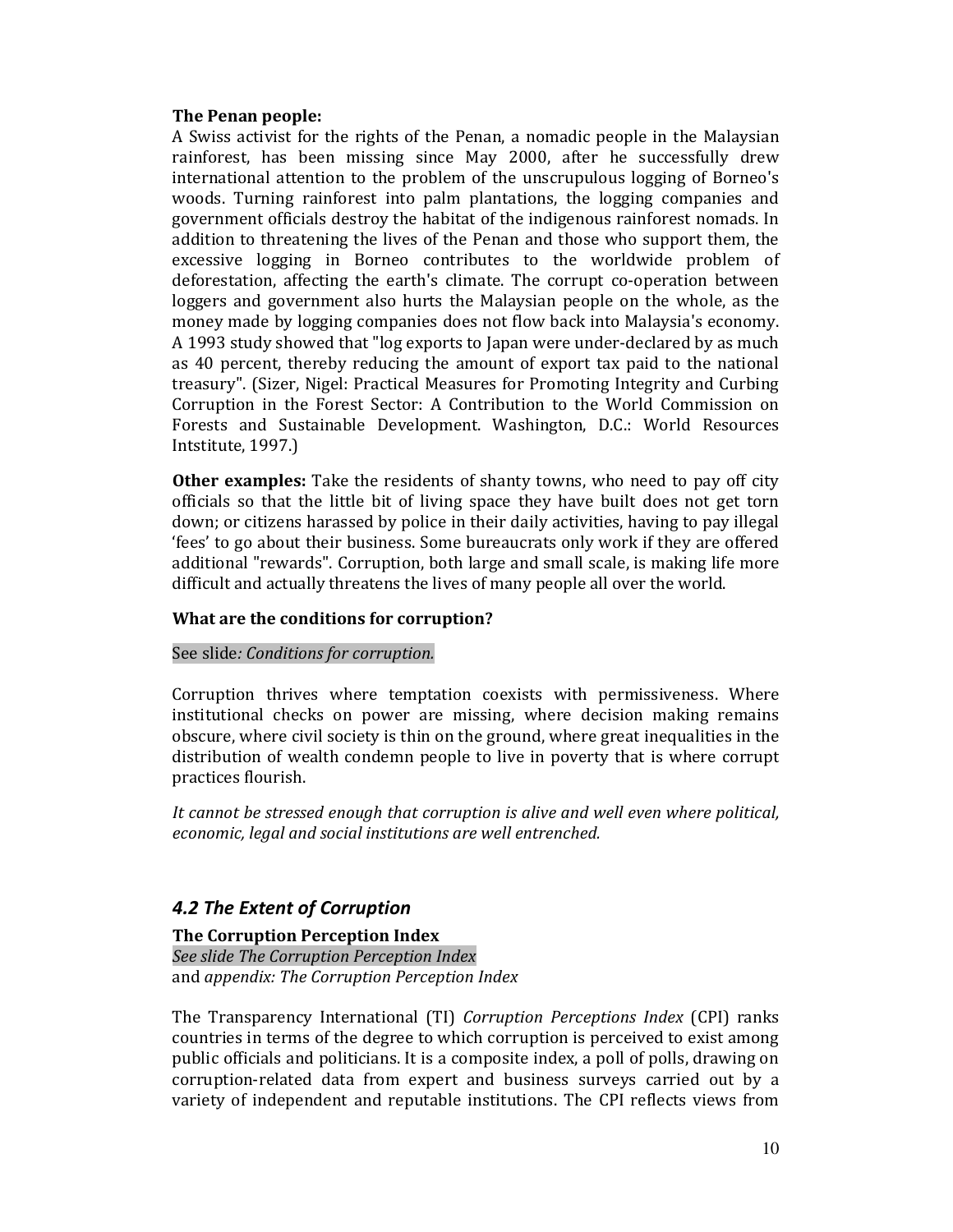around the world, including those of experts who are living in the countries evaluated.

## Why is the CPI based only on perceptions?

It is difficult to assess the overall levels of corruption in different countries based on hard empirical data, e.g. by comparing the amount of bribes or the number of prosecutions or court cases. In the latter case, for example, such comparative data does not reflect actual levels of corruption; rather it highlights the quality of prosecutors, courts and/or the media in exposing corruption across countries. One strong method of compiling cross-country data is therefore to draw on the experience and perceptions of those who are most directly confronted with the realities of corruption in a country.

## The results of 2008 CPI

The Transparency International (TI) CPI measures the perceived levels of publicsector corruption in a given country and is a composite index, drawing on different expert and business surveys. The 2008 CPI scores 180 countries (the same number as the 2007 CPI) on a scale from zero (highly corrupt) to ten (highly clean).

Denmark, New Zealand and Sweden share the highest score at 9.3, followed immediately by Singapore at 9.2. Bringing up the rear is Somalia at 1.0, slightly trailing Iraq and Myanmar at 1.3 and Haiti at 1.4.

While score changes in the Index are not rapid, statistically significant changes are evident in certain countries from the high to the low end of the CPI. Looking at source surveys included in both the 2007 and 2008 Index, significant declines can be seen in the scores of Bulgaria, Burundi, Maldives, Norway and the United Kingdom.

Similarly, statistically significant improvements over the last year can be identified in Albania, Cyprus, Georgia, Mauritius, Nigeria, Oman, Qatar, South Korea, Tonga and Turkey.

### Reflections on the results of 2008

At a first, indiscriminate glance, the Corruption Perceptions Index (CPI), published annually by TI, seems to confirm the stereotypical notion that corruption is predominantly a problem of the South. While the Scandinavian countries come out on top, most of sub-Saharan Africa ranks at the bottom.

It would not only be wrong to conclude, however, that - according to the CPI 2007 - Somalia and Myanmar are the most corrupt countries in the world; it would also be counterproductive. The index is not intended to brand any one country, or to pit the North against the South. Rather, it is a tool to raise public awareness of the problem and promote better governance.

Corruption is as much a problem of the North as it is of the South. It is wellestablished checks and controls that make the difference in proportion. People are as corrupt as the system allows them to be. It is where temptation meets permissiveness that corruption takes root on a wide scale. Such an environment is more likely in the emerging democracies of the South and East. There,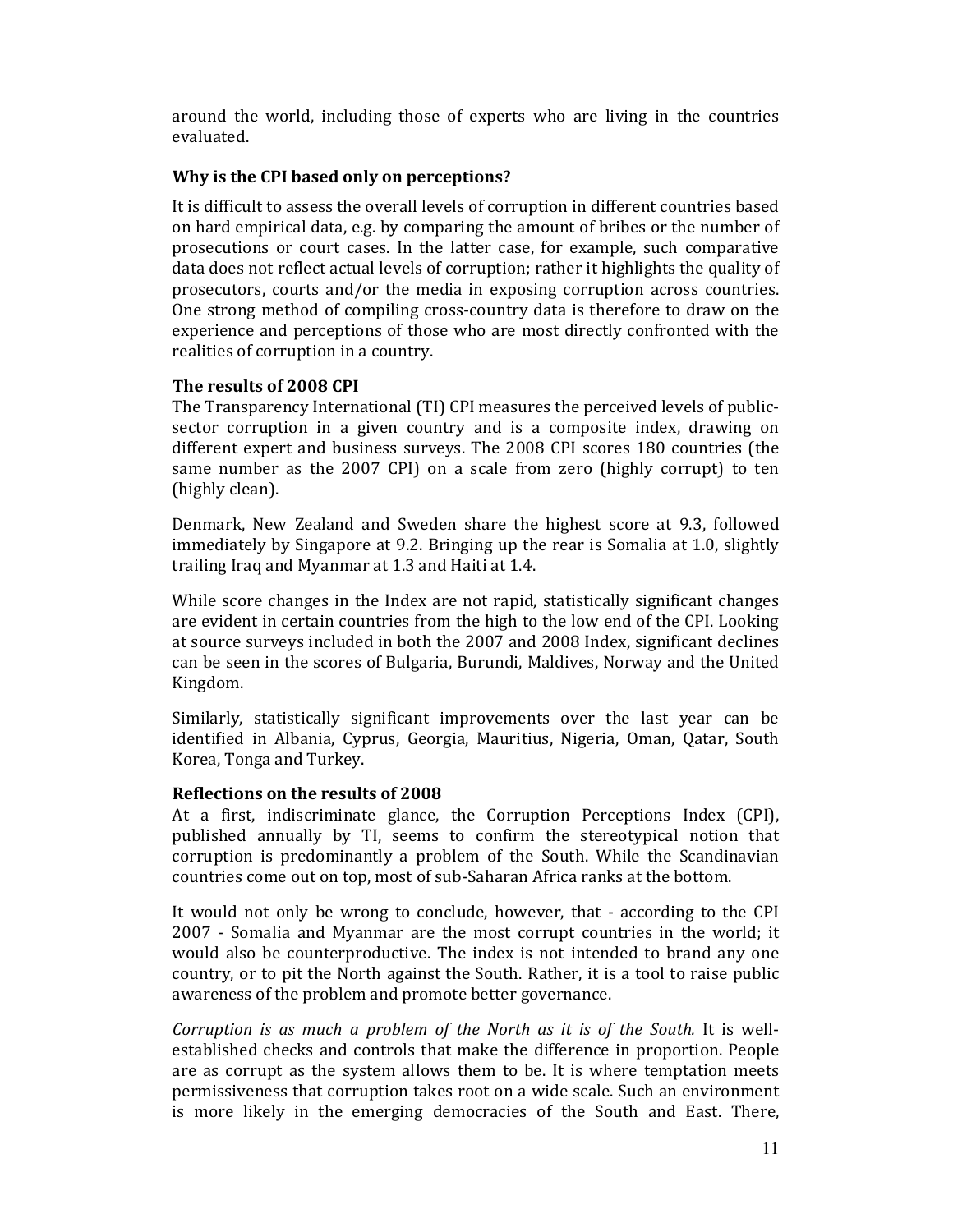administration and political institutions are still weak and pay scales are generally very low, tempting officials to "supplement" their income. In dictatorial systems, meanwhile, administrative and political institutions are nothing but an extension of the governing power's corrupt practices.

The North also carries part of the responsibility for the situation in the South due to its role as the bribe-payer. After all, it is largely Northern corporate interests that supply the bribe payments. Until recently, governments of the North not only tolerated these corrupt practices, but they even rewarded them with tax deductibility. Fortunately, the 1999 OECD Anti-Bribery Convention has made the bribing of foreign officials a criminal offence. TI has addressed this aspect with its Bribe Payers Index (BPI), the logical complement to the CPI (both can be found on TI's website).

In addition to the question of the regional pervasiveness of corruption, the issue of corruption by sector is also often raised. The BPI provides some statistical evidence as to which business sectors are most prone to corruption. According to these results, the problem of corruption is particularly prevalent in public works and construction, followed by the arms and defense industry. The sector with the least detected corruption was agriculture.

# 4.3 How to fight corruption?

## What is transparency?

## See slide: What is transparency

"Transparency" can be defined as a principle that allows those affected by administrative decisions, business transactions or charitable work to know not only the basic facts and figures but also the mechanisms and processes. It is the duty of civil servants, managers and trustees to act visibly, predictably and understandably.

## How to combat corruption

## See slide: How to combat corruption.

Anti-corruption programmes worldwide include various elements:

- Administrative and institutional reform
- Legal sanctions and energetic policing
- Creation of regulatory systems

These rely on transparency to be effective

They are complemented by the moral effects of transparency

## "Sunshine is the best disinfectant", Judge Louis D. Brandeis

## Implementing transparency

## See slide Implementing Transparency

Exposing the activities of both public and private sectors to general scrutiny will limit corruption – but who will do it?

• Democratically elected representatives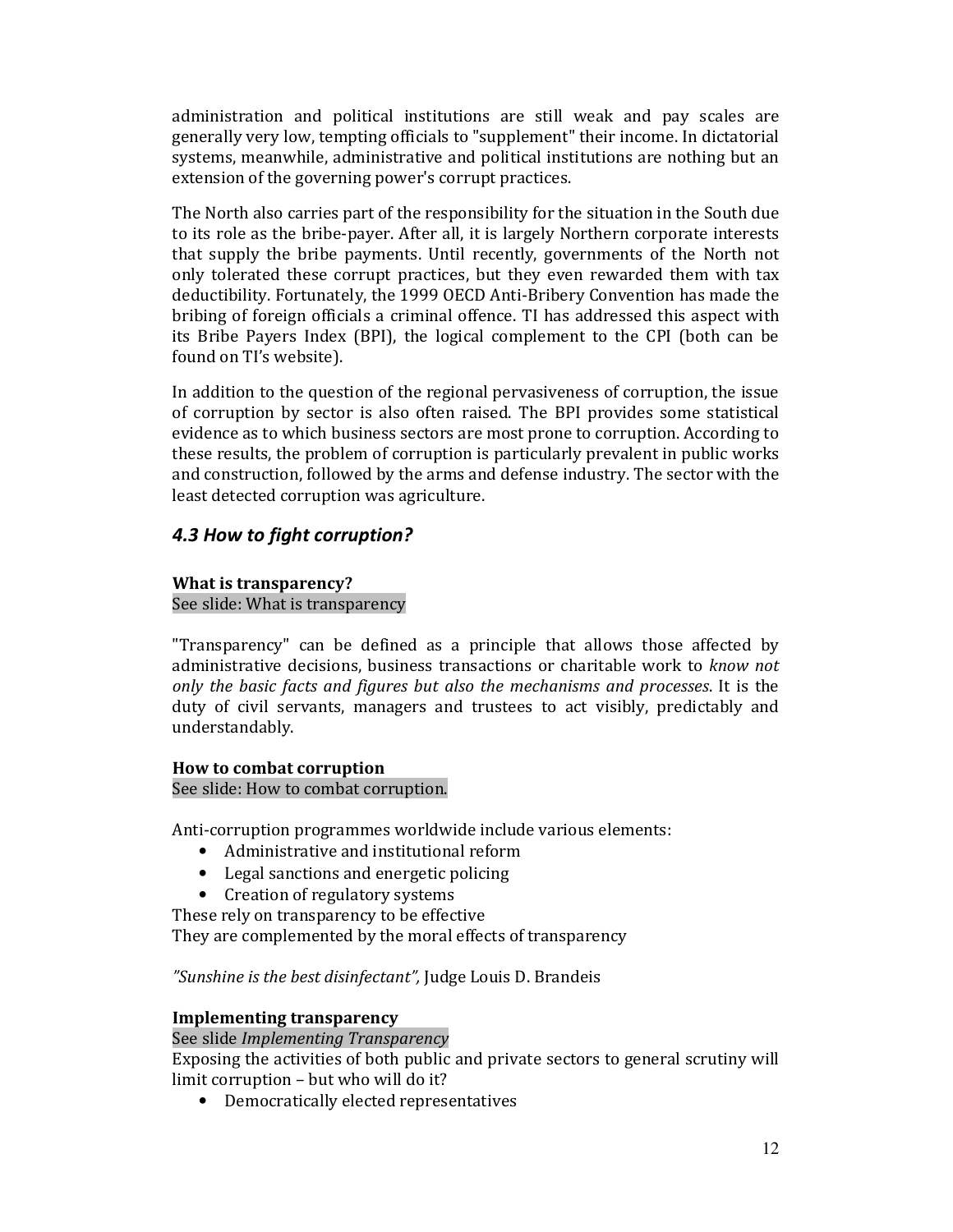- Regulatory bodies
- NGOs such as Transparency International
- Other information institutions such as libraries?

## Important institutions

## See slide Important Institutions

United Nations Development Programme

- Anti-corruption and good governance are central elements in achieving the Millennium Development Goals (MDGs)

Investment banks (regional information) World bank, Asian Development Bank Transparency International

[Insert local or regional institutions]

## Transparency International

See slide Transparency International

- $\blacksquare$  A global network including
- +90 locally established national chapters and chapters-in-formation.
- Their mission is to bring together relevant players from government, civil society, business and the media to promote transparency in elections, in public administration, in procurement and in business.
- Publishes the CPI each year

## Freedom of Information/Access to Information legislation

## See slide: Freedom of Information

Freedom of information legislation, also described as open records or (especially in the United States) sunshine laws, are laws which set rules on access to information or records held by government bodies. In general, such laws define a legal process by which government information is to be made available to the public. In many countries there are constitutional guarantees for the right of access to information, but usually these are unused if specific legislation to support them does not exist.

Over 70 countries around the world have implemented some form of such legislation. Sweden's Freedom of the Press Act of 1766 is thought to be the oldest.

Other countries are working towards introducing such laws, and many regions of countries with national legislation have local laws. For example, all states of the United States have laws governing access to public documents of state and local taxing entities, in addition to that country's Freedom of Information Act which governs records management of documents in the possession of the federal government.

A basic principle behind most freedom of information legislation is that the burden of proof falls on the body asked for information, not the person asking for it. The requester does not usually have to give an explanation for their request, but if the information is not disclosed a valid reason has to be given.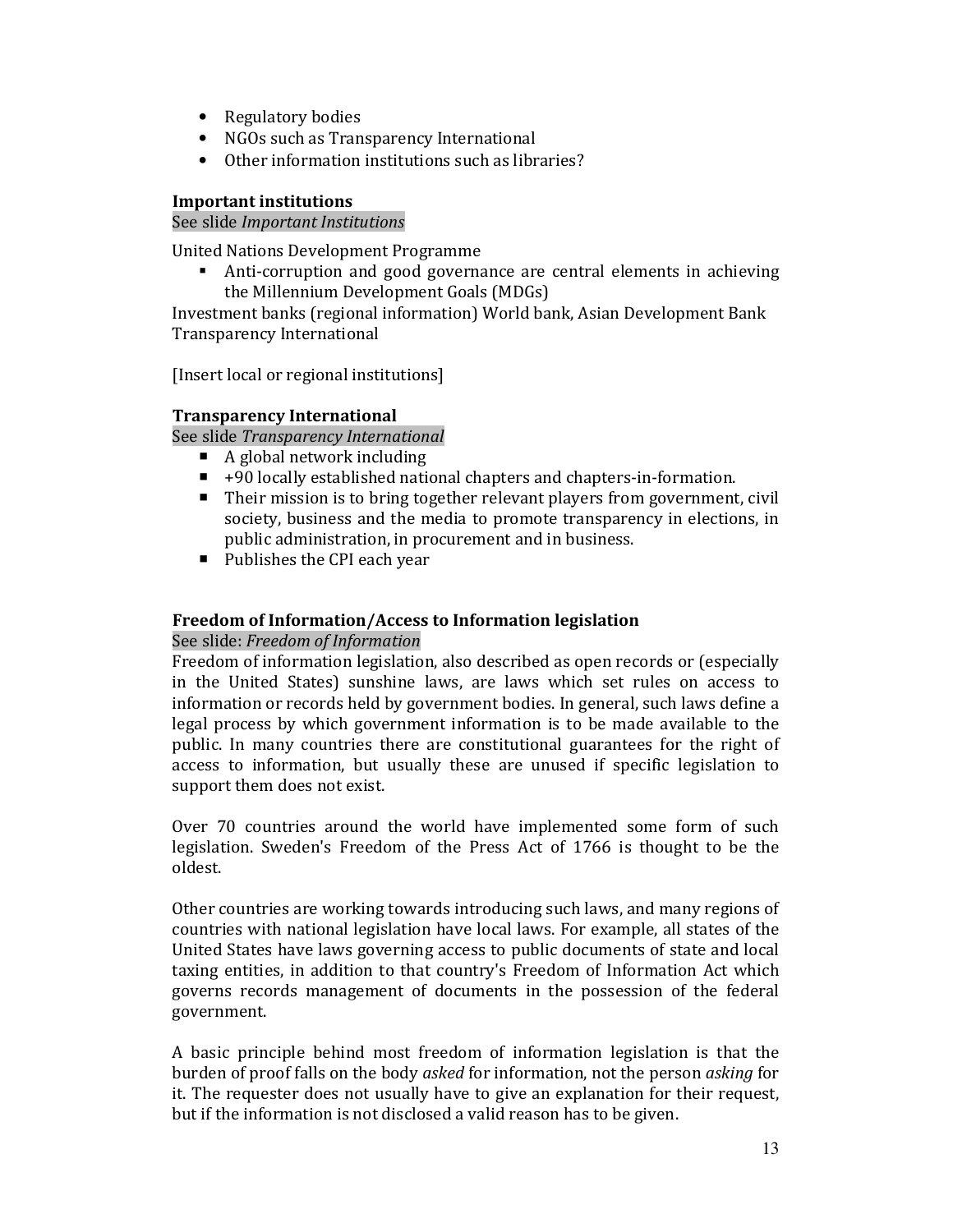## Professional implications of transparency

See slide Professional implications of transparency

- A free press, investigative journalism and independent authors
- Records management to ensure preservation of documentation
- Ethical Information and Communication Technology
- Healthy debate on personal privacy, official and commercial secrecy
- **EXECUTE:** Libraries that fight censorship and promote and protect access to information

### Libraries and transparency: reality or fantasy? See slide Libraries and transparency: reality or fantasy?

Libraries are potential transparency institutions. Particularly national and public libraries have the potential to be important contributors to transparency. However there are questions about the idea of libraries as transparency institutions. Libraries have traditionally guarded information very effectively, but have been less good at disseminating it.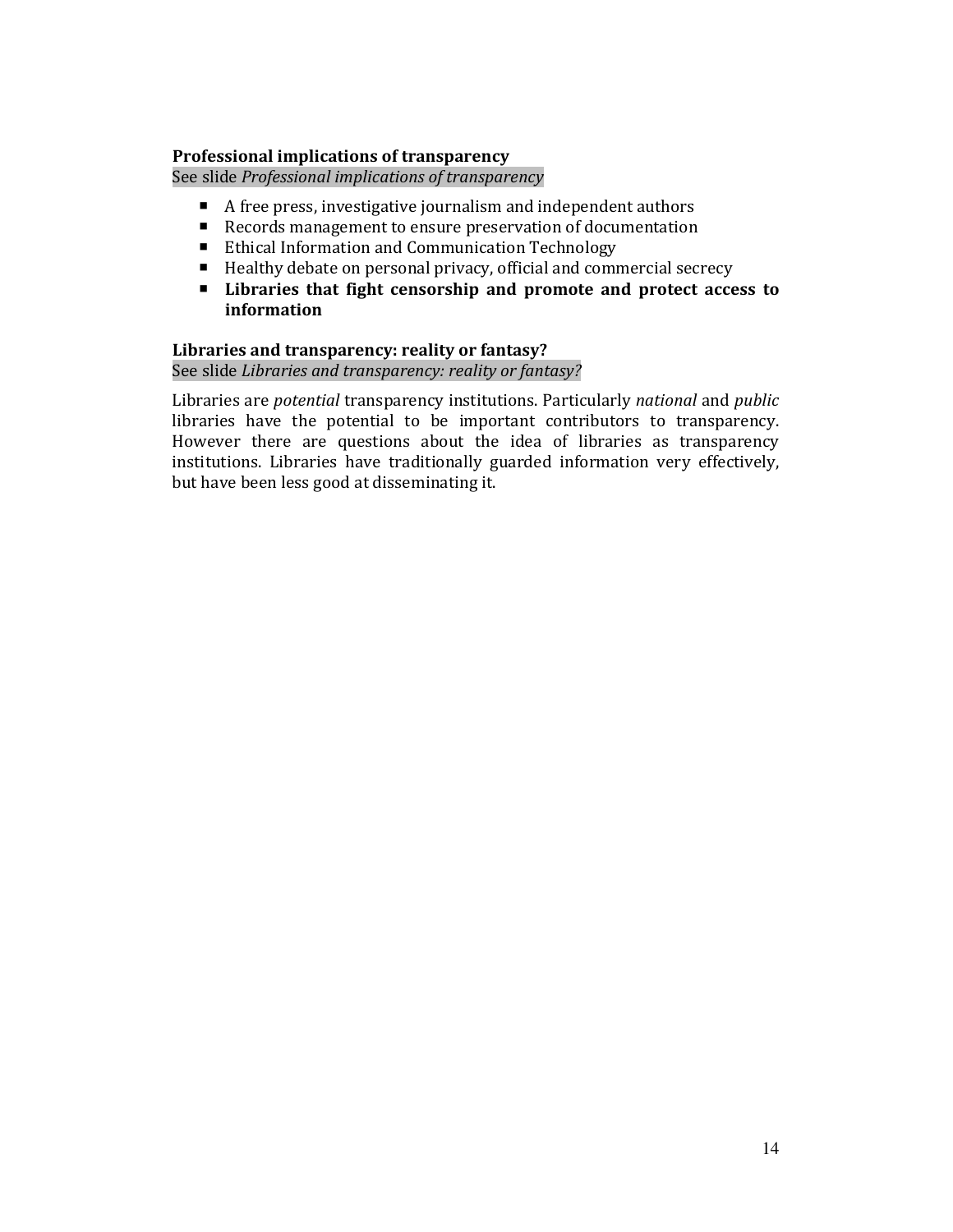# 5. Session Three: Presentation: Local Campaigning and Legislation

The purpose of this presentation is to inform the participants of the national legislation structure. Is there already an existing FOI/sunshine law? What effect does it have?

It is recommended that a local speaker be invited to give this presentation.

Issues to be covered:

- 1. What laws exist, local FOI legislation
- lecture is to be presented by a carefully selected and briefed/advised outside speaker: a lawyer, legal advisor, journalist or politician (be aware to avoid a party political agenda). Also consider civil society representatives.

An outside presenter: This

- (See Annex for links on relevant information)
- 2. Who is involved, who campaigns? (Describe the campaign)
- 3. Progress: What progress has been made? What can be learnt from the campaign? As far as possible, show forward-looking developments and identify success stories.

Advice to presenter: Make it local! Finding local information: There exist many different online portals to assist in locating FOI facts for your country. Look in the appendices for links that might help you.

## The connection with libraries

As the presentation draws to an end the presenter should pose the question to the participants: How do we connect this campaigning with libraries?

Look at the Transparency manifesto and see how far it answers the question. Libraries can connect users and NGOs, offer a support to people wanting to make FOI requests. If FOI laws are absent can libraries assist in promoting campaigns to create them?

## Alternative:

Deliver some of this content without an outside speaker using comparative statistics. (Suggest presenter to see material under Section 2), etc.

------- Lunch -------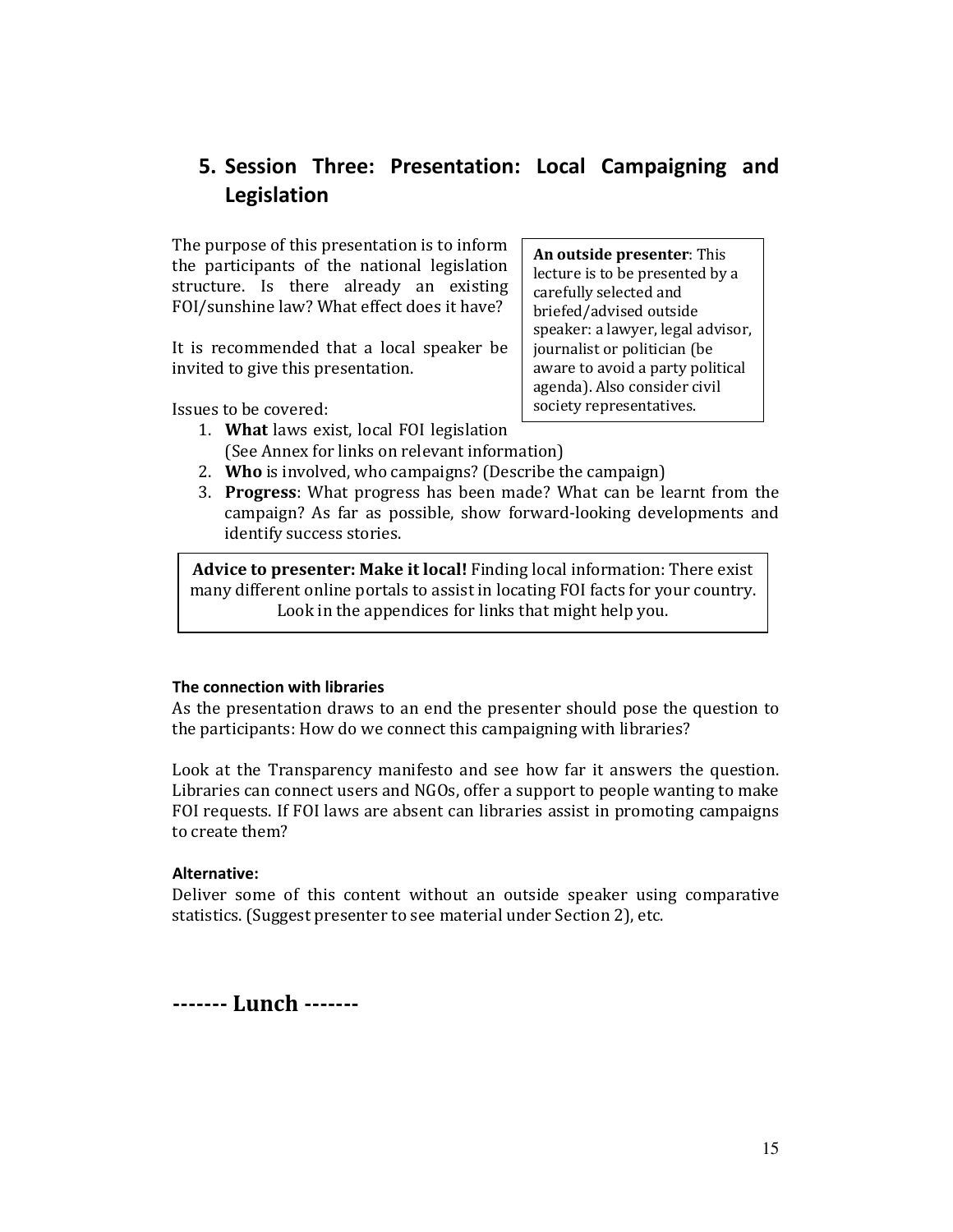# 6. Session Four: Discussion: Corruption in libraries

The purpose of this section is to facilitate an open discussion on corruption in libraries. It relates to clauses 1 & 2 of the Transparency Manifesto.

Just like any other sector the library sector is vulnerable to corruption. Corruption can occur through the libraries' relationship with corrupt finance officials or commercial organisations, such as book vendors, IT suppliers, or equipment and furniture suppliers.

Hand outs: The questionnaire: Corruption in libraries (See appendix)

The facilitator should try to respond by making clear the need for accountability and transparency in the daily life of the library

### Sample discussion questions

Relationship to vendor or a sponsor:

- What should be the response if a vendor offers a warehouse visit with hotel, restaurant and travel paid?
- " What do you do if a vendor offers a training/conference opportunity at his expense?
- What if a book vendor offers the library a partnership, with bonus services included? These bonuses could include free vending machine, new software for the librarians' workstations, etc?

More discussion questions in the Appendix: Discussion questions for corruption in the libraries

------------- 15 MINS COFFEE BREAK -------------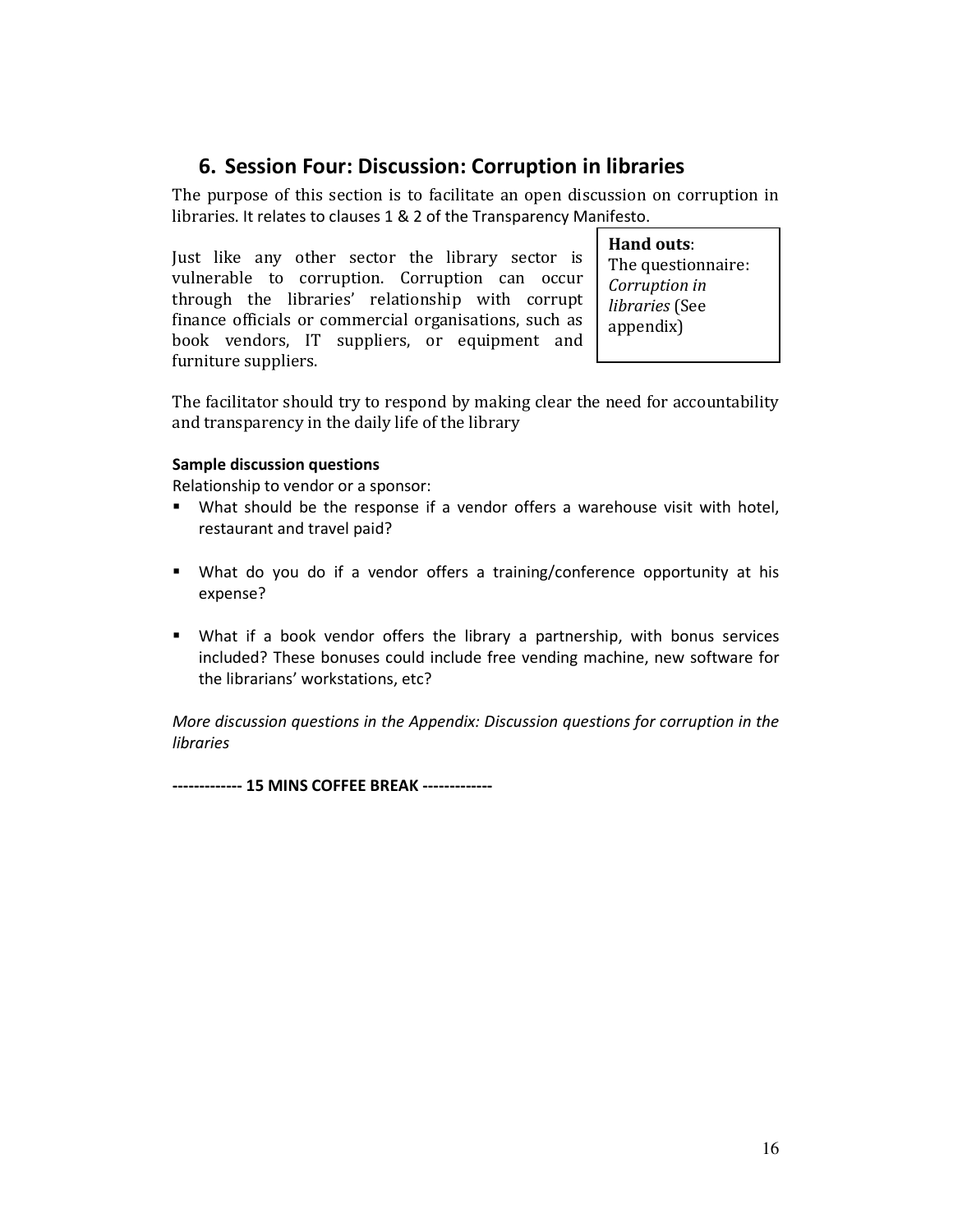# 7. Session Five: Group work: Building on existing library practice.

The purpose of this section is to discuss existing library practice and how it can contribute to the goals of the Transparency Manifesto. It relates to clauses 3, 6, 7 and 8 of the Transparency Manifesto.

The discussion should be carried out in four groups, one for each clause. Groups will need a chairperson and a rapporteur.

NOTE: Rapporteurs should be told very clearly of the time limits for their report back.

#### Discuss clause 3:

Librarians should reassert their role in educating citizens by developing strong collections and facilitating access to information on philosophical and socio/economic/political topics.

This clause is about what librarians already do well: it is concerned with reinforcing librarians existing practice that already serves the goal of good governance.

Group could deal with:

- - Outlining a library policy that will have acquisition policies (based on a community profile) designed to support good governance.
- - Planning assessment of existing collections and response to the community profile.
- - Outlining what a checklist for an existing collection should contain? What authors, sources, (publishers, NGOs, governments, etc.), what subjects, what formats and types of material are included?
- - Developing expertise on the Internet that will make it possible to give good advice on important, useful online resources and databases.

Discuss clause 6:

Training should be organised for librarians and users in the use of the type of information that will improve citizens' understanding of the FOI and anti-corruption laws and assist them in the pursuit of their rights and entitlements.

Regarding training of librarians, who should provide training? NGOs, universities, library associations, associations of lawyers, training companies, aid agencies, etc?

Suggested content for training of librarians,

- - Transparency: what is corruption, what is the outcome of corruption, what are the conditions for corruption, how is it fought, etc.
- - Acquisition of/access to government and NGO publications and promoting use of these materials.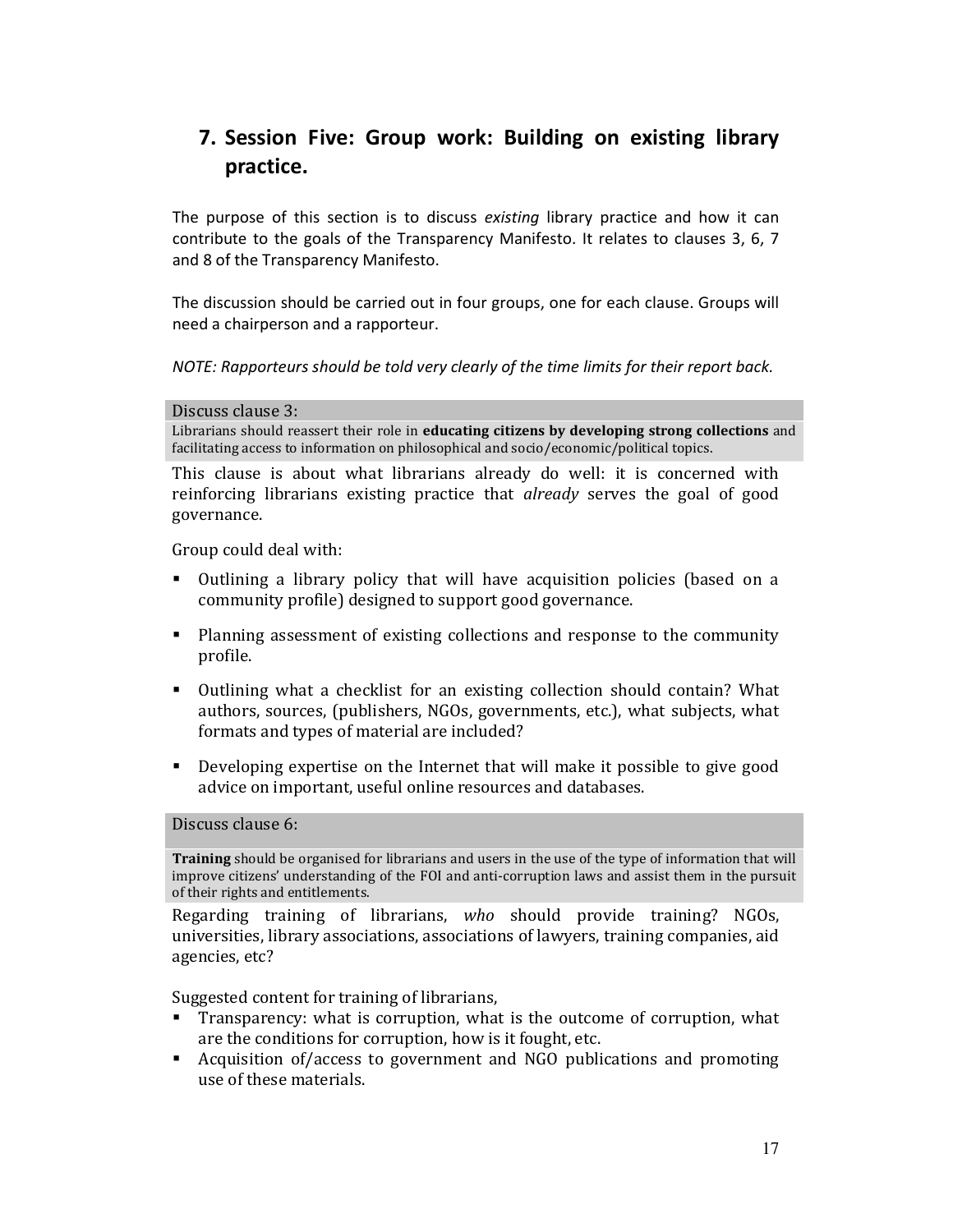- Techniques of advising users, incl. advice on IT/electronic resources – (for advice on access see the internet manifesto).

Further content for training of users: (Adapted to the education and literacy levels.)

- What are their rights? How do we train user on freedom of access to information? Providing legal advice through pointing to legal advice centres. Use law librarians where available.
- Relevant aspects of information literacy.

#### Clause 7

Libraries should collect information materials issued by official bodies, particularly those that deal with citizens' rights and entitlements. They should seek to make information that is issued by official bodies more comprehensible and accessible (through indexes, abstracts, search support, etc). They should also organise digitisation and other preservation programmes for official information relating to laws, rights and entitlements, and facilitate access to existing databases of these types of information.

This clause is already more explicit than the others and provides a set of topics that the group can discuss and assess.

#### Discuss clause 8

Libraries should be made available as **venues** for the promotion of information rights (through posters and other publicity methods) and librarians should seek to raise awareness of the right to information.

It is far from universal practice for libraries to be used as a venue for community activities and the ideas of focusing these activities on good governance themes is comparatively new.

The group should be encouraged to speculate on the library as a centre for community advice and information activities in partnership with local civil society organisations, displays providing information on rights and entitlements, exhibitions, open days for local and national government agencies and NGOs, providing meeting facilities for groups

# 8. Session Six: Campaigning

The purpose of this section is to make sure that the participants leave with specific ideas and commitments. This can be achieved in various ways. Participants can be encouraged to:

Develop resolutions. Examples:

- Encourage a local library association to adopt the Transparency Manifesto
- Call on the local library association, to create a manual on promoting good governance-related services in libraries.
- Suggest creating a good governance and/or anti-corruption award to be presented to a library or partner organisation or individual.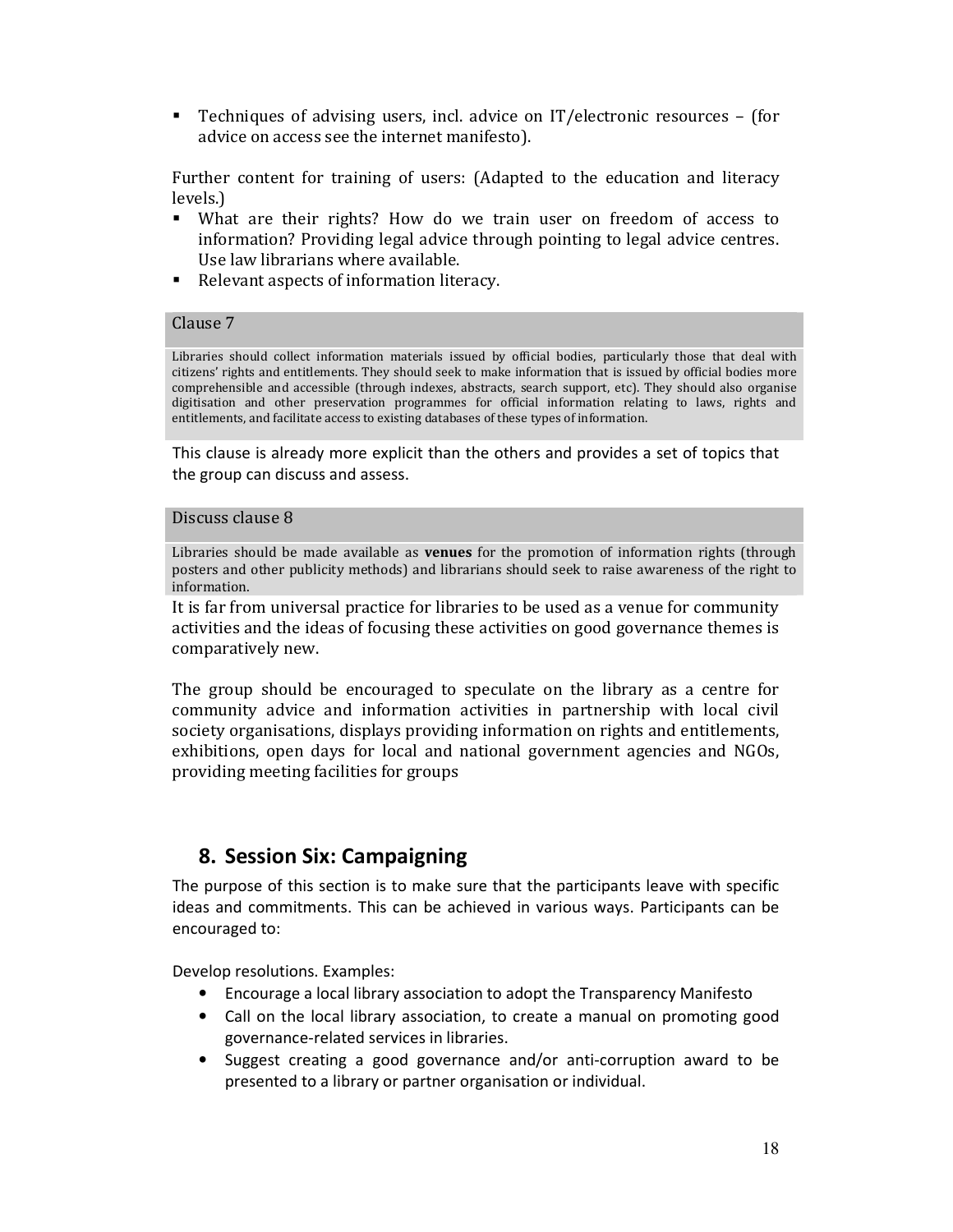- Suggest an update if needed to the local Library Association's Code of Ethics / Code of Conduct taking Good Governance issues into account.
- Find partners for FOI campaigns (incl. record managers and archivists).
- More…

# And/or

Develop action plans for individuals and institutions (a commitment/a pledge) Participants to be encouraged to:

- Examine their own conduct and identify any connection with corruption
- Examine activities within their own institutions and identify potential for corruption and existing mechanisms to address specific issues and cases.
- In cases where mechanisms are known to be failing, review possible alternatives and improvements.

## Alternative

The outside speaker (used for session three) could be asked to review the workshop and suggest action lines.

This sixth session relates to Manifesto clauses 4, 5, 9 and 10.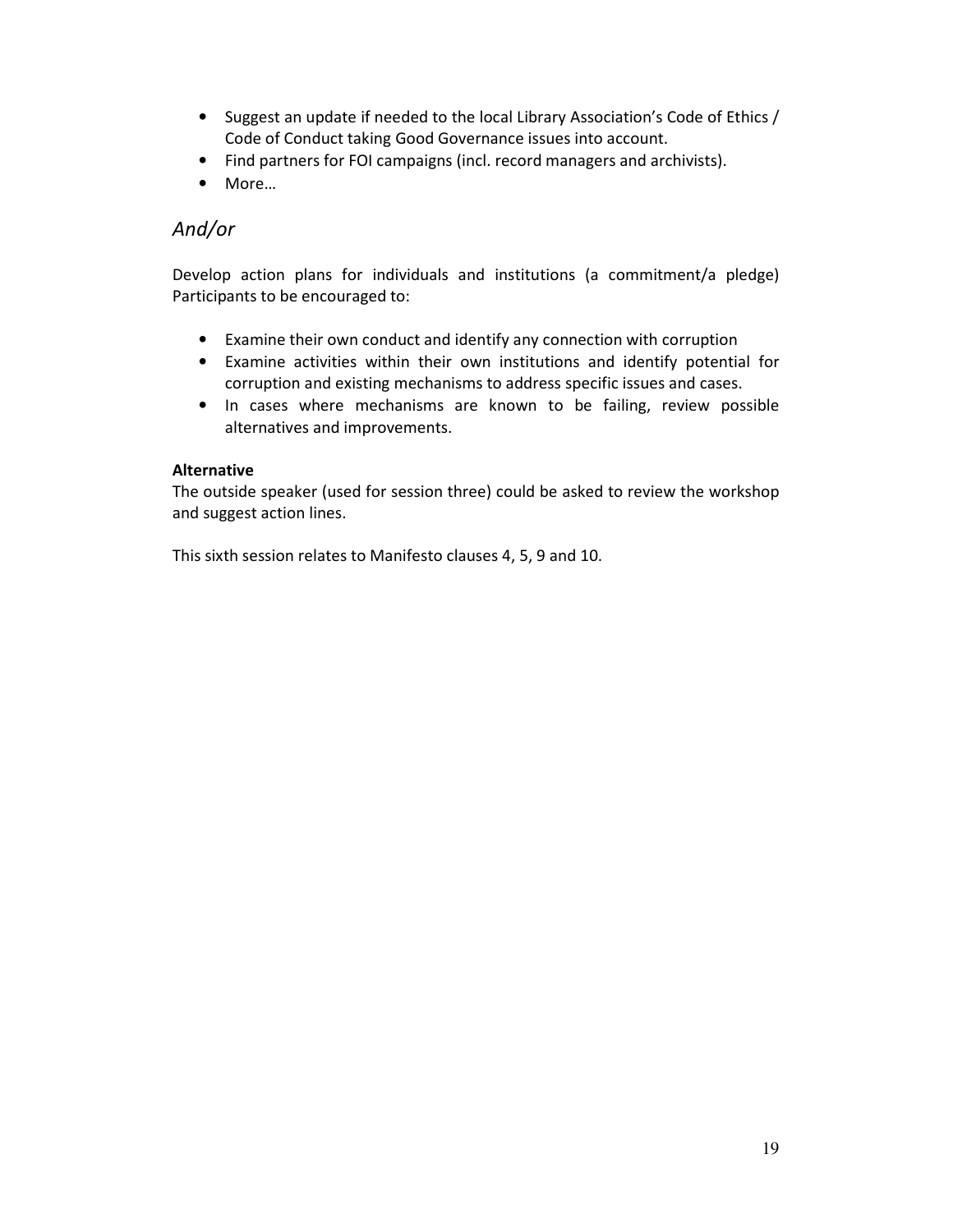# Appendices

# 9.1 Pictures

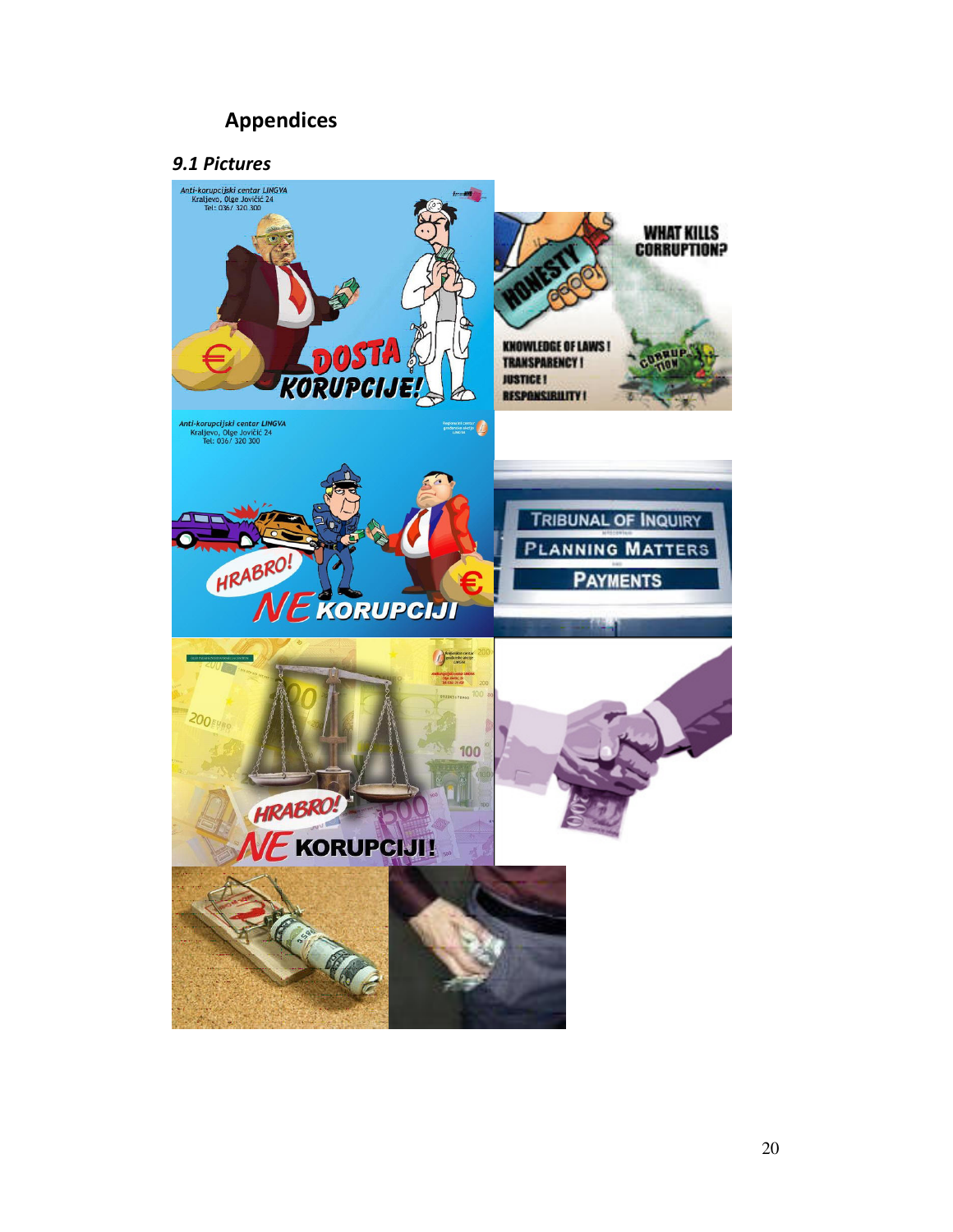# 9.2 The Transparency Manifesto

## IFLA Manifesto on Transparency, Good Governance and Freedom from **Corruption**

IFLA has on numerous occasions and in many forums made clear its belief in the positive role of libraries in society and its commitment to enhancing this role. It has consistently linked this to the principle of Freedom of Access to Information and Freedom of Expression, as set out in Article 19 of the UN Universal Declaration of Human Rights, 1948.

In particular:

the IFLA/UNESCO Public Library Manifesto (1994) (http://www.ifla.org/VII/s8/unesco/eng.htm ) states the importance of 'the ability of well-informed citizens to exercise their democratic rights and to play an active role in society';

The Glasgow Declaration on Libraries, Information Services and Intellectual Freedom (2002) (http://www.ifla.org/faife/policy/iflastat/gldeclar-e.html) states that libraries and information services 'help to safeguard democratic values and universal civil rights';

The Alexandria Manifesto on Libraries, the Information Society in Action (2005) (http://www.ifla.org/III/wsis/AlexandriaManifesto.html) reasserts the principle that 'libraries and information services [are] vital to a democratic and open Information Society';

and adds that 'Libraries are essential for a well informed citizenry and transparent governance'.

## Transparency, Good Governance and Freedom from Corruption

Transparency is the basis of good governance and the first step in fighting corruption. It provides a universal rationale for the provision of good records management systems, archives, and financial regulatory and monitoring systems. It is directly linked to the practice of socially responsible authorship and journalism, the work of editors, the publishing and the distribution of information through all media.

Corruption undermines basic social values, threatens the rule of law, and undermines trust in political institutions. It creates a business environment in which only the corrupt thrive. It hinders scientific work and research, weakens the functions of the professions and obstructs the emergence of the knowledge society. It is a major contribution to the creation and prolongation of human misery and the inhibiting of development. Corruption succeeds most under conditions of secrecy and general ignorance.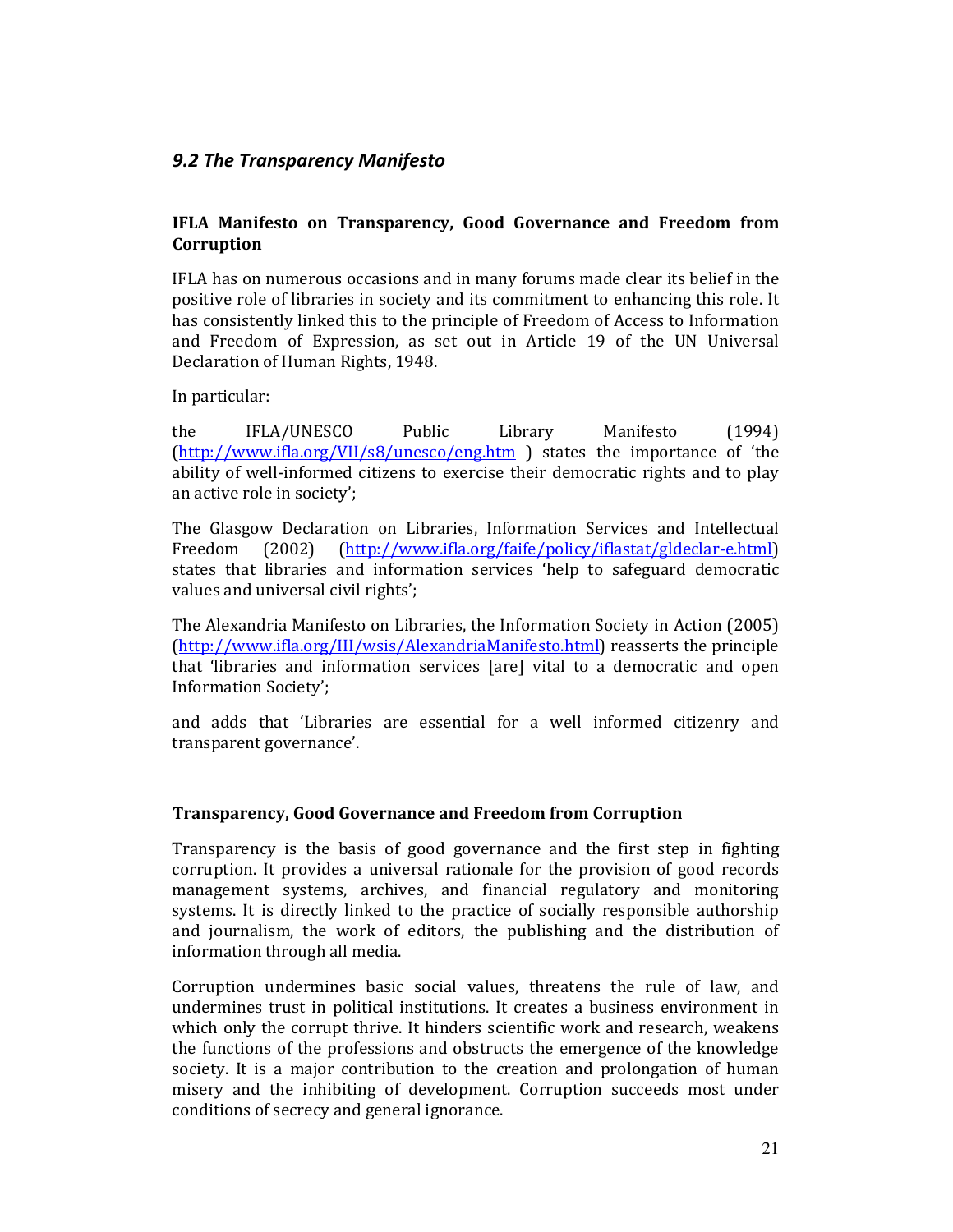IFLA asserts that libraries are in their very essence transparency institutions, dedicated to making available the most accurate and unbiased educational, scientific and technical, and socially relevant information to each and everyone. The information materials and access provided by libraries and information services contribute to good governance by enlarging the knowledge of citizens and enriching their discussions and debates.

Libraries and information services should extend their mission so as to become more active components in good governance and the struggle against corruption. In particular they can perform a significant role in informing citizens of their rights and entitlements.

## IFLA therefore calls on all library and information professionals, and all those responsible for the governance of library and information services at national and local level to support the following programme

- 1. Librarians should counter corruption directly affecting librarianship, as in the sourcing and supply of library materials, appointments to library posts and administration of library contracts and finances. Library Associations should support this through the creation or strengthening of Codes of Professional Ethics.
- 2. Librarians should strive to improve professional status of all information professionals and promote better pay for professionals to reduce their susceptibility to corruption.
- 3. Librarians should reassert their role in educating citizens by developing strong collections and facilitating access to information on philosophical and socio/economic/political topics.
- 4. Where a country has information access or freedom of information laws, librarians should seek to make the library a centre where citizens can be assisted in drawing up and submitting information requests.
- 5. Where a country does not have information access or freedom of information laws, or such laws are not effective, librarians should support initiatives to draft, amend, promote and protect such laws from neglect.
- 6. Training should be organised for librarians and users in the use of the type of information that will improve citizens' understanding of the laws and assist them in the pursuit of their rights and entitlements.
- 7. Libraries should collect information materials issued by official bodies, particularly those that deal with citizens' rights and entitlements. They should seek to make information that is issued by official bodies more comprehensible and accessible (through indexes, abstracts, search support, etc). They should also organise digitisation and other preservation programmes for official information relating to laws, rights and entitlements, and facilitate access to existing databases of these types of information.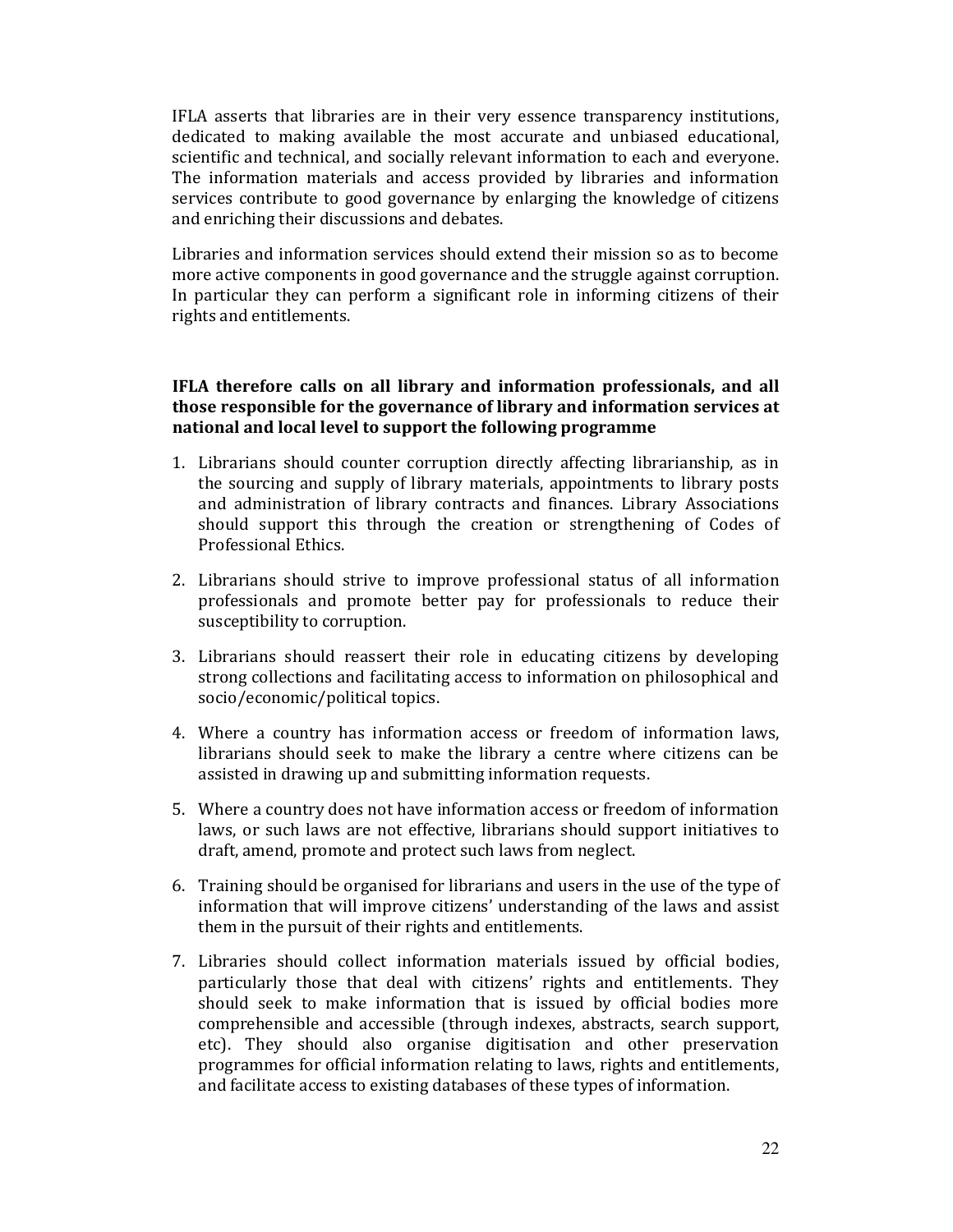- 8. Libraries should be made available as venues for the promotion of information rights (through posters and other publicity methods) and librarians should seek to raise awareness of the right to information.
- 9. Libraries should create or cooperate in the creation of anti-corruption portals which link content from official sources, anti-corruption NGOs and other relevant sources.
- 10. Libraries should support existing and planned citizens' advice centres provided by anti-corruption NGOs with information provision, technical assistance with databases and all other relevant aspects of their professional expertise.

\*\*\*\*\*\*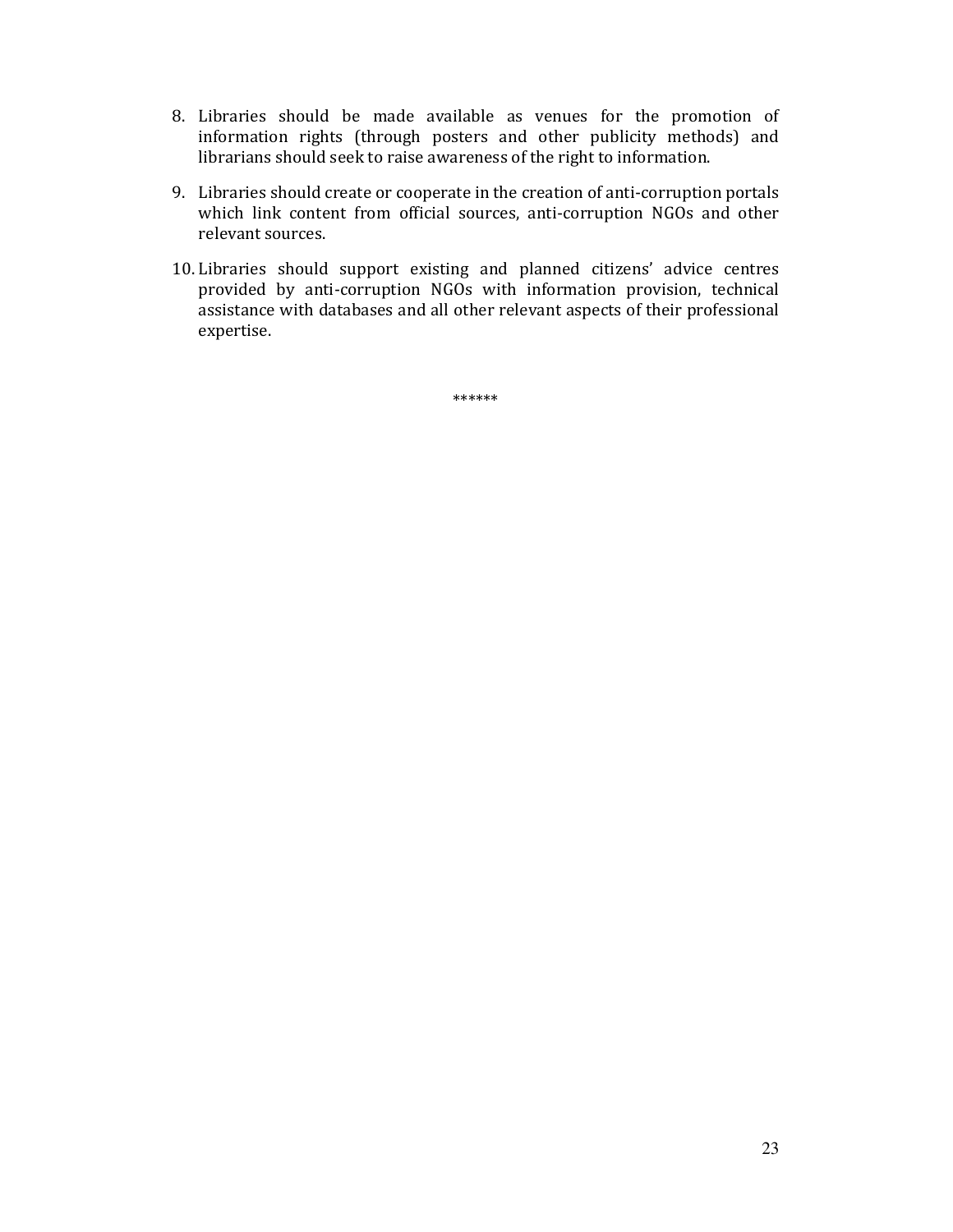## 9.3 Internet sources

### 1. General FOI Overview Sites and Guides

Access Info Europe [FOI Lobby Organisation / EU] www.access-info.org

The Access Initiative [TIA] [A global coalition promoting access] www.accessinitiative.org/

Article 19 [Freedom of opinion and expression / UK] www.article19.org and www.article19.org/docimages/1112.htm [for a FOIA model]

Carter Center [Access to information project / UK] http://www.cartercenter.org/peace/americ as/information.html

Charter 88 [Monitors a.o. openness and devolution / UK] www.charter88.org.uk/home.html

Commonwealth Human Rights Initiative [Monitors the level of freedom of information] www.humanrightsinitiative.org/programs/ ai/rti/international/laws\_&\_papers.htm#1

Council of Europe [The recommendation 2002-2 on FOIA's] www.coe.int

FOIANet [Worldwide exchange of FOI information / Madrid based] www.foiadvocates.net

FOI Laws of the World [FOI Lobby Organisation / OSJI / OSI] www.justiceinitiative.org/activities/foifoe/f oi/foilaws/index\_html?start:int=20

FOI Resources [National and foreign FOI law from Prof. Alasdair Roberts] http://faculty.maxwell.syr.edu/asroberts/f oi/

FOIA Asia [FOI in Asia] http://foi-asia.org/ and http://homepage1.nifty.com/clearinghouse /main.html

Freedominfo [A one-stop Portal on FOI Worldwide] www.freedominfo.org

Global Integrity ["Independent Information on Governance and Corruption"] http://www.globalintegrity.org/

Privacy International [WatchDog on surveillance / site in liaison with EPIC / UK] www.privacyinternational.org/

Publish What You Pay [Campaign founded by a.o. Transparency UK and OSI] www.publishwhatyoupay.org/english/

Right 2 Info [FOIA Worldwide by OSI] www.right2info.org

Statewatch [Superb Watchdog, a.o. on FOI in EU / UK] www.statewatch.org/foi.htm

Transparency International www.transparency.org/global\_priorities/ac cess\_information

U4 Anti-Corruption Resource Centre [U4 serves seven development agencies] http://www.u4.no/

Wobbing Europe [European Freedom of Information Portal / EU] www.wobbing.eu

World Bank – Public Sector Governance http://go.worldbank.org/J8RR3IVL30 anti-corruption http://go.worldbank.org/6PLK10DXR0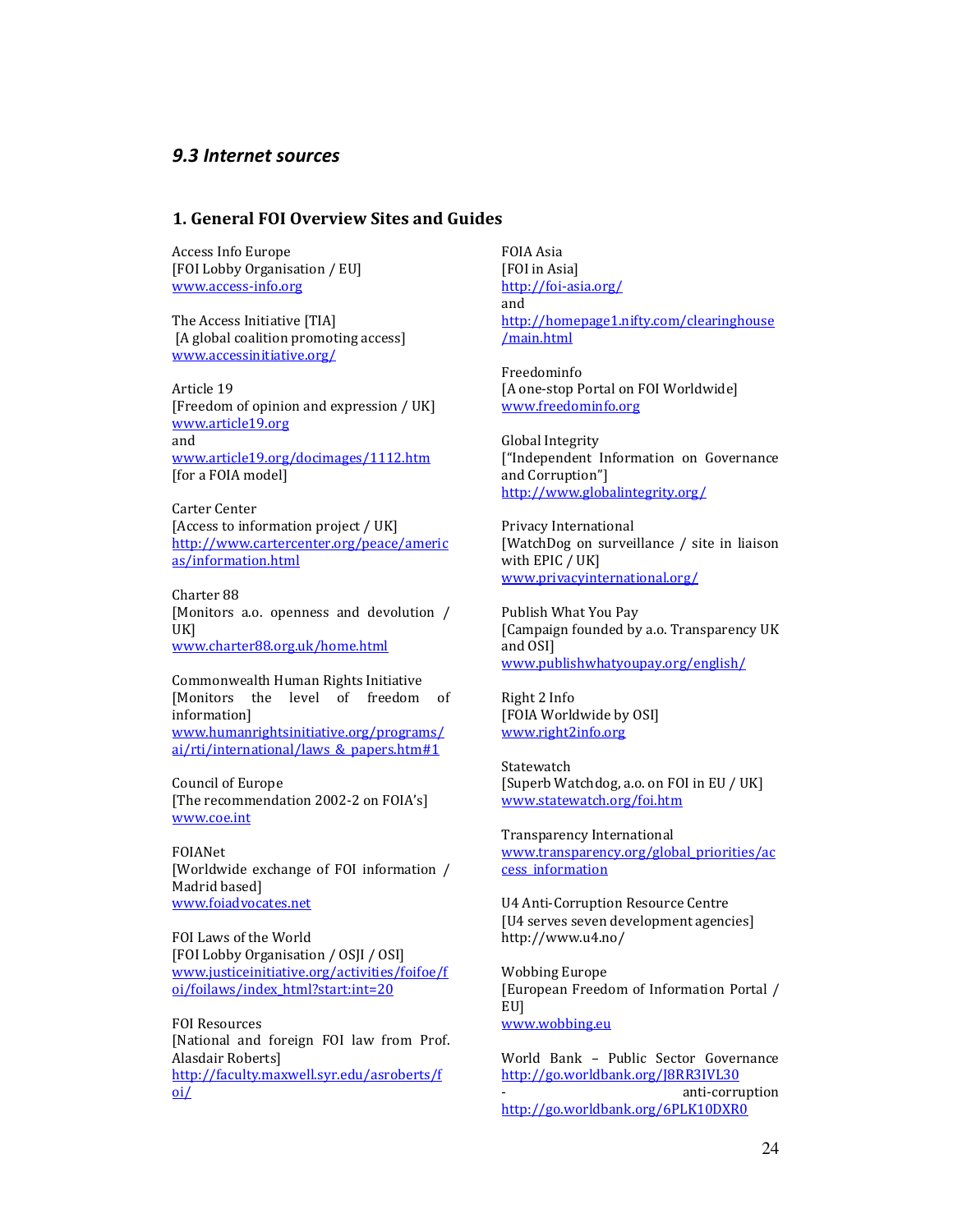### 2. Countries\*\*

#### Australia

Freedom of Information Review [University is Tasmania, Australia] www.law.utas.edu.au/foi/foi\_rev.html

#### Bulgaria

AIP: Access to Information Programme [FOI NGO] www.aip-bg.org

#### Canada

Canadian Access and Privacy Association www.capa.ca

CAPAPA [Can Ass of Professional Access and Privacy Administrators] www.capapa.org

Open Government Canada [FOI in Canada] www.opengovernmentcanada.org/

#### Germany

FOIA in Bundesländern [Brandenburg] www.lda.brandenburg.de/sixcms/detail.ph p?id=68313&template=allgemein\_lda

#### [Berlin]

www.datenschutzberlin.de/recht/bln/ifg/ifg.htm [Schleswig-Holstein] www.datenschutzzentrum.de/material/rec ht/infofrei/infofrei.htm [Nordrhein-Westfalen] www.lfd.nrw.de/fachbereich/fach\_0\_kompl ett.html

FOIA in Germany [The German FOIA: IFG on the site of the Ministry of Justice] www.gesetze-iminternet.de/ifg/BJNR272200005.html

Informationsfreiheit [Blog on Implementation of FOI in Germany / Germany] www.informationsfreiheit.info/de/blog/

Transparency Int. - Deutschland [Comment on IFG] www.transparency.de/Informationsfreiheit. 85.0.html

India Nat. Camp. For People's Right to Info [FOI in India] www.righttoinformation.org/

#### Ireland

FOI Law Page [Project of the Law Faculty of the University of Cork] www.ucc.ie/law/lawonline/foi\_links.shtml

#### Netherlands

Fringe: FOIA and Wob [Site starts somewhere in 2008 / in Dutch and English] roger.vleugels@planet.nl

Wobpagina Villa Media [FOI snippets of the NVJ: journalists trade union / in Dutch] http://villa.intermax.nl/wob/start/default. htm

Wobverzoek.nl [News on the Wob, the Dutch FOIA / in Dutch] http://wobverzoek.kuunders.info/

#### Romania

Apador: Romanian Human Rights [FOI NGO / Romanian Helsinki Committee] www.apador.org

#### South Africa

Open Democracy Advice Centre [FOI in South Africa] www.opendemocracy.org.za/

South African History Archive [FOI in South Africa] www.saha.org.za

#### United Kingdom

Campaign for FOI in Scotland [THE site for Scotland] www.cfoi.org.uk/scotland.html

Campaign for FOI in the UK [THE site for the UK] www.cfoi.org.uk

FOI [Guardian] http://politics.guardian.co.uk/foi

FOI Help at Hand www.excelsior.pwcglobal.com/knowledge/ article.asp?artID=1442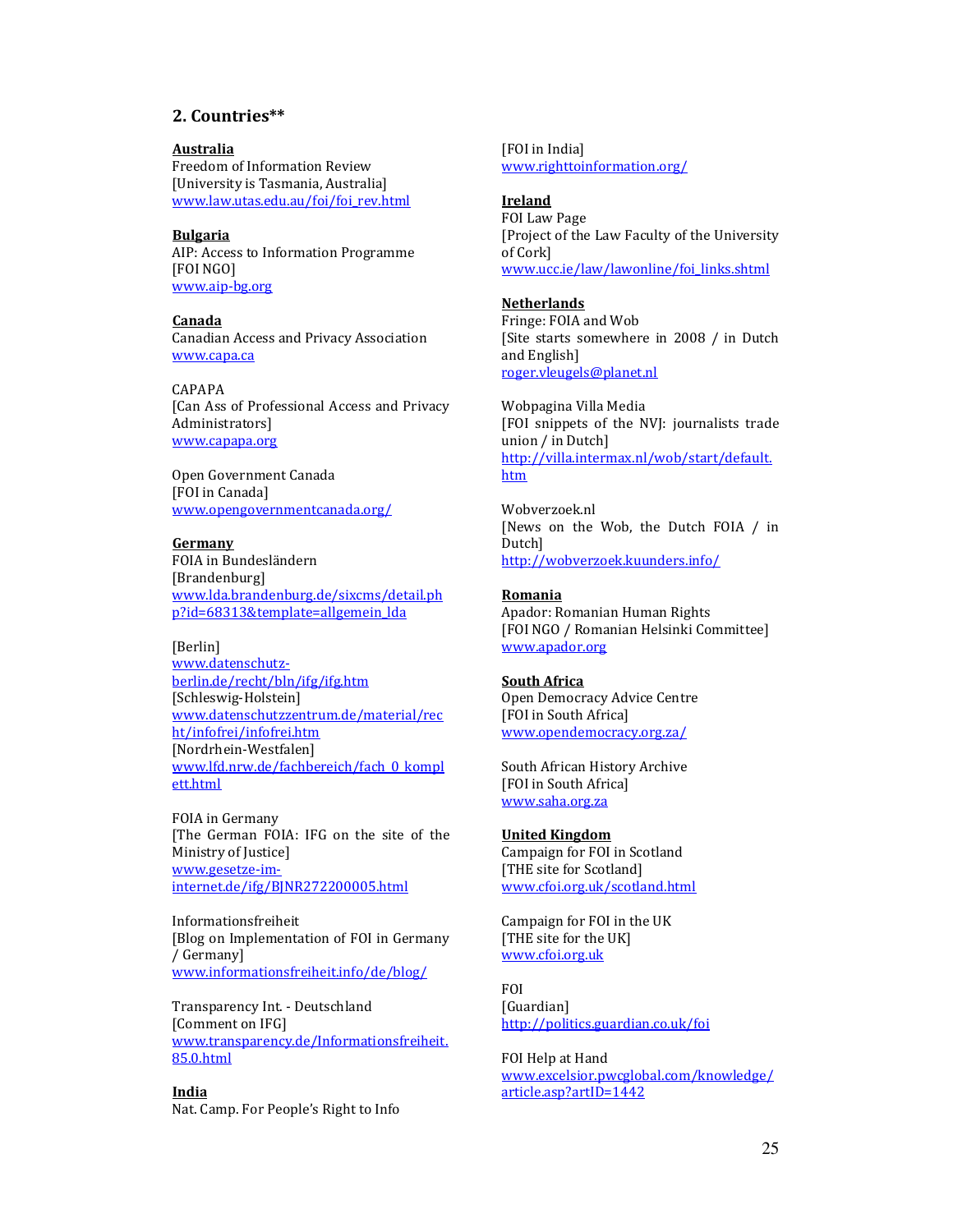FOI in the UK www.freedomofinformation.co.uk/

FOI in Wales www.foi-cymru.org/home.html

FOIA www.parliament.uk/commons/lib/research /rp2004/rp04-084.pdf

FOIA Blog http://foia.blogspot.com/

FOIA Guide [BBC] www.bbc.co.uk/dna/ican/A2515790

FOIA Guide [CFOI] www.cfoi.org.uk/pdf/foi\_guide.pdf Information Request Generator http://community.foe.co.uk/tools/right\_to\_ know/request\_generator.html

Open Government [A Journal on Freedom of Information] www.opengovjournal.org/

Scottish Parliament on FOI www.scottish.parliament.uk/cnPages/foi/in dex.htm

Tracking UK FOIA Requests www.spy.org.uk/foia/

Your Right to Know www.yrtk.org

#### United States of America

Access Reports [Provides news and analysis on FOI from Harry Hammitt] www.accessreports.com

ACLU: A Step-by-Step Guide [Guide by Using the US FOIA] www.aclu.org/library/foia.html

ASAP

[American Society of Access Professionals] www.accesspro.org

Citizen's Guide on Using the FOIA [Made by the US House of Representatives] www.fas.org/sgp/foia/citizen.html or http://thomas.loc.gov/cgi-bin/cpquery

Coalition of Journalists for Open Government [FOI and transparency in government] www.cjog.net

EPIC and FOIA www.epic.org/open\_gov or www.epic.org/bookstore/foia2004/

FOI Advocates [Project of attorneys David Bahr & Daniel **Stotter1** www.foiadvocates.com/

FOI Case List by DoJ [For Attorneys and Access Professionals] www.usdoj.gov/oip/04foia/ci-tofc.html

FOI Center [University of Missouri] http://foi.missouri.edu/laws.html or http://foi.missouri.edu/index.html

FOI Center of the IRE [FOI tips and portal of Investigative Reporters and Editors] www.ire.org/foi FOIA Case Logs www.thememoryhole.org/foi/caselogs/

FOIA Guide by DoJ [Online training] www.usdoj.gov/oip/foia-act.htm

FOIA Guide / Federal FOIA by RCFP www.rcfp.org/foiact/index.html

FOIA Letter Generator by RCFP [DIY: Just Fill in the Blanks] www.rcfp.org/foi\_lett.html

Guide to Declassified Docs for US Foreign **Politics** [By David N. Gibbs, University of Arizona] www.gened.arizona.edu/dgibbs/declassifie d.htm

National Security Archive [Worldwide THE leading FOI requester] www.nsarchive.org

National Freedom of Information Coalition www.nfoic.org

OMB-Watch [Provides resources, news and analysis on the right to know] www.ombwatch.org/info

Open The Government [A coalition to combating government secrecy & promoting foi] http://openthegovernment.org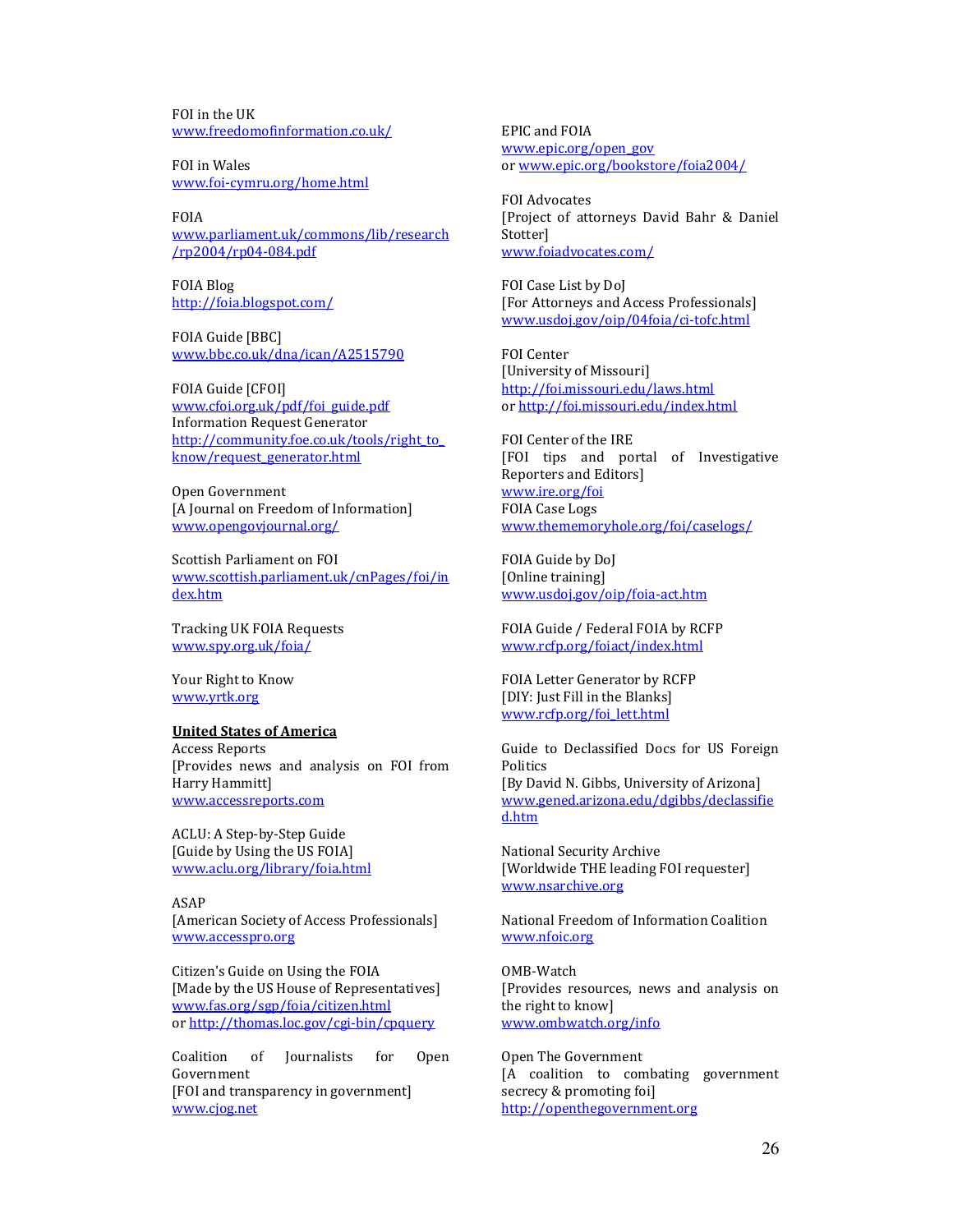Open Government Journal www.opengovjournal.org/

Public Citizen [A User's Guide to the FOIA] www.citizen.org/litigation/free\_info/article s.cfm?ID=5208

Project on Government Oversight [Independent investigations to promote openness / Watchdog] www.pogo.org

Resource Shelf

[Government information policy & links to source documents] www.resourceshelf.com

Secret no More www.newstrench.com/01secret/01secret.h tm

Society of Professional Journalists [FOI Resources for Journalists] www.spj.org/foia\_opendoors.asp

Sunshine Week www.sunshineweek.org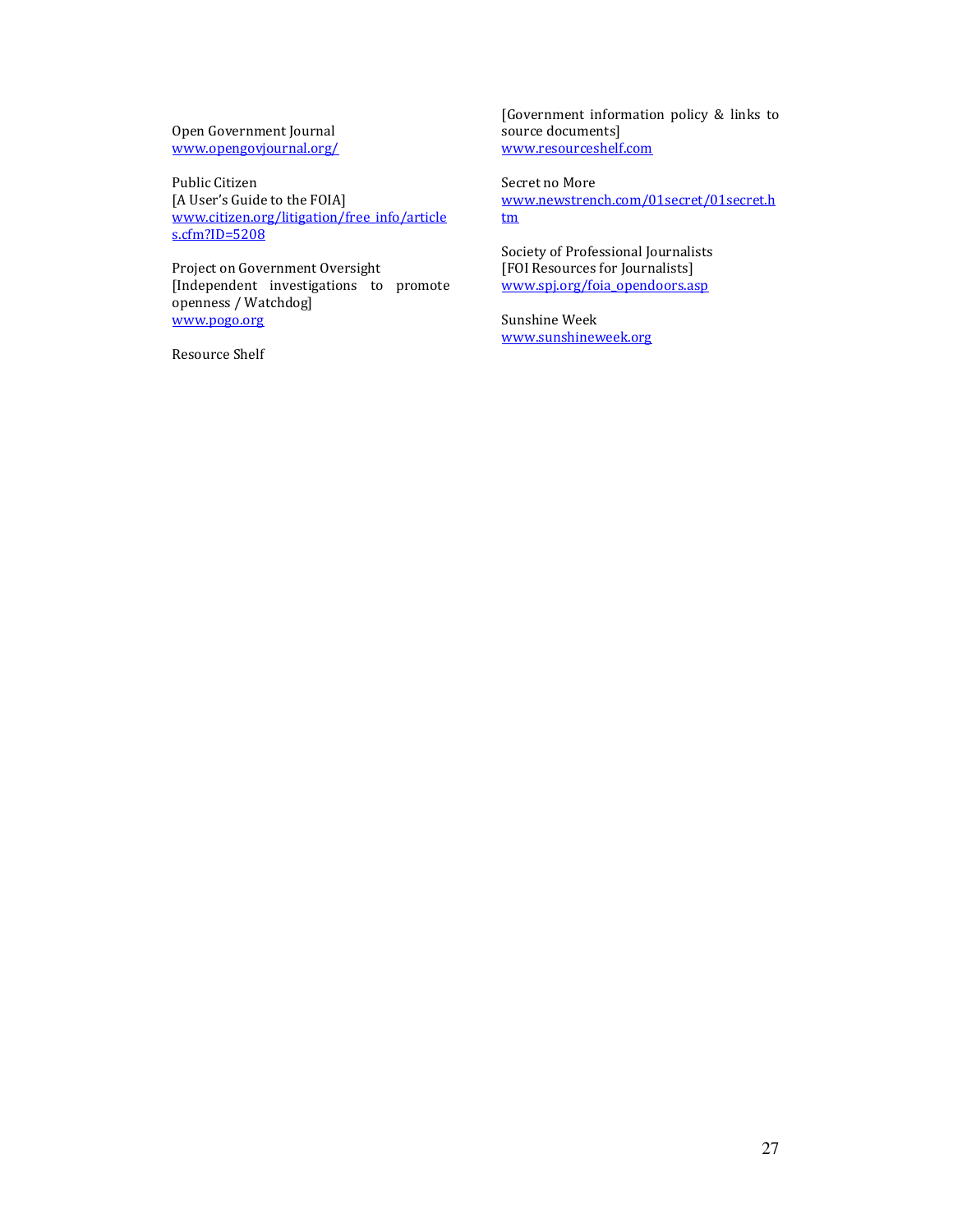# 9.4 The Corruption Perception Index



This table provides the 2008 Corruption Perceptions Index. For information on data and methodology please consult the press release and the methodology paper at www.transparency.org or www.ICGG.org

| Country Rank            | Country / Territory                          | E<br>Score<br>2008 | <b>Surveys Used</b> | Deviation<br>Standard | Wo <sub>T</sub> -tagiH<br>Range | Confidence<br>range    |
|-------------------------|----------------------------------------------|--------------------|---------------------|-----------------------|---------------------------------|------------------------|
| $\overline{1}$          | Denmark                                      | 9.3                | 6                   | $\overline{0.2}$      | $8.9 - 9.6$                     | $9.1 - 9.4$            |
| $\mathbf{1}$            | New Zealand                                  | 9.3                | 6                   | 0.2                   | $8.9 - 9.6$                     | $9.2 - 9.5$            |
| $\overline{1}$          | Sweden                                       | 9.3                | 6                   | 0.1                   | $9.1 - 9.4$                     | $9.2 - 9.4$            |
| $\overline{\mathbf{4}}$ | Singapore                                    | 9.2                | 9                   | 0.3                   | $8.4 - 9.6$                     | $9.0 - 9.3$            |
| 5                       | Finland                                      | 9.0                | 6                   | 0.8                   | $7.5 - 9.4$                     | $8.4 - 9.\overline{4}$ |
| 5                       | Switzerland                                  | 9.0                | 6                   | 0.4                   | $8.5 - 9.4$                     | $8.7 - 9.2$            |
| $\overline{7}$          | Iceland                                      | 8.9                | 5                   | 0.9                   | $7.3 - 9.5$                     | $8.1 - 9.4$            |
| 7                       | Netherlands                                  | 8.9                | 6                   | 0.5                   | $8.0 - 9.4$                     | $8.5 - 9.1$            |
| 9                       | Australia                                    | 8.7                | $\, 8$              | 0.7                   | $7.2 - 9.4$                     | $8.2 - 9.1$            |
| 9                       | Canada                                       | 8.7                | 6                   | 0.5                   | $8.0 - 9.4$                     | $8.4 - 9.1$            |
| 11                      | Luxembourg                                   | 8.3                | 6                   | 0.8                   | $7.3 - 9.2$                     | $7.8 - 8.8$            |
| 12                      | Austria                                      | 8.1                | 6                   | 0.8                   | $7.3 - 8.9$                     | $7.6 - 8.6$            |
| 12                      | <b>Hong Kong</b>                             | 8.1                | $\, 8$              | 1.0                   | $6.3 - 9.3$                     | $\overline{7.5} - 8.6$ |
| 14                      | Germany                                      | 7.9                | 6                   | 0.6                   | $7.3 - 8.5$                     | $7.5 - 8.2$            |
| 14                      | Norway                                       | 7.9                | 6                   | 0.6                   | $7.3 - 8.9$                     | $7.5 - 8.3$            |
| 16                      | Ireland                                      | 7.7                | 6                   | 0.3                   | $7.3 - 8.0$                     | $7.5 - 7.9$            |
| 16                      | <b>United Kingdom</b>                        | 7.7                | 6                   | 0.7                   | $6.6 - 8.4$                     | $7.2 - 8.1$            |
| 18                      | Belgium                                      | 7.3                | 6                   | 0.2                   | $7.1 - 7.6$                     | $7.2 - 7.4$            |
| 18                      | Japan                                        | 7.3                | $\, 8$              | 0.5                   | $6.3 - 8.1$                     | $7.0 - 7.6$            |
| 18                      | <b>USA</b>                                   | 7.3                | 8                   | 0.9                   | $5.3 - 8.2$                     | $6.7 - 7.7$            |
| 21                      | Saint Lucia                                  | 7.1                | $\overline{3}$      | 0.4                   | $6.6 - 7.5$                     | $6.6 - 7.3$            |
| 22                      | <b>Barbados</b>                              | 7.0                | $\overline{4}$      | 0.5                   | $6.3 - 7.5$                     | $6.5 - 7.3$            |
| 23                      | Chile                                        | 6.9                | $\overline{7}$      | 0.5                   | $5.9 - 7.6$                     | $6.5 - 7.2$            |
| 23                      | France                                       | 6.9                | 6                   | 0.7                   | $5.9 - 7.7$                     | $6.5 - 7.3$            |
| 23                      | Uruguay                                      | 6.9                | 5                   | 0.5                   | $6.4 - 7.5$                     | $6.5 - 7.2$            |
| 26                      | Slovenia                                     | 6.7                | 8                   | 0.5                   | $6.1 - 7.5$                     | $6.5 - 7.0$            |
| 27                      | Estonia                                      | 6.6                | 8                   | 0.7                   | $5.3 - 7.2$                     | $6.2 - 6.9$            |
| 28                      | Qatar                                        | 6.5                | $\overline{4}$      | 0.9                   | $5.3 - 7.5$                     | $5.6 - 7.0$            |
| 28                      | Vincent<br>Saint<br>the<br>and<br>Grenadines | 6.5                | 3                   | 1.5                   | $4.7 - 7.5$                     | $4.7 - 7.3$            |
| 28                      | Spain                                        | 6.5                | 6                   | 1.0                   | $4.6 - 7.3$                     | $5.7 - 6.9$            |
| 31                      | Cyprus                                       | 6.4                | $\overline{3}$      | 0.8                   | $5.9 - 7.3$                     | $5.9 - 6.8$            |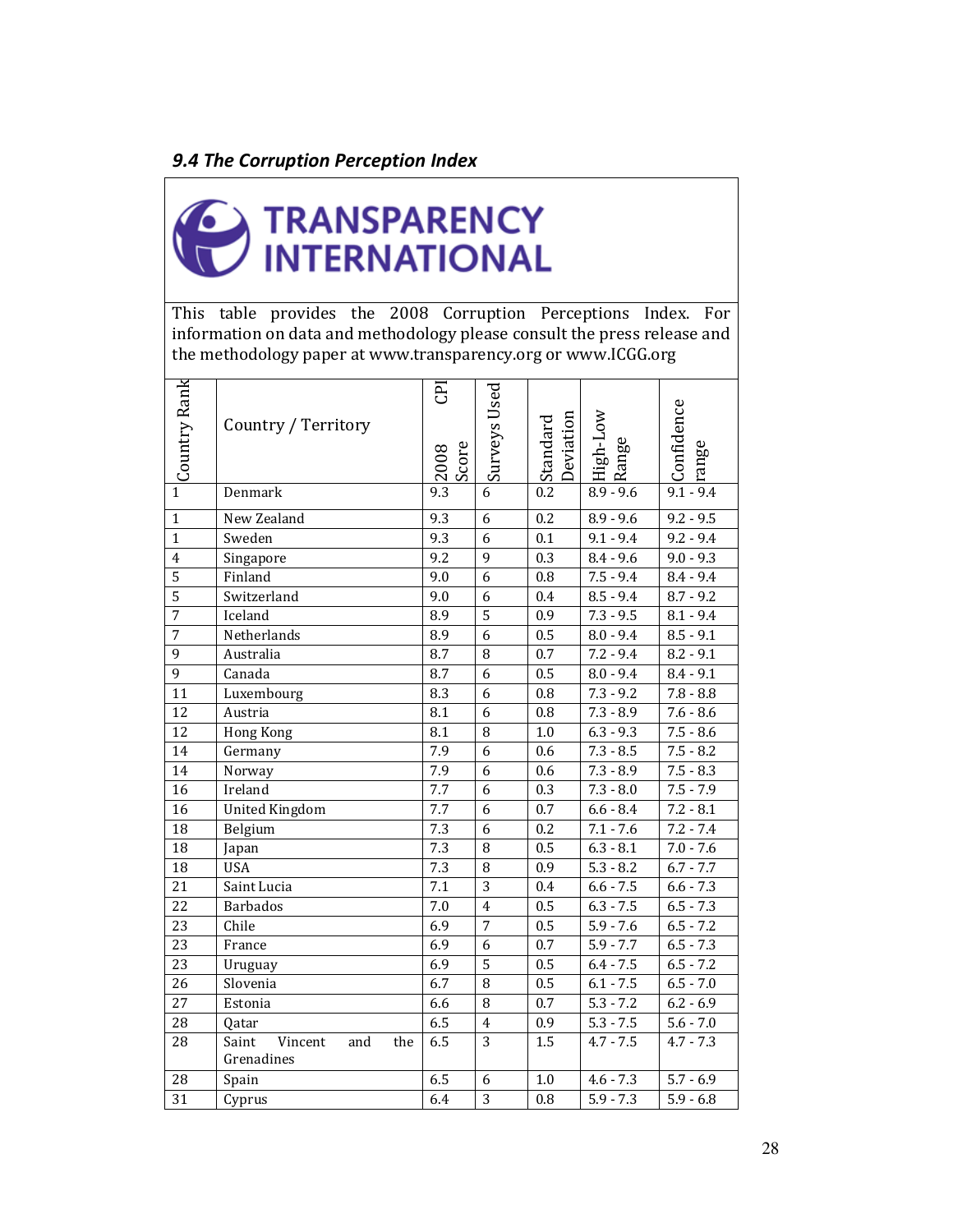| 32 | Portugal                    | 6.1              | 6                | 0.9              | $5.2 - 7.3$ | $5.6 - 6.7$ |
|----|-----------------------------|------------------|------------------|------------------|-------------|-------------|
| 33 | Dominica                    | 6.0              | 3                | 1.3              | $4.7 - 7.3$ | $4.7 - 6.8$ |
| 33 | Israel                      | 6.0              | 6                | 0.6              | $5.3 - 6.7$ | $5.6 - 6.3$ |
| 35 | <b>United Arab Emirates</b> | 5.9              | 5                | 1.4              | $3.9 - 7.5$ | $4.8 - 6.8$ |
| 36 | <b>Botswana</b>             | 5.8              | 6                | 1.0              | $4.6 - 7.3$ | $5.2 - 6.4$ |
| 36 | Malta                       | 5.8              | $\overline{4}$   | 0.6              | $5.3 - 6.6$ | $5.3 - 6.3$ |
| 36 | Puerto Rico                 | 5.8              | $\overline{4}$   | $1.1\,$          | $4.8 - 7.3$ | $5.0 - 6.6$ |
| 39 | Taiwan                      | 5.7              | 9                | 0.5              | $4.9 - 6.4$ | $5.4 - 6.0$ |
| 40 | South Korea                 | 5.6              | 9                | $1.1\,$          | $3.8 - 8.0$ | $5.1 - 6.3$ |
| 41 | Mauritius                   | 5.5              | $\overline{5}$   | 1.1              | $4.6 - 7.3$ | $4.9 - 6.4$ |
| 41 | 0 <sub>man</sub>            | 5.5              | 5                | 1.4              | $3.5 - 7.5$ | $4.5 - 6.4$ |
| 43 | Bahrain                     | 5.4              | $\overline{5}$   | 1.1              | $3.5 - 6.3$ | $4.3 - 5.9$ |
| 43 | Macao                       | 5.4              | $\overline{4}$   | 1.4              | $3.4 - 6.6$ | $3.9 - 6.2$ |
| 45 | Bhutan                      | 5.2              | 5                | $1.1\,$          | $3.9 - 6.6$ | $4.5 - 5.9$ |
| 45 | Czech Republic              | $\overline{5.2}$ | $\, 8$           | 1.0              | $4.3 - 7.5$ | $4.8 - 5.9$ |
| 47 | Cape Verde                  | 5.1              | 3                | 1.6              | $3.4 - 6.6$ | $3.4 - 5.6$ |
| 47 | Costa Rica                  | 5.1              | 5                | 0.4              | $4.6 - 5.6$ | $4.8 - 5.3$ |
| 47 | Hungary                     | $\overline{5.1}$ | $\, 8$           | 0.6              | $4.2 - 5.9$ | $4.8 - 5.4$ |
| 47 | Jordan                      | 5.1              | $\overline{7}$   | 1.9              | $2.9 - 7.6$ | $4.0 - 6.2$ |
| 47 | Malaysia                    | 5.1              | 9                | $1.1\,$          | $3.3 - 6.8$ | $4.5 - 5.7$ |
| 52 | Latvia                      | 5.0              | 6                | 0.3              | $4.6 - 5.4$ | $4.8 - 5.2$ |
| 52 | Slovakia                    | 5.0              | $\, 8$           | 0.7              | $3.5 - 5.9$ | $4.5 - 5.3$ |
| 54 | South Africa                | 4.9              | 8                | 0.5              | $3.8 - 5.3$ | $4.5 - 5.1$ |
| 55 | Italy                       | 4.8              | 6                | 1.2              | $3.3 - 6.3$ | $4.0 - 5.5$ |
| 55 | Seychelles                  | 4.8              | $\overline{4}$   | 1.7              | $3.2 - 7.3$ | $3.7 - 5.9$ |
| 57 | Greece                      | 4.7              | $\boldsymbol{6}$ | 0.6              | $3.5 - 5.3$ | $4.2 - 5.0$ |
| 58 | Lithuania                   | 4.6              | $\, 8$           | $1.0\,$          | $3.2 - 6.2$ | $4.1 - 5.2$ |
| 58 | Poland                      | 4.6              | $\, 8$           | 1.0              | $3.3 - 5.9$ | $4.0 - 5.2$ |
| 58 | Turkey                      | 4.6              | 7                | 0.9              | $3.3 - 5.9$ | $4.1 - 5.1$ |
| 61 | Namibia                     | 4.5              | 6                | 1.1              | $3.2 - 5.9$ | $3.8 - 5.1$ |
| 62 | Croatia                     | 4.4              | $\, 8$           | 0.7              | $3.5 - 5.3$ | $4.0 - 4.8$ |
| 62 | Samoa                       | 4.4              | $\mathbf{3}$     | 0.8              | $3.4 - 4.9$ | $3.4 - 4.8$ |
| 62 | Tunisia                     | $4.4\,$          | 6                | 1.6              | $3.2 - 7.1$ | $3.5 - 5.5$ |
| 65 | Cuba                        | 4.3              | $\overline{4}$   | 0.9              | $3.2 - 5.3$ | $3.6 - 4.8$ |
| 65 | Kuwait                      | 4.3              | 5                | 1.4              | $2.5 - 5.9$ | $3.3 - 5.2$ |
| 67 | El Salvador                 | 3.9              | 5                | $\overline{1.0}$ | $2.7 - 4.9$ | $3.2 - 4.5$ |
| 67 | Georgia                     | 3.9              | 7                | 1.2              | $2.7 - 5.6$ | $3.2 - 4.6$ |
| 67 | Ghana                       | 3.9              | 6                | 0.8              | $3.3 - 5.1$ | $3.4 - 4.5$ |
| 70 | Colombia                    | 3.8              | 7                | 1.0              | $2.7 - 5.2$ | $3.3 - 4.5$ |
| 70 | Romania                     | 3.8              | 8                | 0.8              | $2.7 - 4.9$ | $3.4 - 4.2$ |
| 72 | <b>Bulgaria</b>             | 3.6              | 8                | $1.1\,$          | $2.4 - 5.6$ | $3.0 - 4.3$ |
| 72 | China                       | 3.6              | 9                | 1.1              | $2.5 - 6.2$ | $3.1 - 4.3$ |
| 72 | FYR Macedonia               | 3.6              | 6                | 1.1              | $1.8 - 5.1$ | $2.9 - 4.3$ |
| 72 | Mexico                      | 3.6              | 7                | 0.4              | $3.2 - 4.5$ | $3.4 - 3.9$ |
| 72 | Peru                        | 3.6              | 6                | 0.6              | $3.3 - 4.8$ | $3.4 - 4.1$ |
| 72 | Suriname                    | 3.6              | $\overline{4}$   | 0.6              | $3.2 - 4.6$ | $3.3 - 4.0$ |
| 72 | Swaziland                   | 3.6              | 4                | $1.1\,$          | $2.7 - 5.3$ | $2.9 - 4.3$ |
| 72 | Trinidad and Tobago         | 3.6              | $\overline{4}$   | 0.7              | $3.0 - 4.6$ | $3.1 - 4.0$ |
| 80 | <b>Brazil</b>               | 3.5              | 7                | 0.6              | $3.0 - 4.9$ | $3.2 - 4.0$ |
| 80 | Burkina Faso                | 3.5              | $\overline{7}$   | 1.0              | $2.5 - 5.3$ | $2.9 - 4.2$ |
| 80 | Morocco                     | 3.5              | 6                | 0.8              | $2.5 - 4.6$ | $3.0 - 4.0$ |
| 80 | Saudi Arabia                | 3.5              | 5                | 0.7              | $2.5 - 4.6$ | $3.0 - 3.9$ |
|    |                             |                  |                  |                  |             |             |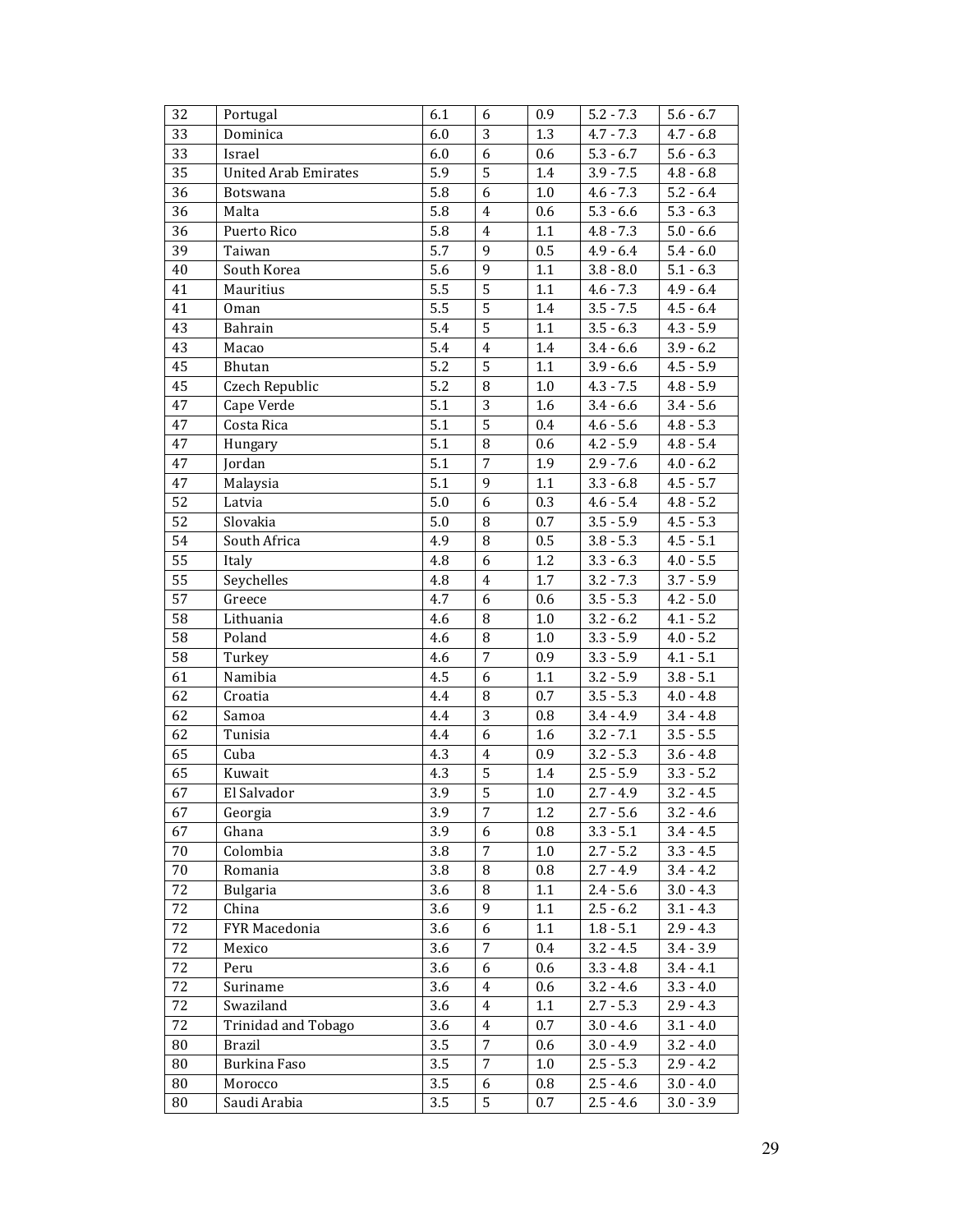| 80  | Thailand               | 3.5              | 9              | 0.8     | $2.4 - 4.5$ | $3.0 - 3.9$            |
|-----|------------------------|------------------|----------------|---------|-------------|------------------------|
| 85  | Albania                | 3.4              | 5              | 0.1     | $3.2 - 3.5$ | $3.3 - 3.4$            |
| 85  | India                  | 3.4              | 10             | 0.3     | $2.7 - 3.9$ | $3.2 - 3.6$            |
| 85  | Madagascar             | 3.4              | 7              | 1.1     | $1.8 - 4.9$ | $2.8 - 4.0$            |
| 85  | Montenegro             | 3.4              | 5              | 1.0     | $1.8 - 4.6$ | $2.5 - 4.0$            |
| 85  | Panama                 | 3.4              | 5              | 0.6     | $2.5 - 4.3$ | $2.8 - 3.7$            |
| 85  | Senegal                | $3.4\,$          | $\sqrt{ }$     | 0.9     | $2.7 - 5.3$ | $2.9 - 4.0$            |
| 85  | Serbia                 | 3.4              | 6              | 0.8     | $2.7 - 4.9$ | $3.0 - 4.0$            |
| 92  | Algeria                | 3.2              | 6              | 0.3     | $2.7 - 3.5$ | $2.9 - 3.4$            |
| 92  | Bosnia and Herzegovina | 3.2              | $\sqrt{ }$     | 0.6     | $2.6 - 3.9$ | $2.9 - 3.5$            |
| 92  | Lesotho                | 3.2              | 5              | 1.0     | $1.6 - 4.6$ | $2.3 - 3.8$            |
| 92  | Sri Lanka              | 3.2              | 7              | 0.5     | $2.5 - 3.9$ | $2.9 - 3.5$            |
| 96  | Benin                  | 3.1              | 6              | 0.5     | $2.7 - 3.9$ | $2.8 - 3.4$            |
| 96  | Gabon                  | $\overline{3.1}$ | $\overline{4}$ | 0.3     | $2.7 - 3.4$ | $2.8 - 3.3$            |
| 96  | Guatemala              | 3.1              | 5              | 1.2     | $1.8 - 5.1$ | $2.3 - 4.0$            |
| 96  | Jamaica                | 3.1              | $\overline{5}$ | 0.3     | $2.7 - 3.4$ | $2.8 - 3.3$            |
| 96  | Kiribati               | 3.1              | 3              | 0.5     | $2.5 - 3.4$ | $2.5 - 3.4$            |
| 96  | Mali                   | 3.1              | 6              | 0.4     | $2.6 - 3.4$ | $2.8 - 3.3$            |
| 102 | Bolivia                | 3.0              | 6              | 0.3     | $2.7 - 3.3$ | $2.8 - 3.2$            |
| 102 | Djibouti               | $3.0\,$          | $\overline{4}$ | 0.7     | $1.9 - 3.4$ | $2.2 - 3.3$            |
| 102 | Dominican Republic     | 3.0              | 5              | 0.4     | $2.6 - 3.4$ | $2.7 - 3.2$            |
| 102 | Lebanon                | 3.0              | $\overline{4}$ | $1.0\,$ | $1.8 - 4.2$ | $2.2 - 3.6$            |
| 102 | Mongolia               | 3.0              | $\overline{7}$ | 0.5     | $2.0 - 3.4$ | $2.6 - 3.3$            |
| 102 | Rwanda                 | 3.0              | 5              | 0.4     | $2.5 - 3.3$ | $2.7 - 3.2$            |
| 102 | Tanzania               | 3.0              | 7              | 0.6     | $1.8 - 3.4$ | $2.5 - 3.3$            |
| 109 | Argentina              | 2.9              | $\overline{7}$ | 0.7     | $1.8 - 3.5$ | $2.5 - 3.3$            |
| 109 | Armenia                | 2.9              | $\overline{7}$ | 0.4     | $2.3 - 3.4$ | $2.6 - 3.1$            |
| 109 | Belize                 | 2.9              | 3              | 1.2     | $1.8 - 4.2$ | $1.8 - 3.7$            |
| 109 | Moldova                | 2.9              | $\overline{7}$ | $1.1\,$ | $1.8 - 5.3$ | $2.4 - 3.7$            |
| 109 | Solomon Islands        | 2.9              | 3              | 0.5     | $2.5 - 3.4$ | $2.5 - 3.2$            |
| 109 | Vanuatu                | 2.9              | 3              | 0.5     | $2.5 - 3.4$ | $2.5 - 3.2$            |
| 115 | Egypt                  | 2.8              | 6              | 0.7     | $2.0 - 3.5$ | $2.4 - 3.2$            |
| 115 | Malawi                 | 2.8              | 6              | 0.6     | $1.8 - 3.3$ | $2.4 - 3.1$            |
| 115 | Maldives               | 2.8              | $\overline{4}$ | 1.7     | $1.5 - 5.3$ | $1.7 - 4.3$            |
| 115 | Mauritania             | 2.8              | $\sqrt{2}$     | 1.2     | $1.8 - 5.3$ | $2.2 - 3.7$            |
| 115 | Niger                  | 2.8              | $\sqrt{6}$     | 0.5     | $1.9 - 3.3$ | $\overline{2.4}$ - 3.0 |
| 115 | Zambia                 | 2.8              | 7              | $0.4\,$ | $2.1 - 3.3$ | $2.5 - 3.0$            |
| 121 | Nepal                  | 2.7              | 6              | 0.5     | $1.8 - 3.4$ | $2.4 - 3.0$            |
| 121 | Nigeria                | 2.7              | 7              | 0.5     | $1.9 - 3.3$ | $2.3 - 3.0$            |
| 121 | Sao Tome and Principe  | 2.7              | 3              | 0.6     | $2.1 - 3.3$ | $2.1 - 3.1$            |
| 121 | Togo                   | 2.7              | 6              | 1.4     | $1.5 - 5.3$ | $1.9 - 3.7$            |
| 121 | Viet Nam               | $2.7\,$          | 9              | 0.7     | $1.8 - 3.9$ | $2.4 - 3.1$            |
| 126 | Eritrea                | 2.6              | 5              | 1.3     | $1.4 - 4.6$ | $1.7 - 3.6$            |
| 126 | Ethiopia               | 2.6              | 7              | 0.6     | $1.9 - 3.3$ | $2.2 - 2.9$            |
| 126 | Guyana                 | 2.6              | 4              | 0.2     | $2.3 - 2.7$ | $2.4 - 2.7$            |
| 126 | Honduras               | 2.6              | 6              | 0.5     | $1.8 - 3.5$ | $2.3 - 2.9$            |
| 126 | Indonesia              | 2.6              | 10             | 0.6     | $1.8 - 3.6$ | $2.3 - 2.9$            |
| 126 | Libya                  | 2.6              | 5              | 0.6     | $1.8 - 3.4$ | $2.2 - 3.0$            |
| 126 | Mozambique             | 2.6              | 7              | 0.4     | $2.1 - 3.3$ | $2.4 - 2.9$            |
| 126 | Uganda                 | 2.6              | 7              | 0.7     | $1.8 - 3.5$ | $2.2 - 3.0$            |
| 134 | Comoros                | 2.5              | 3              | 0.8     | $1.9 - 3.4$ | $1.9 - 3.0$            |
| 134 | Nicaragua              | 2.5              | 6              | $0.4\,$ | $1.8 - 2.9$ | $2.2 - 2.7$            |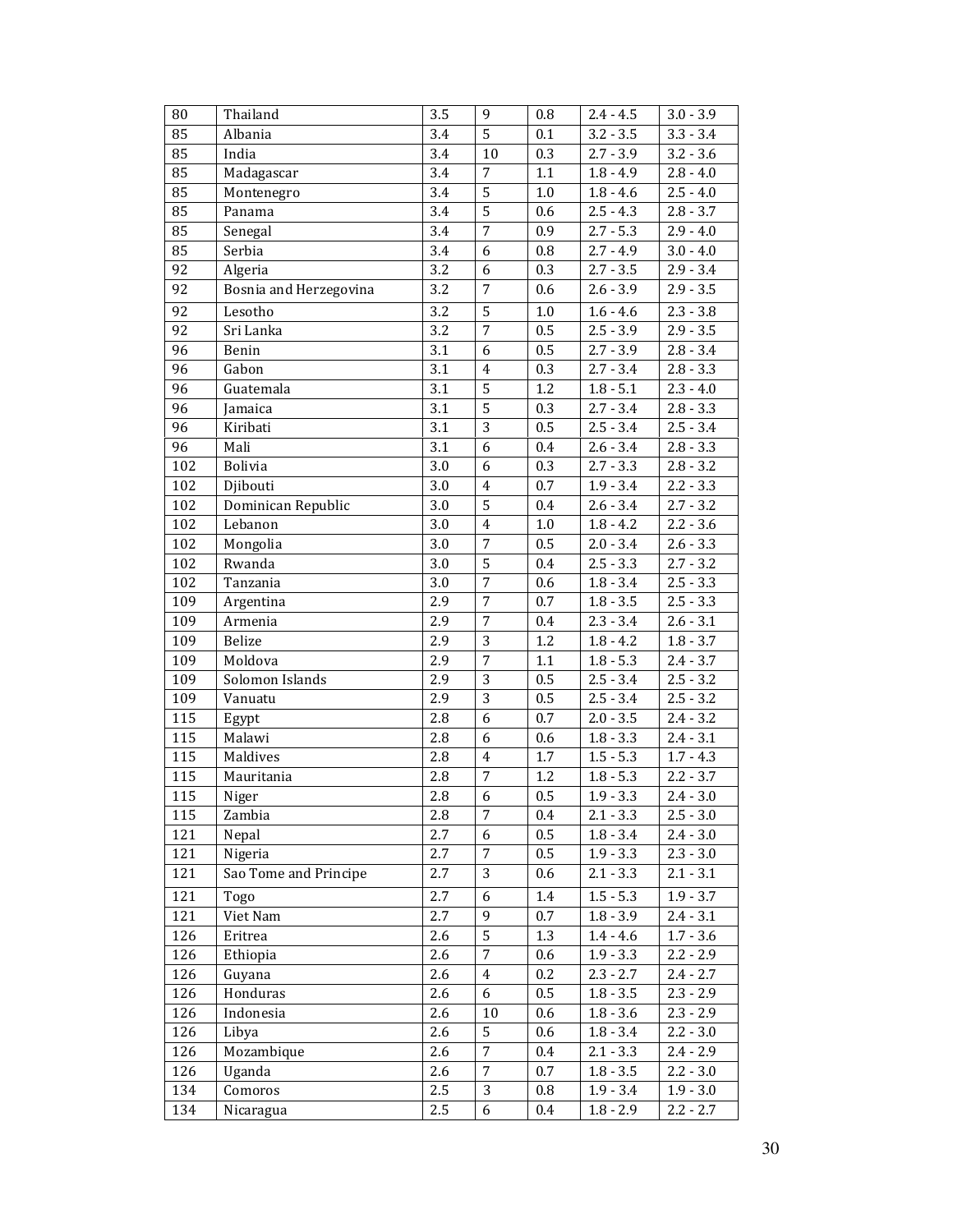| 134 | Pakistan                   | 2.5     | 7                | 0.7 | $1.3 - 3.3$ | $2.0 - 2.8$            |
|-----|----------------------------|---------|------------------|-----|-------------|------------------------|
| 134 | Ukraine                    | 2.5     | 8                | 0.5 | $1.8 - 3.2$ | $2.2 - 2.8$            |
| 138 | Liberia                    | 2.4     | $\pmb{4}$        | 0.7 | $1.8 - 3.2$ | $1.8 - 2.8$            |
| 138 | Paraguay                   | 2.4     | 5                | 0.5 | $1.8 - 2.9$ | $2.0 - 2.7$            |
| 138 | Tonga                      | 2.4     | 3                | 0.4 | $1.9 - 2.7$ | $1.9 - 2.6$            |
| 141 | Cameroon                   | 2.3     | $\overline{7}$   | 0.7 | $1.8 - 3.3$ | $2.0 - 2.7$            |
| 141 | Iran                       | 2.3     | $\overline{4}$   | 0.5 | $1.8 - 2.7$ | $1.9 - 2.5$            |
| 141 | Philippines                | 2.3     | 9                | 0.4 | $1.8 - 2.7$ | $2.1 - 2.5$            |
| 141 | Yemen                      | 2.3     | 5                | 0.7 | $1.8 - 3.4$ | $1.9 - 2.8$            |
| 145 | Kazakhstan                 | 2.2     | 6                | 0.7 | $1.7 - 3.4$ | $1.8 - 2.7$            |
| 145 | Timor-Leste                | 2.2     | $\overline{4}$   | 0.4 | $1.8 - 2.7$ | $1.8 - 2.5$            |
| 147 | Bangladesh                 | 2.1     | $\overline{7}$   | 0.5 | $1.4 - 2.7$ | $1.7 - 2.4$            |
| 147 | Kenya                      | 2.1     | $\overline{7}$   | 0.4 | $1.8 - 2.7$ | $1.9 - 2.4$            |
| 147 | Russia                     | 2.1     | 8                | 0.6 | $1.6 - 3.4$ | $1.9 - 2.5$            |
| 147 | Syria                      | 2.1     | 5                | 0.6 | $1.3 - 2.7$ | $1.6 - 2.\overline{4}$ |
| 151 | <b>Belarus</b>             | 2.0     | $\overline{5}$   | 0.7 | $1.3 - 3.2$ | $1.6 - 2.5$            |
| 151 | Central African Republic   | $2.0\,$ | $\overline{5}$   | 0.3 | $1.8 - 2.5$ | $1.9 - 2.2$            |
| 151 | Côte d'Ivoire              | 2.0     | 6                | 0.7 | $1.5 - 3.3$ | $1.7 - 2.5$            |
| 151 | Ecuador                    | 2.0     | $\overline{5}$   | 0.3 | $1.8 - 2.5$ | $1.8 - 2.2$            |
| 151 | Laos                       | 2.0     | 6                | 0.5 | $1.5 - 2.7$ | $1.6 - 2.3$            |
| 151 | Papua New Guinea           | 2.0     | 6                | 0.6 | $1.0 - 2.7$ | $1.6 - 2.3$            |
| 151 | Tajikistan                 | 2.0     | 8                | 0.5 | $1.5 - 2.9$ | $1.7 - 2.3$            |
| 158 | Angola                     | 1.9     | 6                | 0.5 | $1.0 - 2.7$ | $1.5 - 2.2$            |
| 158 | Azerbaijan                 | 1.9     | 8                | 0.4 | $1.3 - 2.5$ | $1.7 - 2.1$            |
| 158 | Burundi                    | 1.9     | 6                | 0.7 | $1.0 - 2.9$ | $1.5 - 2.3$            |
| 158 | Congo, Republic            | 1.9     | 6                | 0.1 | $1.8 - 2.1$ | $1.8 - 2.0$            |
| 158 | Gambia                     | 1.9     | 5                | 0.6 | $1.4 - 3.0$ | $1.5 - 2.4$            |
| 158 | Guinea-Bissau              | 1.9     | $\overline{3}$   | 0.2 | $1.8 - 2.1$ | $1.8 - 2.0$            |
| 158 | Sierra Leone               | 1.9     | 5                | 0.1 | $1.8 - 2.1$ | $1.8 - 2.0$            |
| 158 | Venezuela                  | 1.9     | $\overline{7}$   | 0.1 | $1.8 - 2.1$ | $1.8 - 2.0$            |
| 166 | Cambodia                   | $1.8\,$ | $\overline{7}$   | 0.2 | $1.5 - 1.9$ | $1.7 - 1.9$            |
| 166 | Kyrgyzstan                 | $1.8\,$ | $\overline{7}$   | 0.2 | $1.5 - 2.0$ | $1.7 - 1.9$            |
| 166 | Turkmenistan               | $1.8\,$ | 5                | 0.5 | $1.1 - 2.7$ | $1.5 - 2.2$            |
| 166 | Uzbekistan                 | 1.8     | 8                | 0.7 | $1.1 - 3.2$ | $1.5 - 2.2$            |
| 166 | Zimbabwe                   | 1.8     | $\boldsymbol{7}$ | 0.5 | $0.9 - 2.7$ | $1.5 - 2.1$            |
| 171 | Congo, Democratic Republic | 1.7     | $\overline{6}$   | 0.2 | $1.5 - 2.1$ | $1.6 - 1.9$            |
| 171 | Equatorial Guinea          | 1.7     | 4                | 0.2 | $1.4 - 1.9$ | $1.5 - 1.8$            |
| 173 | Chad                       | 1.6     | 6                | 0.2 | $1.4 - 1.9$ | $1.5 - 1.7$            |
| 173 | Guinea                     | 1.6     | 6                | 0.4 | $1.0 - 2.1$ | $1.3 - 1.9$            |
| 173 | Sudan                      | 1.6     | 6                | 0.2 | $1.3 - 1.9$ | $1.5 - 1.7$            |
| 176 | Afghanistan                | 1.5     | 4                | 0.3 | $1.0 - 1.8$ | $1.1 - 1.6$            |
| 177 | Haiti                      | 1.4     | 4                | 0.4 | $1.0 - 2.0$ | $1.1 - 1.7$            |
| 178 | Iraq                       | 1.3     | 4                | 0.3 | $1.0 - 1.8$ | $1.1 - 1.6$            |
| 178 | Myanmar                    | 1.3     | 4                | 0.4 | $1.0 - 1.8$ | $1.0 - 1.5$            |
| 180 | Somalia                    | 1.0     | 4                | 0.6 | $0.3 - 1.8$ | $0.5 - 1.4$            |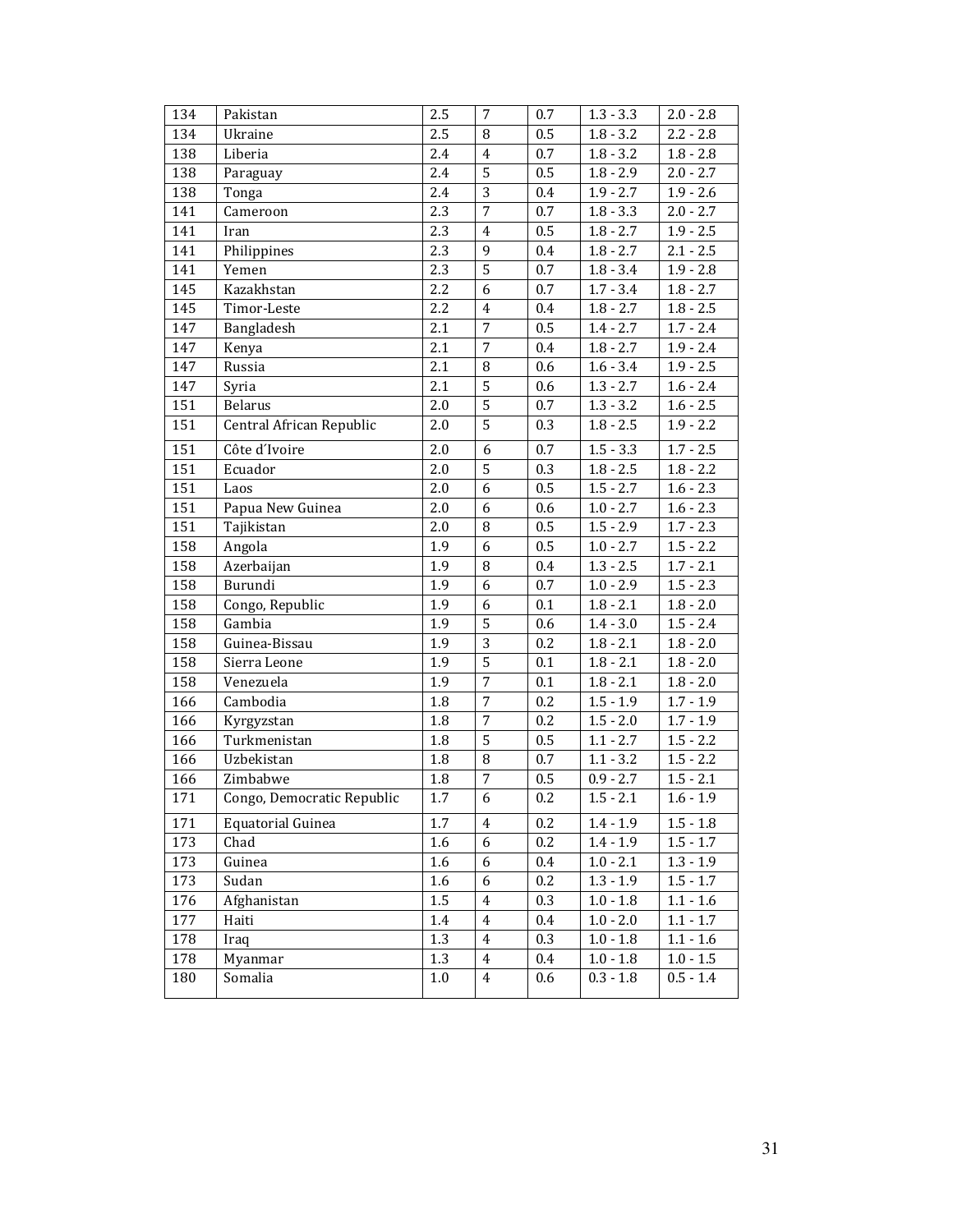# 9.5 Discussion questions for corruption in the libraries

Please adapt to local context as needed.

| <b>Question</b>                                                                                                                                                                                                                                                                                                                | <b>Your answer</b>                                                                                              |
|--------------------------------------------------------------------------------------------------------------------------------------------------------------------------------------------------------------------------------------------------------------------------------------------------------------------------------|-----------------------------------------------------------------------------------------------------------------|
| On donations / gifts                                                                                                                                                                                                                                                                                                           |                                                                                                                 |
| Gifts from book vendors or other<br>service providers can be practiced but<br>include<br>hidden<br>also<br>they<br>can<br>commitments.                                                                                                                                                                                         | Do you see that there is a danger connected<br>to receiving gifts and why?<br><br>                              |
| A sponsorship can hold the promise of<br>a money-saving deal for a library, but<br>what if the sponsorship involves a<br>monopoly?                                                                                                                                                                                             | Please provide examples where you found<br>yourself in a similar situation.<br>                                 |
| A drawback to a certain sponsorship<br>could involve a "lock-in"* where you<br>are forced to choose from a specific<br>range of products or services.<br>$=$ A lock-in makes<br>∗<br>a<br>customer<br>dependent on a vendor for products and<br>services, unable to use another vendor<br>without substantial switching costs. | Please provide examples where you found<br>yourself in a similar situation.<br><br><br><br><br><br>$\cdots$<br> |
| Nepotism / cronyism                                                                                                                                                                                                                                                                                                            |                                                                                                                 |
| Taking care of your family can be<br>expected in many different cultures.                                                                                                                                                                                                                                                      | What if family member wants to apply for a<br>high level position?                                              |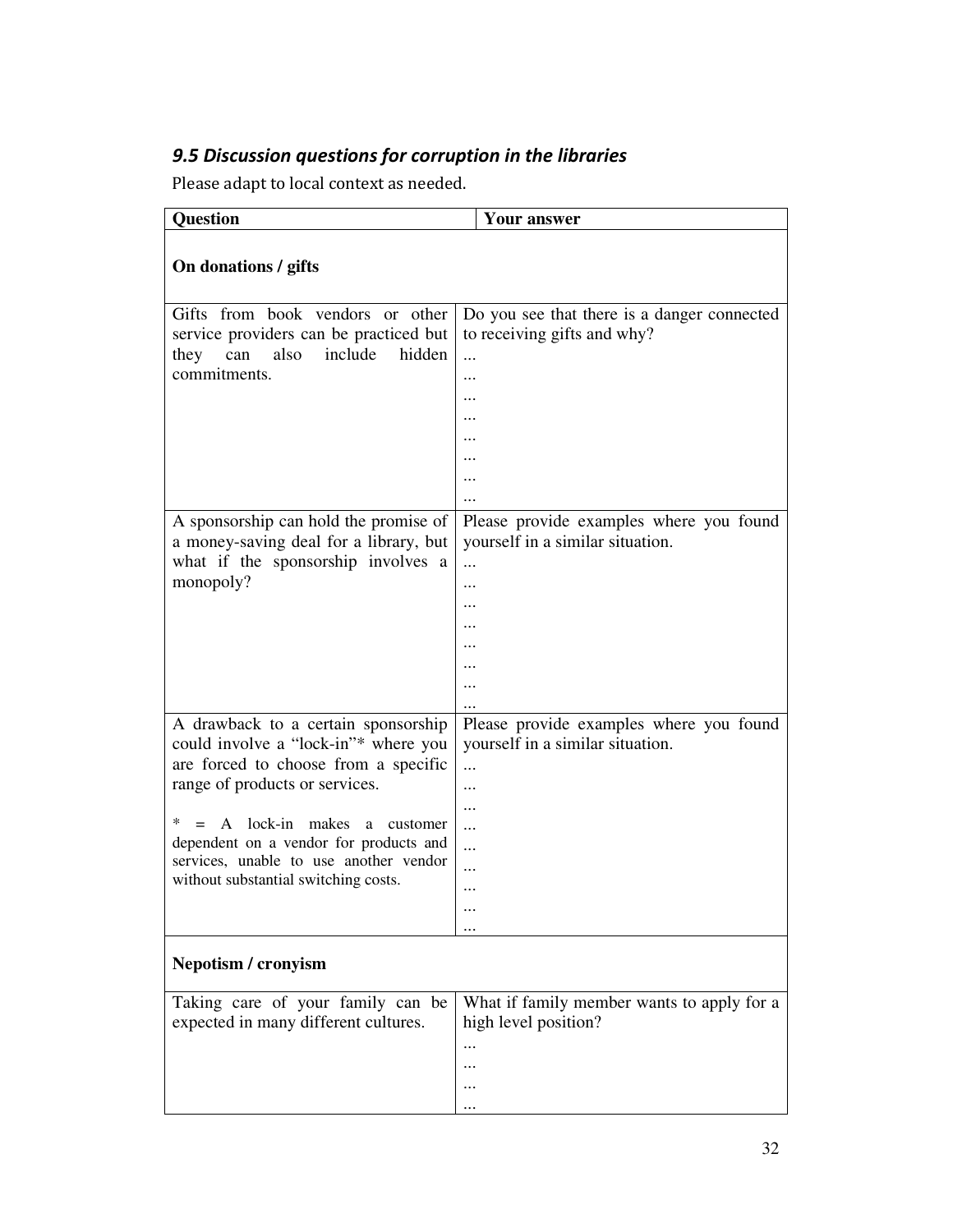|                                      | $\cdots$                                 |
|--------------------------------------|------------------------------------------|
|                                      |                                          |
|                                      |                                          |
|                                      |                                          |
|                                      |                                          |
|                                      | What if family members are involved in a |
|                                      | libraries bidding process?               |
|                                      |                                          |
|                                      |                                          |
|                                      | $\ddotsc$                                |
|                                      |                                          |
|                                      |                                          |
|                                      |                                          |
|                                      |                                          |
|                                      | $\ddotsc$                                |
|                                      |                                          |
|                                      |                                          |
|                                      |                                          |
|                                      |                                          |
| Please reflect upon how it would     | What reporting mechanisms can you think  |
| sensible to implement transparency   | of that would provide transparency?      |
| and accountability measures in this  | $\cdots$                                 |
| (library bidding) process?           |                                          |
|                                      | $\ddotsc$                                |
|                                      |                                          |
|                                      | $\cdots$                                 |
|                                      |                                          |
|                                      |                                          |
|                                      | $\cdots$                                 |
|                                      |                                          |
| <b>Other</b>                         |                                          |
|                                      |                                          |
| What about funds secretly channelled | $\cdots$                                 |
| into the libraries' budget? Issue of | $\cdots$                                 |
| false accounting?                    | $\cdots$                                 |
|                                      |                                          |
|                                      | $\ddotsc$                                |
|                                      | $\ddotsc$                                |
|                                      |                                          |
|                                      |                                          |
|                                      |                                          |
| More?                                |                                          |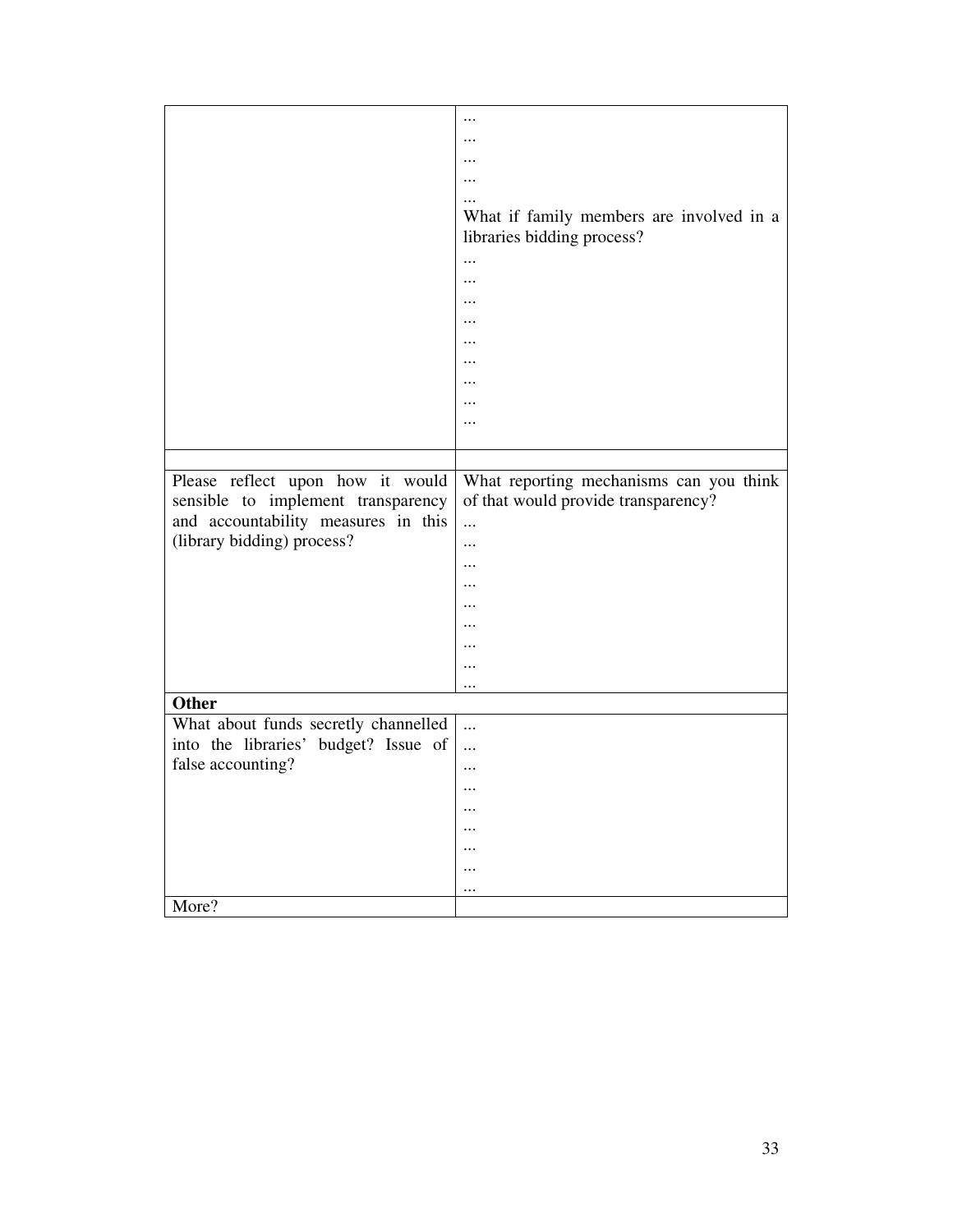# 9.6 Corruption in libraries questionnaire

Respondent's Institution/Organisation:

(The FAIFE Office will treat all responses with the utmost confidentiality. Should you wish your institution/organisation to remain anonymous you may leave this text box blank).

The following questionnaire was piloted at the Workshop organised by the Croatian Library Association for IFLA FAIFE on December on 9th December, 2006, and held in the National Library of Croatia, Zagreb. Following analysis of the responses it has been updated to its current form (further suggestions for improvement are welcome).

The aim of the questionnaire is threefold:

a) A set of questions/ideas to provoke thought & debate during the workshop on Transparency, Good Governance and Freedom from Corruption (please complete during the meeting)

b) Development of questionnaire as part of materials for the use of the profession that could include an information pack, learning materials, etc.

c) A snapshot of current practice and thoughts regarding 'Corruption in libraries'

#### QUESTIONNAIRE

 $Sex \Box M \Box F$ 

### 1. Education

- a) High school  $\Box$
- b) University, MLIS $\Box$
- c) PhD $\Box$

## **2. Your library is**

- a) National
- b) Public  $\Box$
- c) Academic $\Box$
- d) School $\Box$
- e) Special  $\Box$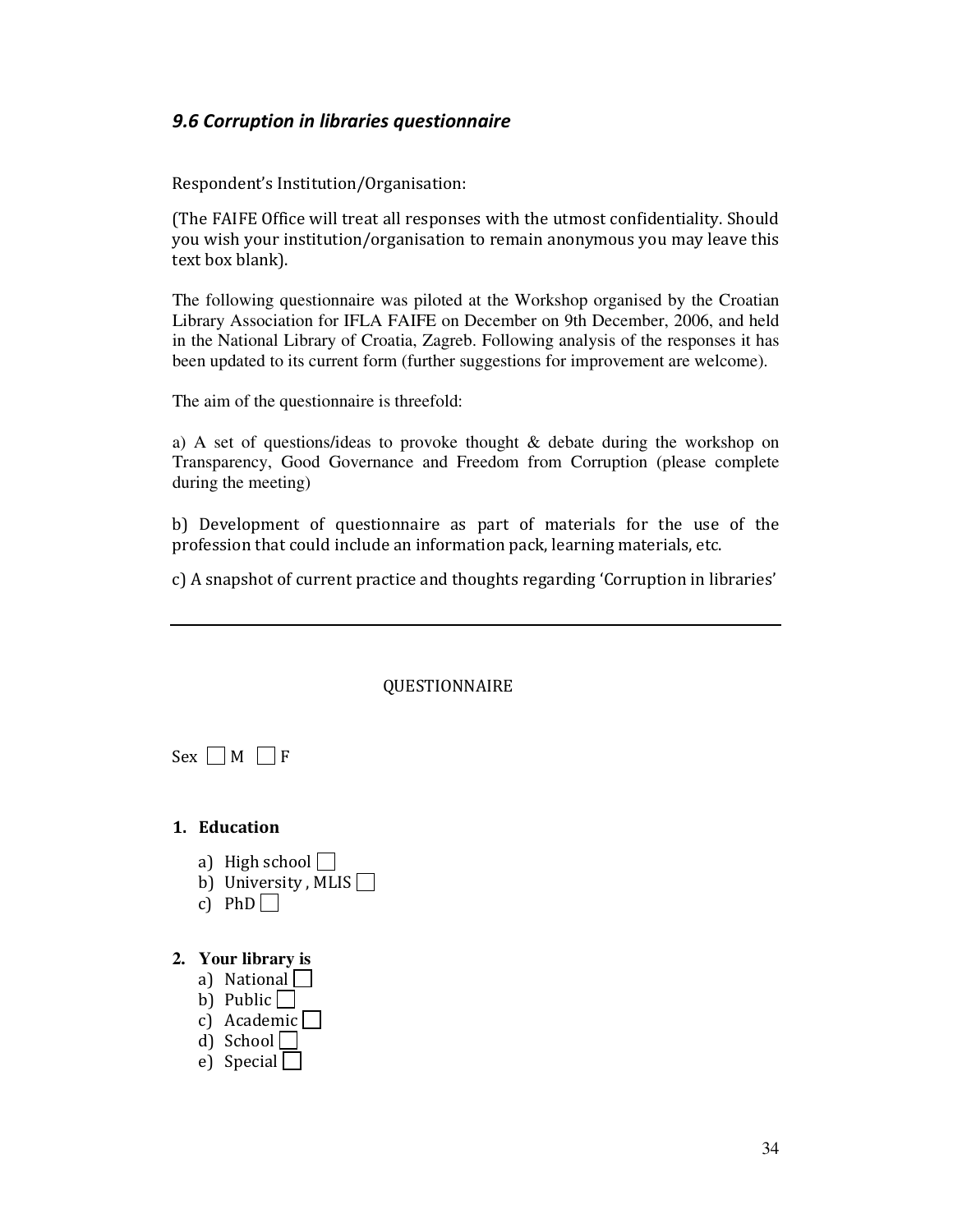- a) 1 b) under 10
- c) under 100 d) over 100
- 

## 4. Your work experience

- a) under 10 years
- b) 10 to 20 years
- c) More than 20 years

# 5. Position in the library

- a) Director/ Head of department
- b) Children & Young adults services
- c) Adult services
- d) Collection services cataloging, etc.
- e) Other

## 6. Are you a member in a library association?

- a) Yes
- b) No
- 1. Does your library have a code of ethics / policies or/& bylaws in place that deal with transparency issues regarding
	- a) Internal decisions  $\Box$  Yes  $\Box$  No  $\Box$  Don't know
	- b) General ethics towards transparency and corruption in wider society ■ Yes No Don't know
- 2. Does your library provide access to government reports, statistics, Freedom of Information rights, codes of ethics for public officials?
	- a) Local:  $\Box$  Yes  $\Box$  No  $\Box$  Don't know

## If Yes is this via:

- Direct library provision of resource
- Availability of library guides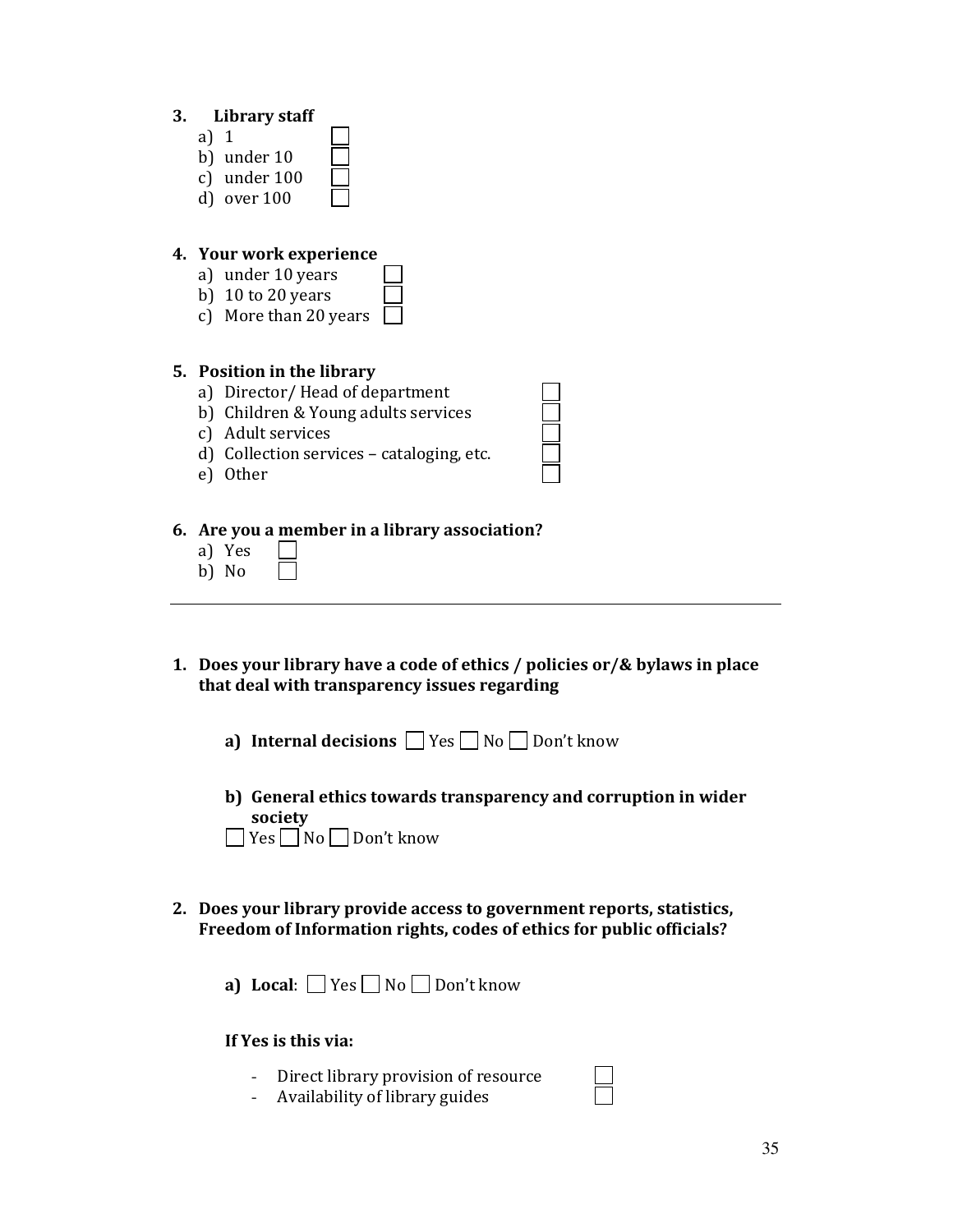36

- Ability of reference staff to direct patrons to resource
- Library created html links to Internet resources
- Provision via Internet access in library

**b) Regional:**  $\Box$  Yes  $\Box$  No  $\Box$  Don't know

# If Yes is this via:-

- Direct library provision of resource
- Availability of library guides
- Ability of reference staff to direct patrons to resource
- Library provided html links to Internet resources
- Provision via Internet access in library
- c) Central  $\Box$  Yes  $\Box$  No  $\Box$  Don't know

# If Yes is this via:-

- Direct library provision of resource
- Availability of library guides
- Ability of reference staff to direct patrons to resource
- Library provided html links to Internet resources
- Provision via Internet access in library

**d) Other** (e.g. Health service)  $\Box$  Yes  $\Box$  No  $\Box$  Don't know Please list:

# If Yes is this via:-

- Direct library provision of resource
- Availability of library guides
- Ability of reference staff to direct patrons to resource
- Library provided html links to Internet resources
- Provision via Internet access in library

# 3. Does you library provide access to lists/databases of:

# a) Public office holders' disclosure of interest

 $\Box$  Yes  $\Box$  No  $\Box$  Don't know

If Yes is this via:-



| -<br>- |  |
|--------|--|
| -<br>_ |  |
| _<br>╾ |  |
|        |  |
|        |  |

 $\Box$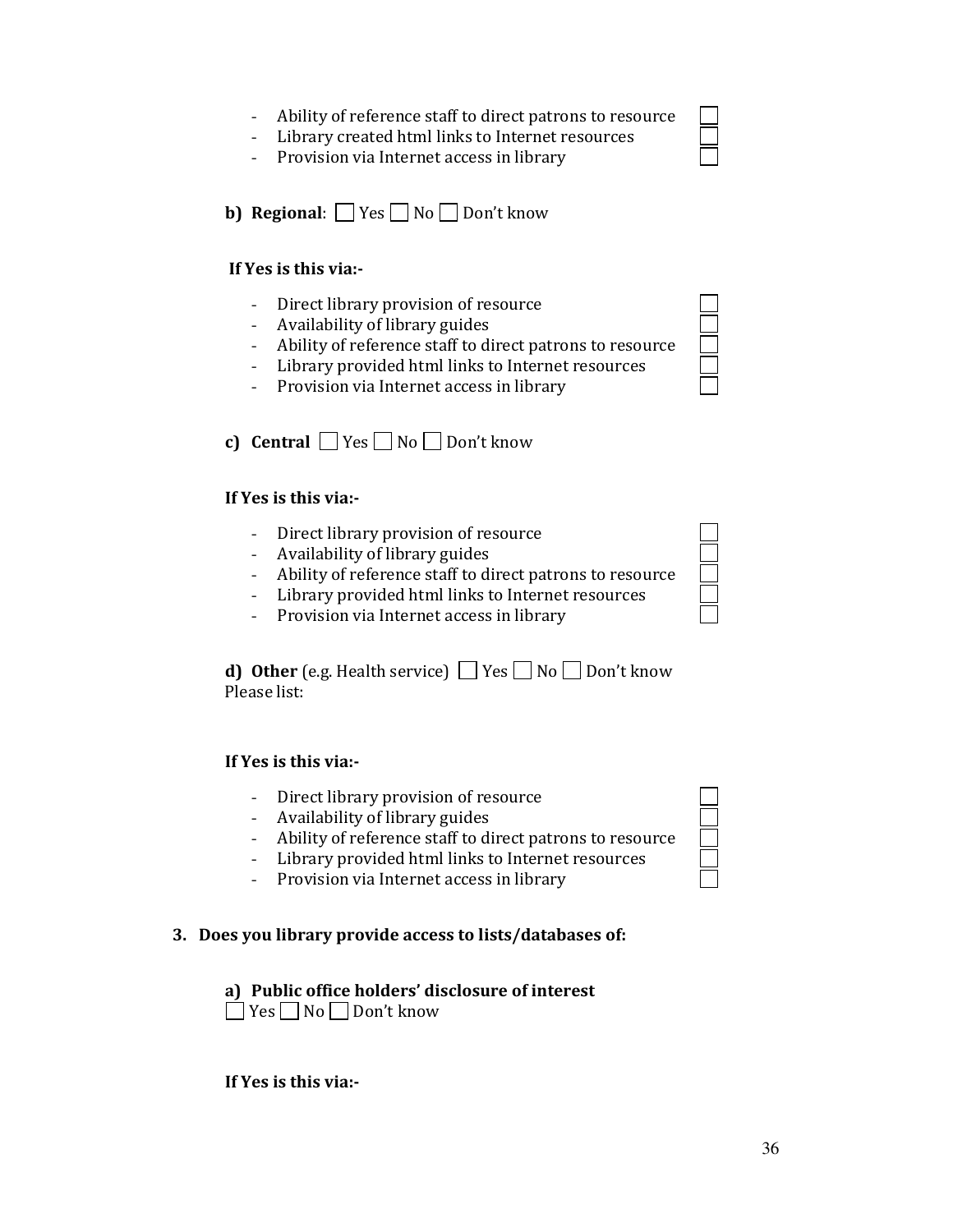- Direct library provision of resource
- Availability of library guides
- Ability of reference staff to direct patrons to resource
- Library provided html links to Internet resources
- Provision via Internet access in library

**b) Political party membership**  $\Box$  Yes  $\Box$  No  $\Box$  Don't know

## If Yes is this via:-

- Direct library provision of resource
- Availability of library guides
- Ability of reference staff to direct patrons to resource
- Library provided html links to Internet resources
- Provision via Internet access in library

c) Political party funding  $\Box$  Yes  $\Box$  No  $\Box$  Don't know

## If Yes is this via:-

- Direct library provision of resource
- Availability of library guides
- Ability of reference staff to direct patrons to resource
- Library provided html links to Internet resources
- Provision via Internet access in library

# d) Company directors / shareholders  $\Box$  Yes  $\Box$  No  $\Box$  Don't know

## If Yes is this via:-

- Direct library provision of resource
- Availability of library guides
- Ability of reference staff to direct patrons to resource
- Library provided html links to Internet resources
- Provision via Internet access in library

# e) Lobbying organisations  $\Box$  Yes  $\Box$  No  $\Box$  Don't know

## If Yes is this via:-

- Direct library provision of resource
- Availability of library guides
- Ability of reference staff to direct patrons to resource
- Library provided html links to Internet resources
- Provision via Internet access in library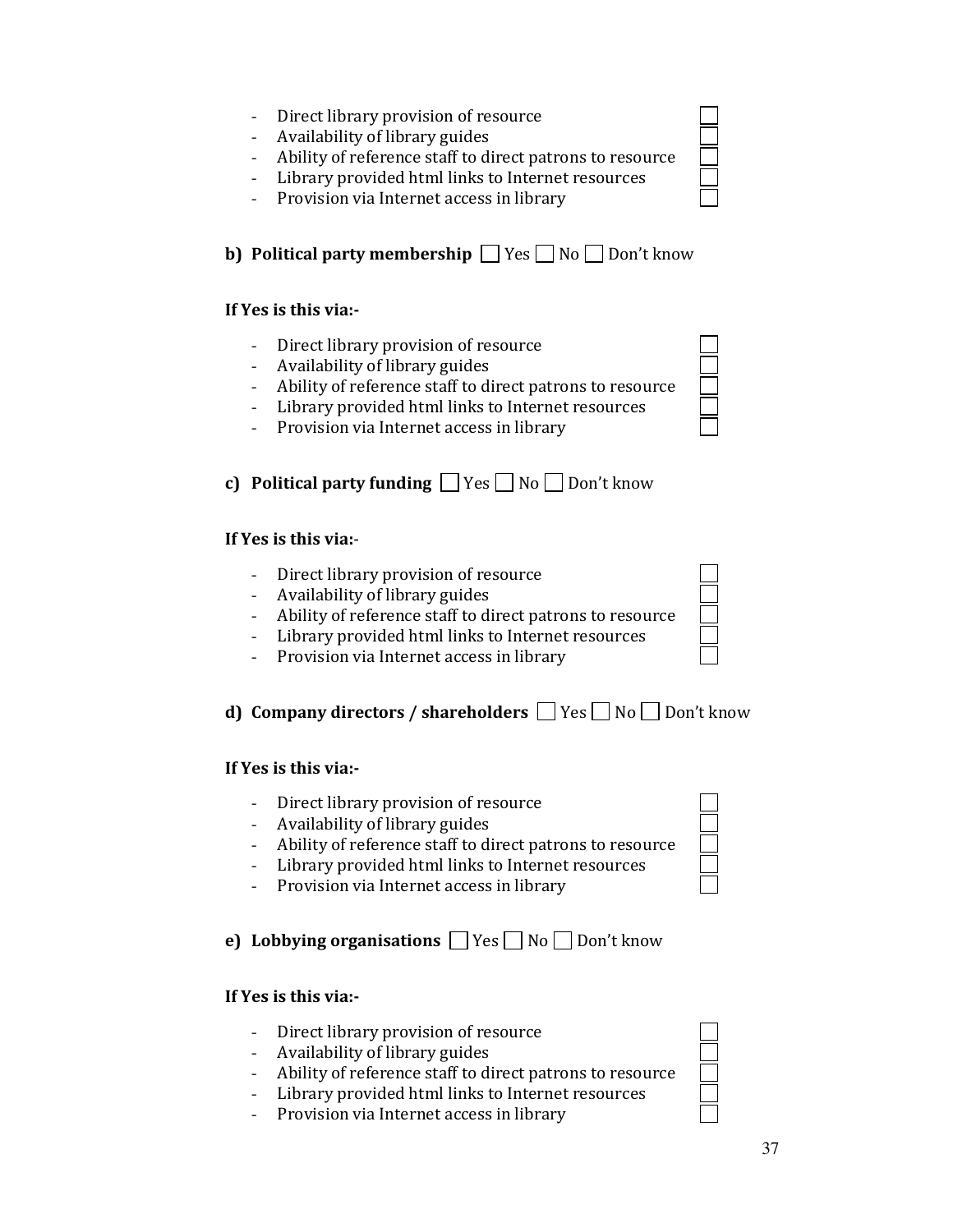| 4. Does your library provide access to leaflets, pamphlets and posters that<br>are intended to help the individual with their personal dealings with |
|------------------------------------------------------------------------------------------------------------------------------------------------------|
| government?                                                                                                                                          |
| <b>Local</b> $\Box$ Yes $\Box$ No $\Box$ Don't know                                                                                                  |
| <b>Regional</b> $\Box$ Yes $\Box$ No $\Box$ Don't know                                                                                               |
| <b>Central</b> $\Box$ Yes $\Box$ No $\Box$ Don't know                                                                                                |
| <b>Other</b> (e.g. Health service) $\Box$ Yes $\Box$ No $\Box$ Don't know                                                                            |

5. Does your library provide advice on Freedom of Information requests?  $\Box$  Yes  $\Box$  No  $\Box$  Don't know

## If Yes is this via:-

- Direct library provision of advice
- Availability of library guides
- Ability of reference staff to direct patrons to other organisations
- Library provided html links to Internet resources
- Provision via Internet access in library

#### 6. Is your library asked for advice on how to deal with government / official agencies?  $\overline{\phantom{0}}$

| a) Local    | $ $ $ $ $Yes$ $ $ $ $ $No$ $ $ $ $ $Don't$ know                              |
|-------------|------------------------------------------------------------------------------|
| b) Regional | $\Box$ Yes $\Box$ No $\Box$ Don't know                                       |
| c) Central  | $\Box$ Yes $\Box$ No $\Box$ Don't know                                       |
|             | <b>d) Other</b> (e.g. Health service) $\Box$ Yes $\Box$ No $\Box$ Don't know |

- 7. If yes, does your library regard dealing with such requests as a normal part of their work? ■ Yes No Don't know
- 8. Is your library aware of advice centres, legal assistance centres, pressure groups and community groups that help individuals and groups in their relations with official agencies?

Yes No Don't know

Please list: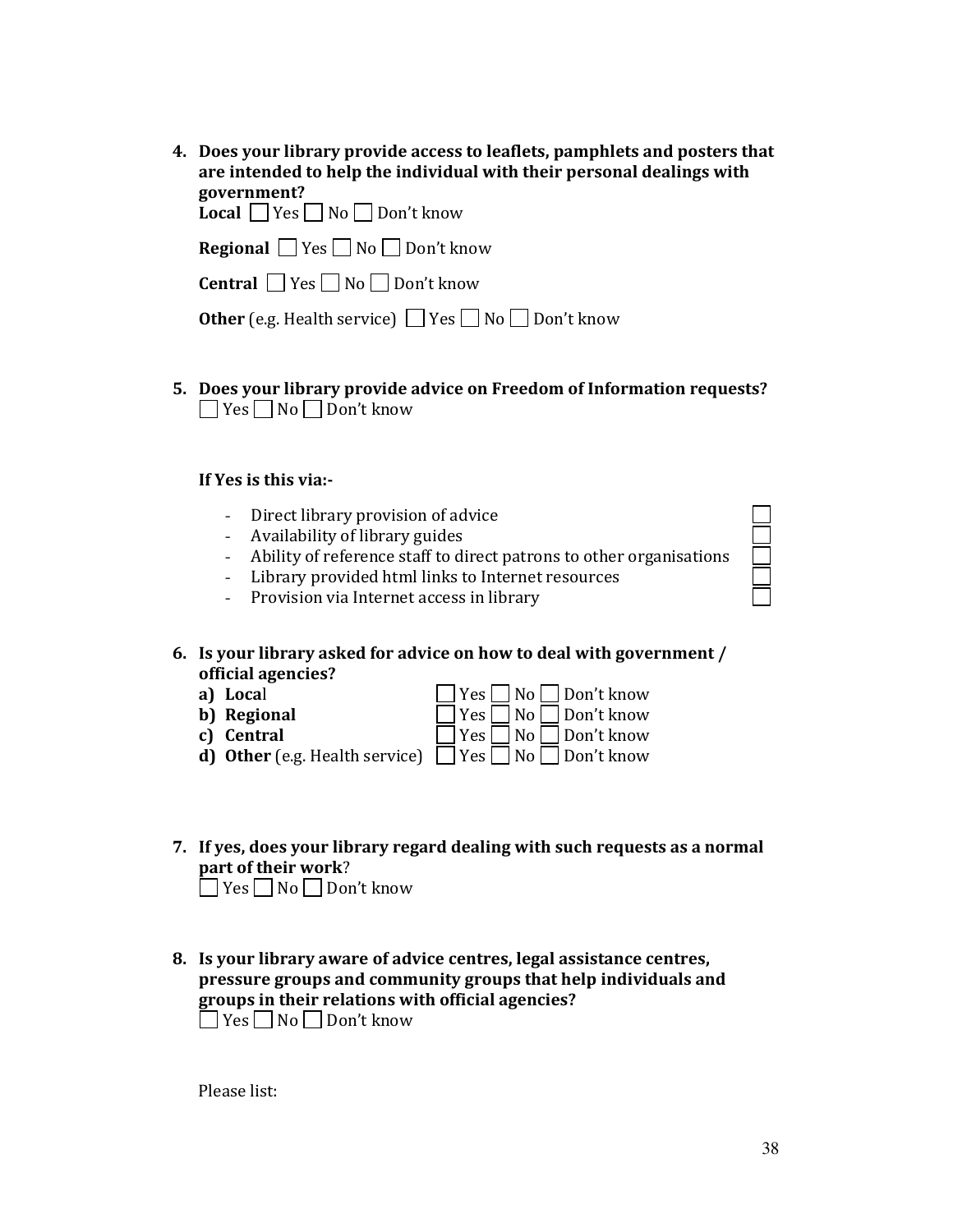9. Has your library ever had a cooperative relationship of any kind with such entities (ranging from stocking their publications, putting up their posters, through to referring users to them, and even liaising over activities and making premises available for their work?  $\Box$  Yes  $\Box$  No  $\Box$  Don't know

Please list and describe:

10.Has your library displayed (or encouraged the display of) posters containing anti-corruption information and/or contact details for whistleblowers, etc.?

 $\Box$  Yes  $\Box$  No  $\Box$  Don't know

- 11.Do you believe it is realistic to expect support for libraries anticorruption / transparency activities from:
	- a) Citizens  $\Box$  Yes  $\Box$  No
	- b) Government:
		-
		- **Local** No<br>- **Regional** No Tyes No - **Regional**  $\Box$  Yes  $\Box$  No<br>- **Central**  $\Box$  Yes  $\Box$  No
		- Central
		- Other (e.g. Health service)  $\Box$  Yes  $\Box$  No
- 12.Have any of your colleagues become aware of official corruption in the course of their work? (meaning not just requests for illegal payments, but manipulation of public service delivery to unfairly favour an individual or groups).

 $\Box$  Yes  $\Box$  No  $\Box$  Don't know

13.Do you regard your own library as being transparent in its own work and decision making?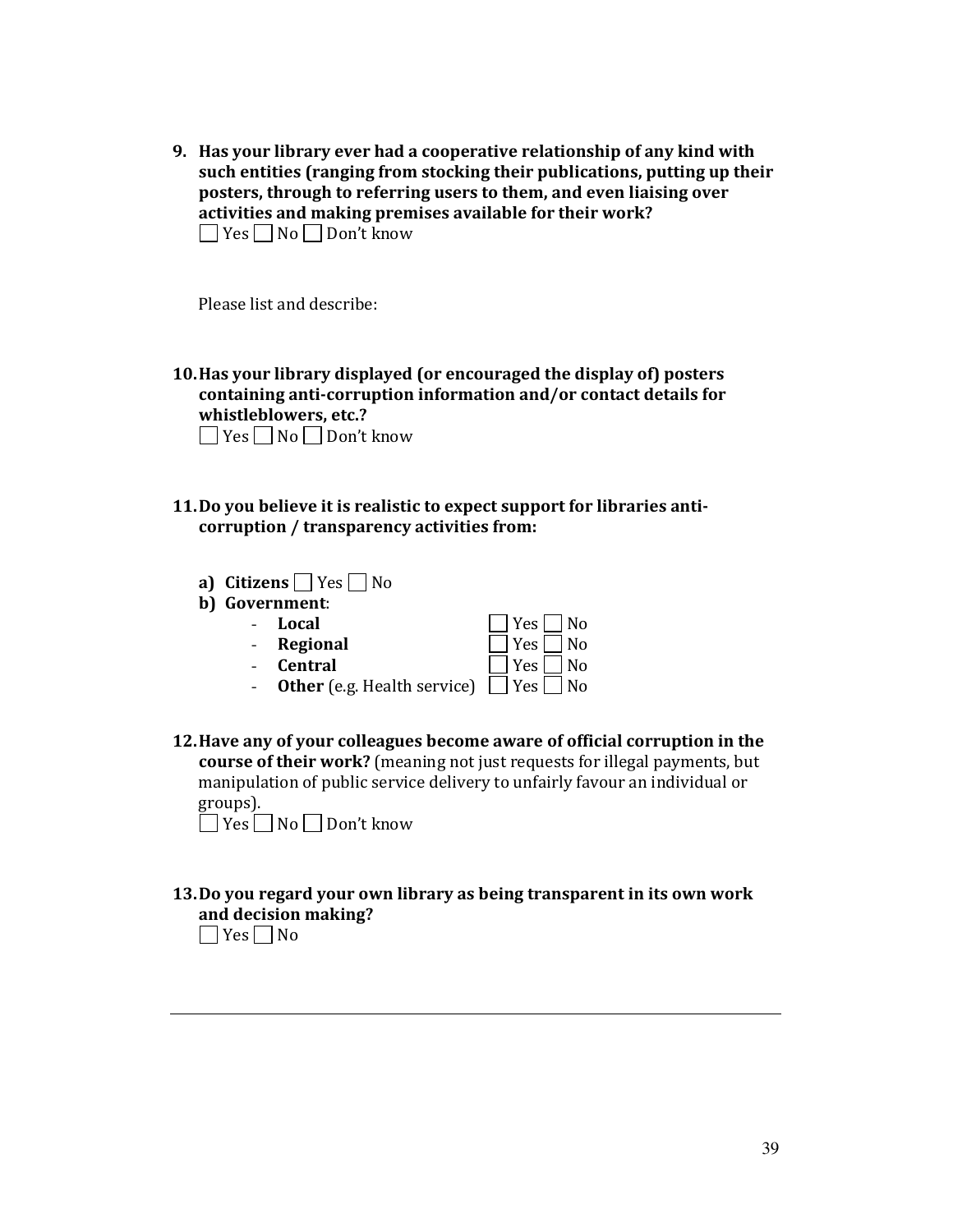# 9.7 Evaluation form

# IFLA / FAIFE WORKSHOP 2008 ON

# TRANSPARENCY, GOOD GOVERNANCE AND ANTI-CORRUPTION

## 1. How do you rate your experience of the workshop?

| Very good | Good | Average | Poor |
|-----------|------|---------|------|
|           |      |         |      |

## 2. How do you rate the quality of the content of the presentations?

| Very good | Good | Average | Poor |
|-----------|------|---------|------|
|           |      |         |      |

## 3. How do you rate the quality of the presentations themselves?

| Very good | Good | Average | Poor |
|-----------|------|---------|------|
|           |      |         |      |

## 4. How do you rate the quality of the workshop materials?

| Very good | Good | Average | Poor |
|-----------|------|---------|------|
|           |      |         |      |

5. How do you rate the organisation of the workshop (scheduling of sessions, time keeping in sessions, breaks etc.)?

| Very good | Good | Average | Poor |
|-----------|------|---------|------|
|           |      |         |      |

# 6. Please identify one key "take-away" from this conference?

----------------------------------------------------------------------------------------------

----------------------------------------------------------------------------------------------

7. Tell us what you liked the most and what you liked least